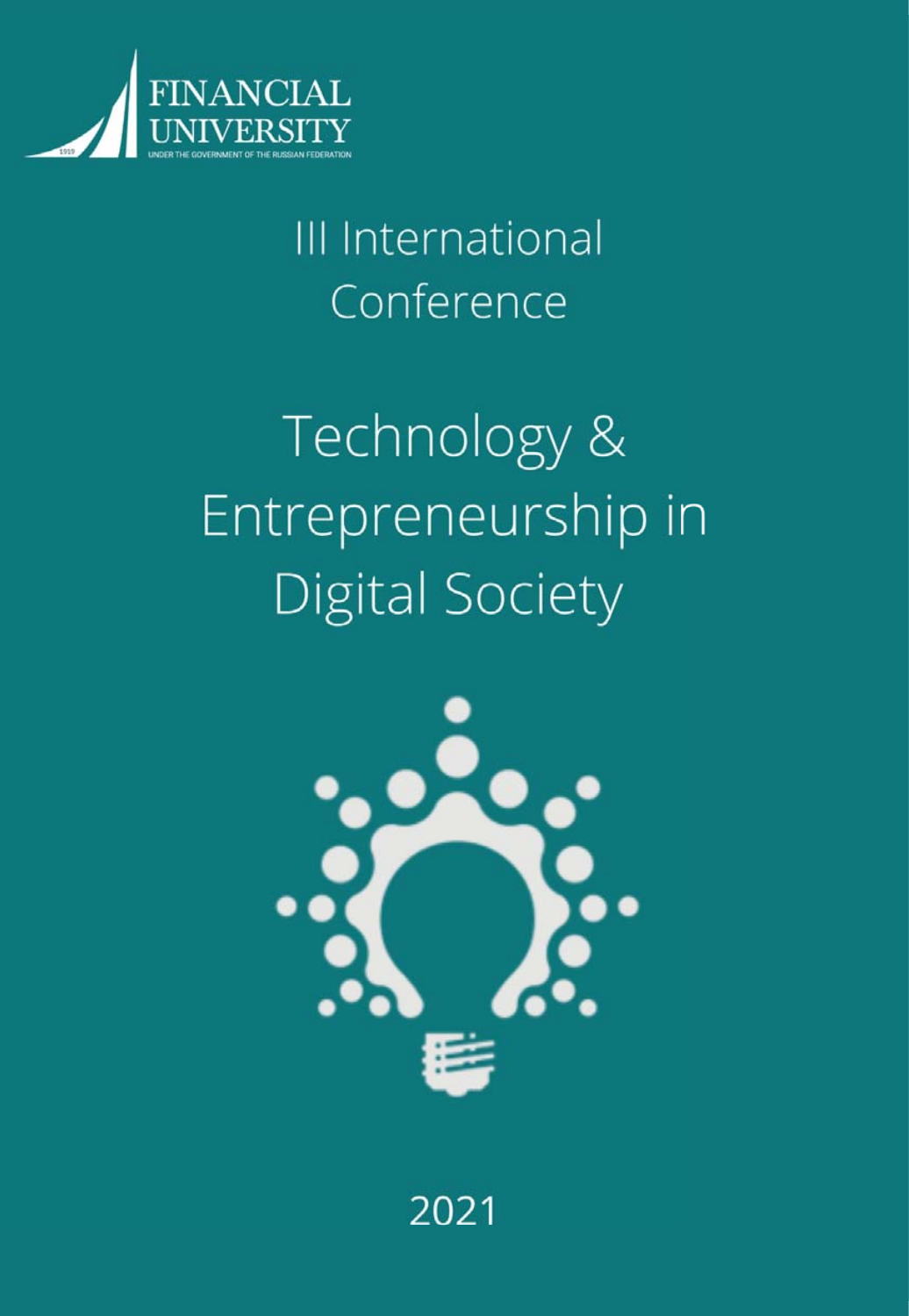#### DOI: 10.17747/TEDS-2020

The volume contains latest research work presented at III International Conference Technology & Entrepreneurship in Digital Society 2020 (TEDS'20) held at Financial University under the Government of the Russian Federation, Moscow.

The conference aims to provide an opportunity for researchers, practitioners, and professionals from both the industry and the academia to share their newest research findings and results on technologies and their business applications in the digital era.

Permission to make digital or hard copies of portions of this work for personal or classroom use is granted without fee provided that copies are not made or distributed for profit or commercial advantage and that copies bear this notice and the full citation on the first page. Authors are able to enter into separate, additional contractual arrangements for the non-exclusive distribution of the proceeding's published version of the work (e.g., post it to an institutional repository or publish it in a book), with an acknowledgement of its initial publication in this proceeding.

Publisher – Real Economy Publishing House Russia, 190020, Saint Petersburg, Staro-Petergofskiy prospect 43-45 B, of. 4. Tel.: (812) 4954302, 3465015, Fax: (812) 3252099 www.jsdrm.ru, E-mail: info@jsdrm.ru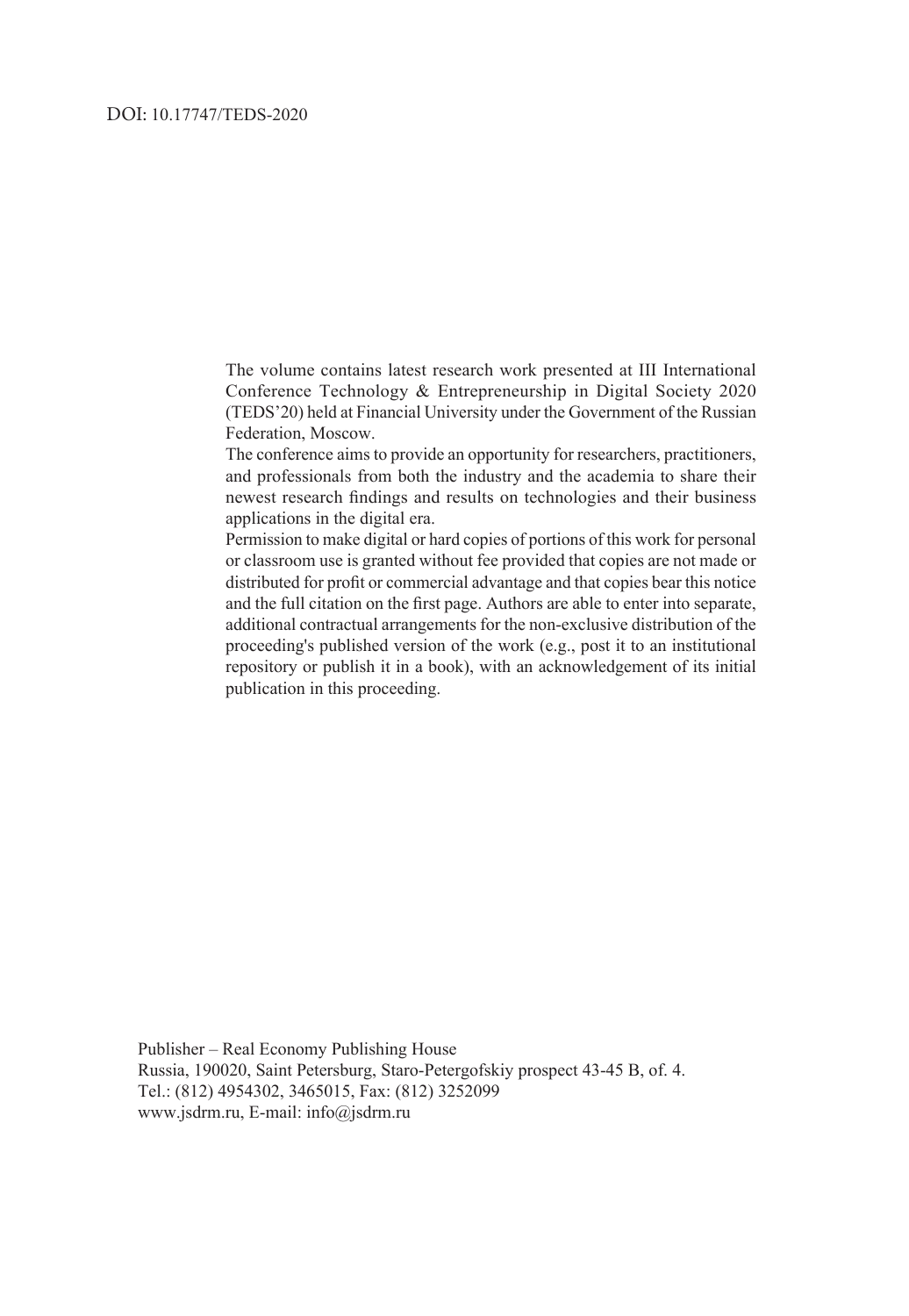# **Content**

| Biruta Svagzdiene, Arturas Simanavicius, Edmundas Jasinskas, Vilius Vasilius<br>LEISURE EVENT SITUATION DURING THE COVID-19 CRISIS PERIOD 4 |
|---------------------------------------------------------------------------------------------------------------------------------------------|
| Elena V. Vasilieva                                                                                                                          |
| DESIGN THINKING IS A METHODOLOGY FOR CREATING INNOVATIONS                                                                                   |
|                                                                                                                                             |
| <b>Anton B. Georgievsky</b>                                                                                                                 |
| CREATING ECOSYSTEM VALUE PROPOSITION BASED                                                                                                  |
|                                                                                                                                             |
| Irina V. Alyoshina                                                                                                                          |
|                                                                                                                                             |
| Mikhail V. Zharikov                                                                                                                         |
| THE MODEL OF THE BRICS' SHARED INTEREST RATE                                                                                                |
|                                                                                                                                             |
| Svetlana V. Karpova, Olga E. Ustinova                                                                                                       |
| TRANSFORMATION OF CONSUMER BEHAVIOR                                                                                                         |
| IN THE INDUSTRIAL MARKET IN THE CONTEXT OF DIGITALIZATION 28                                                                                |
| Natalia L. Smith, Anton V. Antonov                                                                                                          |
| DETERMINING THE DEGREE OF CULTURAL DISTANCE                                                                                                 |
|                                                                                                                                             |
| Biruta Svagzdiene, Edmundas Jasinskas, Arturas Simanavicius                                                                                 |
| A STRATEGIC FRAMEWORK FOR A LEISURE SERVICES BUSINESS                                                                                       |
|                                                                                                                                             |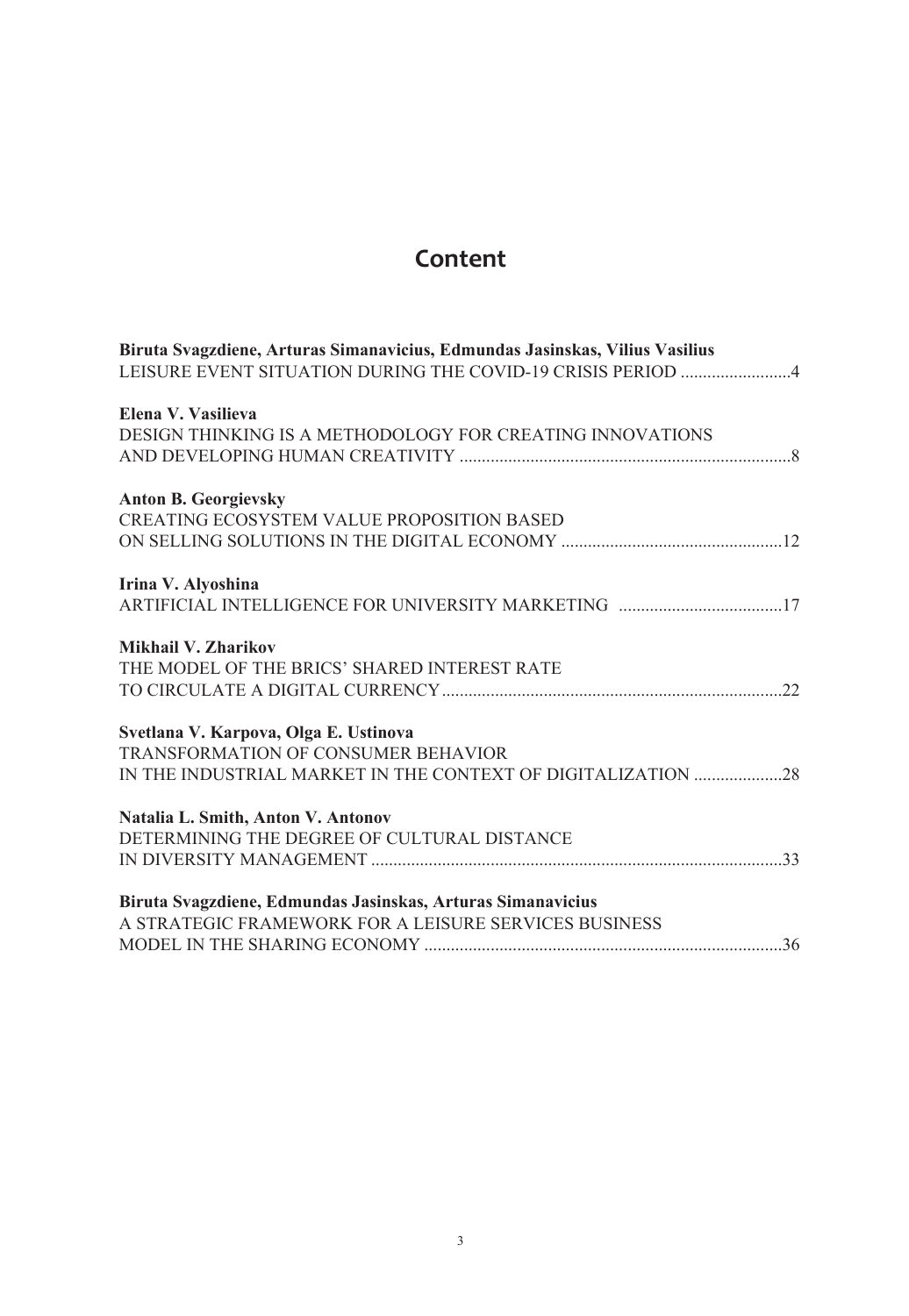DOI: 10.17747/TEDS-2020-4-7

**Biruta Svagzdiene1 , Arturas Simanavicius, Edmundas Jasinskas, Vilius Vasilius** Department of Sports and Tourism Management Lithuanian Sports University Sporto st.6, Kaunas, Lithuania 1 biruta.svagzdiene@lsu.lt

# **LEISURE EVENT SITUATION DURING THE COVID-19 CRISIS PERIOD**

**Abstract** – We are in the midst of an historic event COVID-19 that will change many aspects of our world. There will be major impacts on the global economy, geopolitics and our societies. It is clear that these global impacts and risks are highly interdependent and are changing the current and future global risk landscape

**Keywords** – Covid-19, leisure, organization of events, crisis

#### **I. INTRODUCTION**

In order to ensure good working activities of people, one of the most important things is quality leisure time. Leisure has a significant impact on the development and growth of the country's economy. Assessing the extent of the study of the problem of work, it can be said that there are very few generalized studies for the analysis of leisure sector event organization situations during crises, or they are only for the analysis of the situation of the world's largest events. Researchers [1] say research into the impact of the coronavirus crisis on the events sector is still a growing area of research

**Purpose.** To evaluate the Leisure event situation during the COVID-19 crisis period **Tasks:**

To define the theoretical concept of leisure organization and events;

To discuss the results of the Covid-19 crisis for the leisure event organization service Methods: Analysis of scientific literature and statistical data

#### **II. LEISURE AND EVENT ORGANIZATION SERVICES THEORETICAL CONCEPT**

The organization of events in the literature is defined differently. Often, the definition of an event depends on the category, purpose, tasks, location, financial resources, number of participants of the event and other less important factors [2].

The pandemic will inevitably worsen both within and between country inequality, as it will put at risk millions of relatively high-paying manufacturing and leisure sectors related jobs, depress wage earnings, and reduce government transfers and spending on social protection. The limited fiscal space - particularly in countries dependent on tourism and commodities exports - will constrain the abilities of governments to fight the pandemic and prevent massive jobs and income losses. Developing countries facing severe economic impacts will need substantial international support to avoid sharp increases in inequality.

#### **Event Types: The What and the Why**

The type of leisure events consists of educational, sports and recreation events. The type of cultural events consists of various religious events, ecclesiastical rites, events that foster cultural heritage and folk art. The type of events of the organizations consists of commercial, advertising, policy, charity events. The type of personal events consists of weddings, birthdays, namesakes, various annuals or other mentions.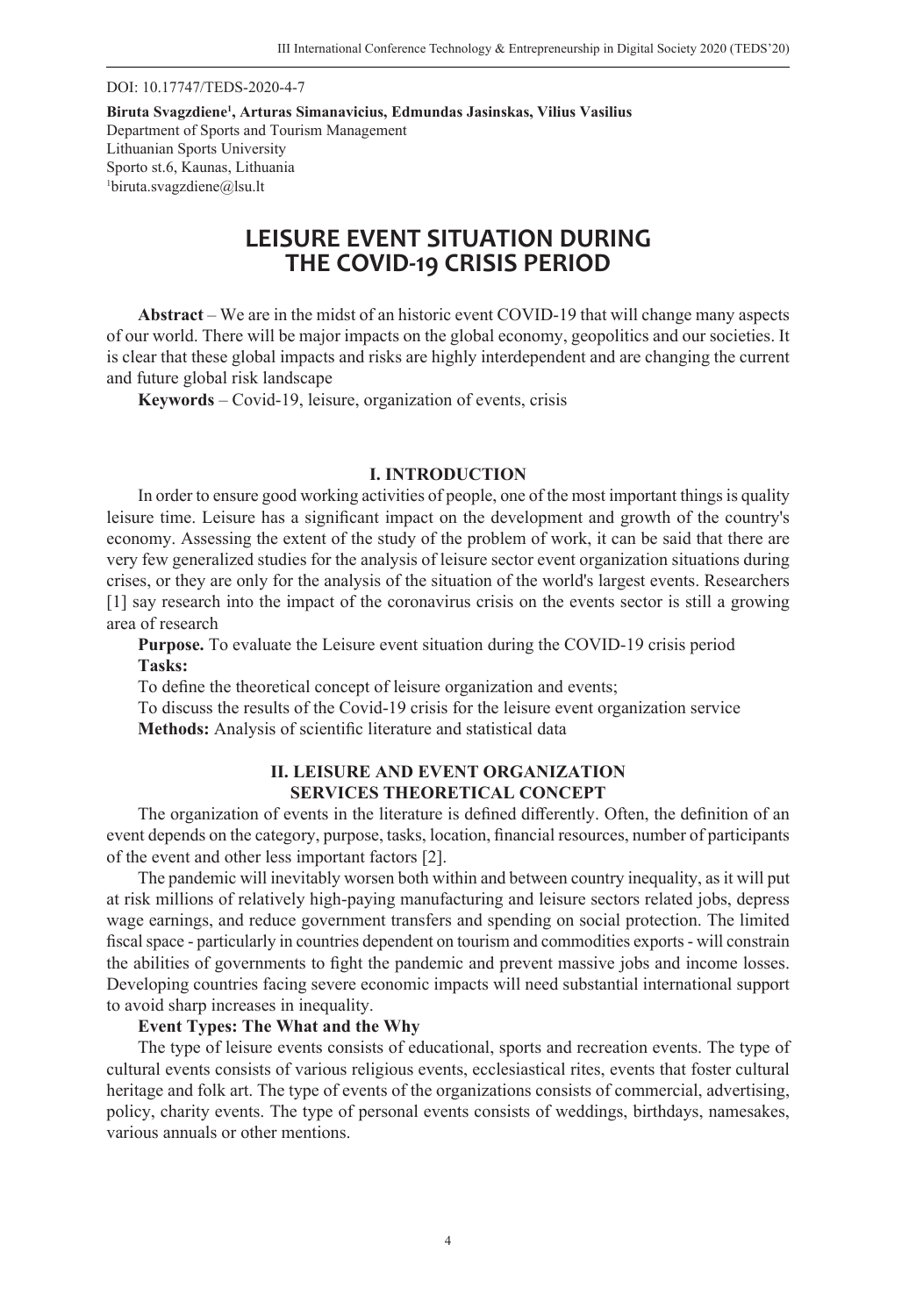

#### **Fig.1 Types of events [3]**

When examining literary sources about events, articles on the type of personal events, which include weddings, birthdays, namesakes, various annuals or other mentions, can also be found. Most articles can be found about the wedding. Scientists [4] say that organizing wedding events for wedding planners is a very important part of the organization of the wedding and will be even more important in the future. These researchers provide recommendations to professional wedding planners and stress that that people organizing such events have the following key skills: marketing (ability to manage customer relationships, customer service skills, understanding of the concept of consumer psychology behavior and sales technique), self-management (sense of responsibility, self-confidence, ambition, ability to resist pressure, emotion management, empathy), professional competence (ability to communicate, price knowledge, creativity, good planning skills, knowledge of space designs , understanding wedding rituals and customs), teamwork (team spirit, leadership, respect for others).

It is important to note, the sudden decline in economic activities due to the pandemic-induced lockdowns is affecting different sectors differently. The impacts are also asymmetric across different country groups, and depend on their economic structures.

Labour-intensive service sector jobs are most directly hit by lockdowns.

Retail trade, restaurants and hospitality, sports and recreations and transportation became the first casualties, as the pandemic containment measures largely shut down economic activities in these sectors, which employ millions of low-skilled workers.

The pandemic's impact hurts the low-skilled, low-wage workers both in formal and informal sectors the most, who are least able to withstand an economic shock.



#### **Fig. 2 Events and their organization [5]**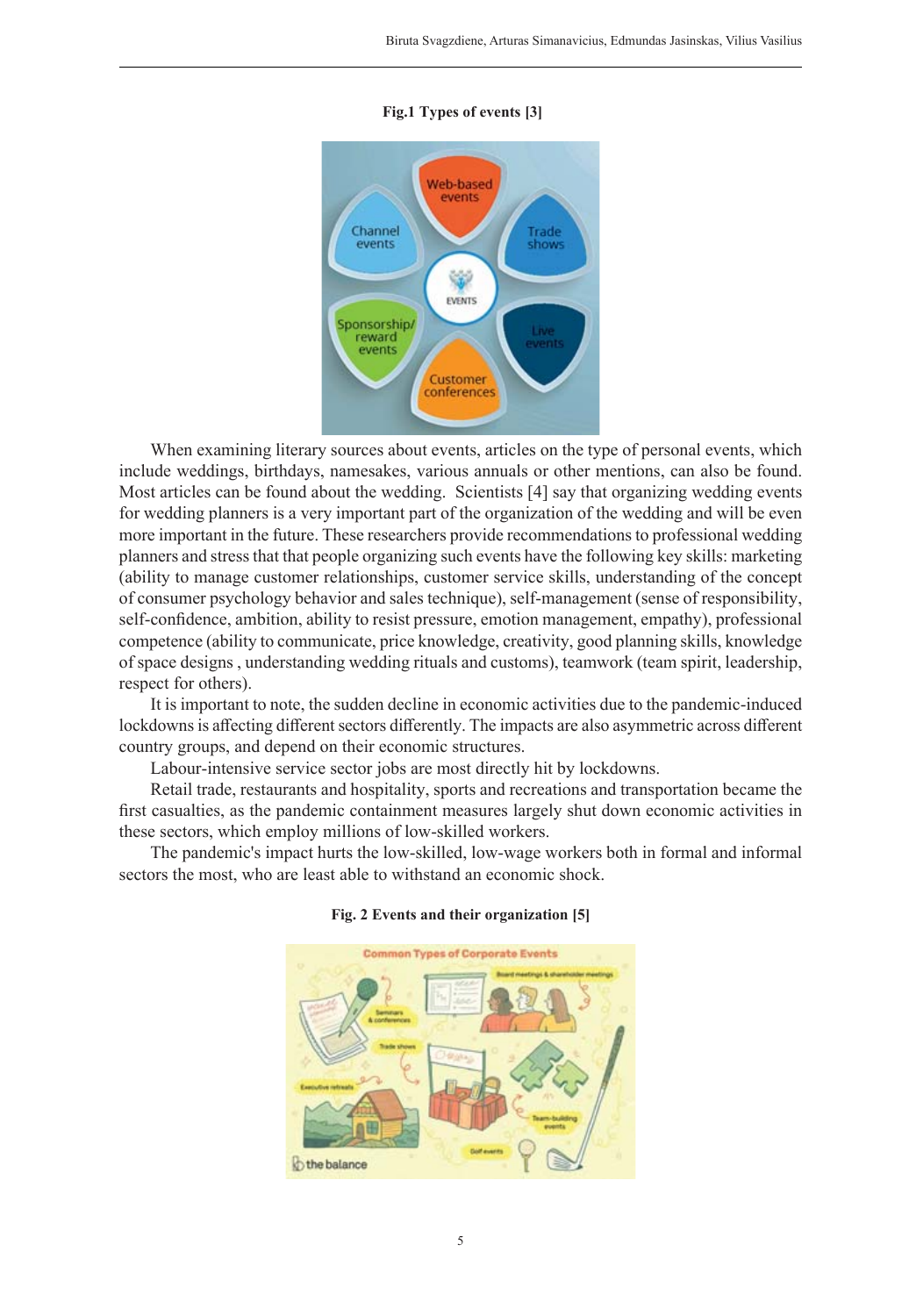An event is an organized event that is planned, organized, run, and performed for a group of participants of a certain size. Events have a set duration of the event, which is usually scheduled and announced for planned events.

Event management involves overseeing all logistics leading up to and during an event, whether a conference, wedding, or any organized gathering. Event managers execute the event plans by managing staff, finances, vendor relationships, and more.

In the event planning profession, the job titles are as diverse and numerous as the services offered, and it can often be difficult to differentiate one from another. It can be challenging when preparing an event planning portfolio, looking for work, or working with a client who does not have the correct understanding of your job function and responsibilities.

#### **The theoretical concept of the crisis and its impact on the event industry**

According to the available data, more than 5,000 events have been canceled due to the Covid-19 virus emergency, in which not only employees but also freelancers have lost their jobs.

About half of the events are scheduled to be moved or will be canceled, or perhaps take another form. The amount of tickets to be returned to canceled or postponed events (so far) is almost 8.1 million. euros. Organizations that have not received planned revenue could reach about 9 million. EUR 3.8 million for self-employed persons. euros. Due to the state of emergency in the state, the organizations suffered about 6 million. together with those working under business licenses and individual activities - over 8 million euros. loss (losses were calculated with a 1-month quarantine) [6].

The creative sector is vulnerable and unprepared for such a sudden blow.

Now the whole creative community is concentrating on the experience of other countries and submitting proposals to the Government and the Seimas, cooperating with the Lithuanian Ministry of Culture and the Lithuanian Culture Council.

A package of government support and measures is expected to help the sector recover.

Proposals are being prepared, the sector and foreign experts are being consulted.

To sum up, it can be said that the impact of the crisis on events as a leisure services sector is limited. Most can be found in studies on the impact of the crisis on tourism, which includes leisure and events. However, due to the current global health crisis, caused by the Covid-19 virus, research sites are becoming a social, financial, economic and health impact on the countries and regions of the world. [7]. Leisure and event organizers, and especially managers, it is important to familiarize themselves with the problems caused by the health crisis, that their business of events and leisure services would be minimized in terms of health, social, financial and economic impact.

#### **CONCLUSIONS**

- 1. Organization of leisure is related with cultural, social activities, which include all companies and organizations developing cultural products and services. An event – an organized event that is planned, organized, executed, and performed for a group of participants of a certain size.
- 2. Health crisis caused by Covid–19 virus made most of the event organizers of Lithuania in the research to cancel or reschedule most events. Sales of services of the majority of event organizers reduced significantly, while more than a fifth of event organizers had no income at all. Event organizers in most cases faced financial, psychological and communication difficulties.
- 3. From the point of view of event organizers, the situation caused by Covid–19 pandemic had a different effect on event organizers. The majority of event organizers suffered severe financial, economic and social impacts during the health crisis caused by Covid–19 virus. The organizers of cultural and leisure events were most affected financially. The main reasons for the decline in service sales include political decisions and fear of viewers and participants to become infected. Also, the vast majority of event organizers were not even prepared for crisis management and have not tried to transfer event business to virtual space.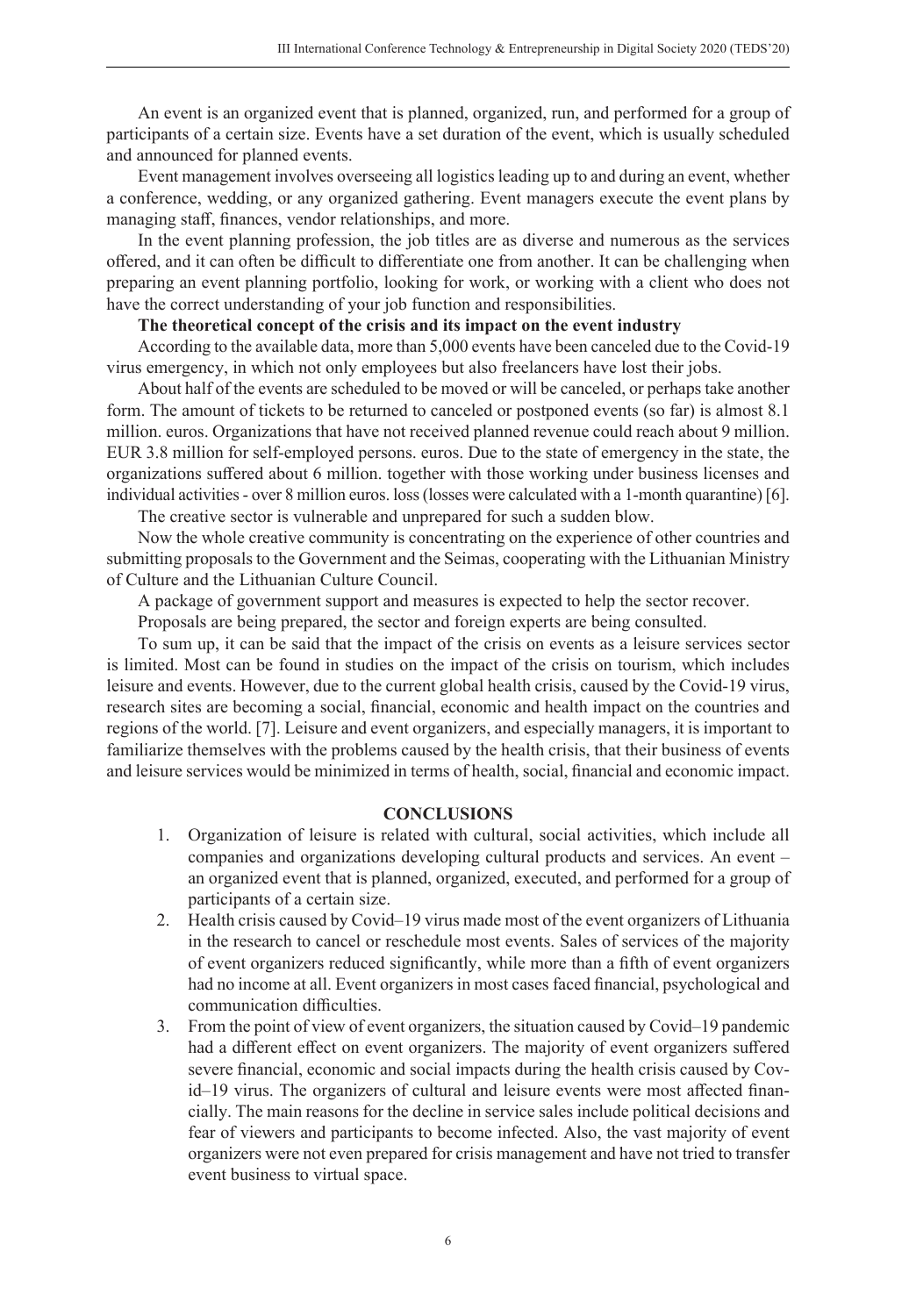- [1] Mohanty, P., Himanshi, & Choudhury, R. Events Tourism in the Eye of the COVID–19 Storm: Impacts and Implications. Event Tourism in Asian Countries: Challenges and Prospects (1st ed.): Apple Academic Press. 2020.
- [2] Svagzdiene, B., & Pupkis, A. Problems of organizing physical activity events in the work of leisure time organisers: why and how?. Humanities Studies, (2020), 3(80), 112–121
- [3] Archer, J. VP, Principal Analyst Event Types: The What and the Why FEB 24 2015, https://go.forrester.com/blogs/event-types-the-what-and-the-why/
- [4] Han-Chen, H., Cheng-I, H., & Yi-Syuan, H. Analysis of importance of the professional abilities required by personnel in wedding planner services. International Journal of Organizational Innovation, 2017, 9(4), 157–170.
- [5] Hard, R. (2018). The Most Common Types of Corporate Events. Retrieved October, 1, 2018. Updated January 04, 2020 https://www.thebalancesmb.com/ corporate-events-common-types-1223785
- [6] Jones, P., & Comfort, D. The COVID-19 crisis and sustainability in the hospitality industry. International Journal of Contemporary Hospitality Management, 2020.
- [7] Tuzovic, S., & Kabadavi, S. The influence of social distancing on employee well-being: a conceptual framework and research agenda. Journal of Service Management, 2020.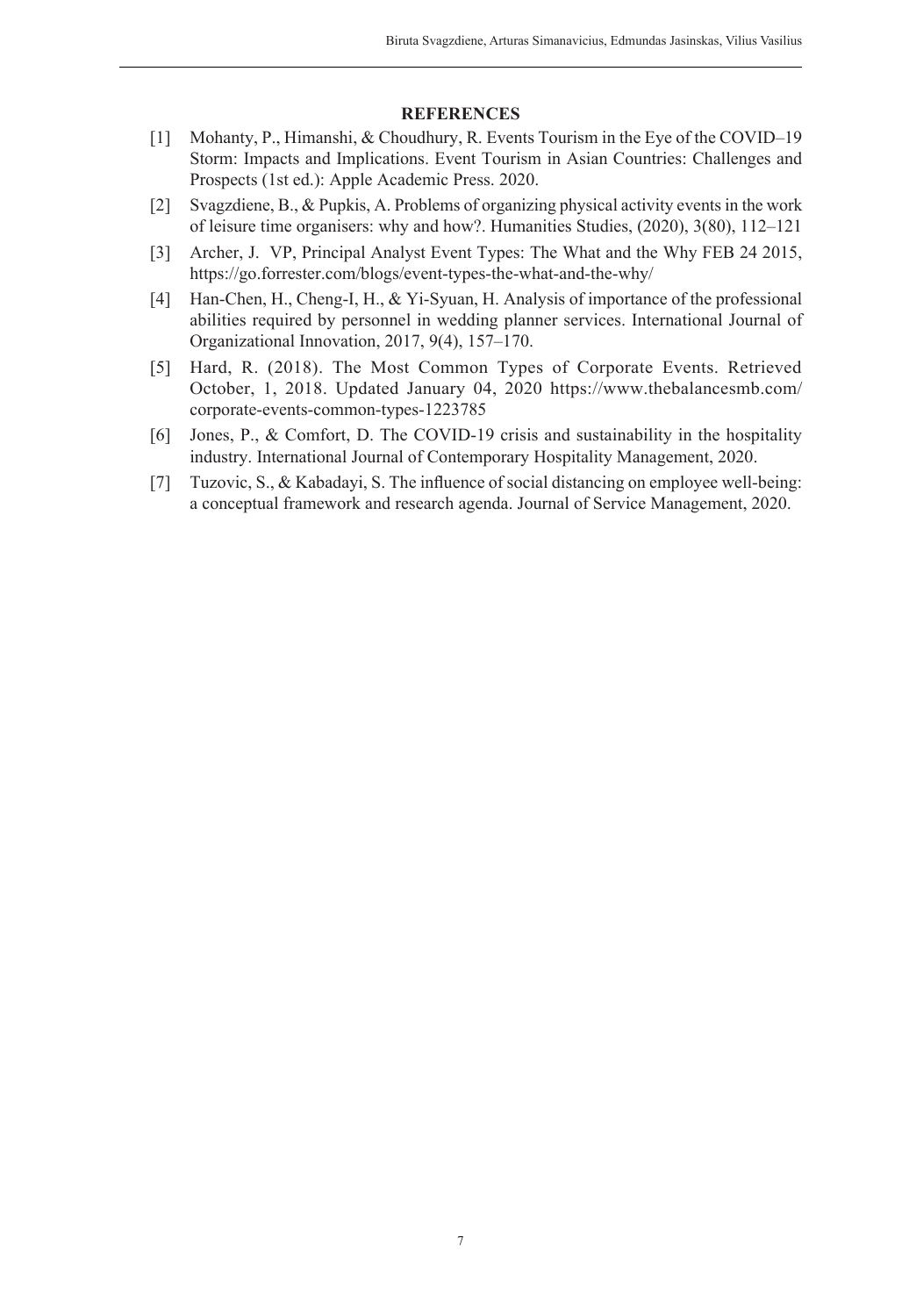DOI: 10.17747/TEDS-2020-8-11

**Elena V. Vasilieva1** Department of Business Informatics Financial University under the Government of the Russian Federation Moscow, Russia 1 evvasileva@fa.ru

# **DESIGN THINKING IS A METHODOLOGY FOR CREATING INNOVATIONS AND DEVELOPING HUMAN CREATIVITY**

**Abstract** – Not so long ago, human resources were perceived as the main participant in business processes and as an integral part of the company's organizational capital. However, automation and the introduction of industrial technologies 4.0 replace people with programs, robots, chatbots, etc. But this does not mean that in the new era, human functions in the process will be reduced to a minimum. Goals focused on the implementation of new business tasks in the face of constant changes will require a person to work in a team, effectively use their competencies, be focused and successful, think outside the box and find original solutions, actively use the accumulated individual and collective intellectual capital. This will make the application of various techniques of the design thinking methodology an integral part of human activity in the company. The author gives an overview of the tools and techniques of design thinking, shows the features of their application. Highlights the specifics of organizing collective creative work and maintaining an atmosphere of trust and creativity. Provides a list of popular digital services for organizing teamwork. The development of the design thinking approach was achieved through the new methodology - Platform Innovation Kit, which is used for designing an ecosystem platform. Platform design canvases help startups and corporations launch and scale businesses on digital platforms.

**Keywords** – management; breakthrough innovations; soft skills; design thinking; creativity; Platform Innovation Kit

#### **I. INTRODUCTION**

In the context of digitalization of the economy and society, the requirements for the competence of specialists are changing. A modern organization needs an employee who is competent in their professional fi eld, has knowledge of information technology, but most importantly – their skills of interaction with other people, emotional intelligence, empathy, teamwork skills, creative abilities and desires for self-realization and professional growth. Soft skills are extremely important today when performing professional tasks in an inaccurate initial formulation. They allow employees to move on to new tasks that are difficult to automate. And they help you quickly adapt to a changing environment.

You can also teach soft skills using one of the most discussed Design Thinking methodologies today.

#### **II. HOW TO CREATE BREAKTHROUGH INNOVATIONS?**

Design thinking is a methodology for designing innovative products based on technologies for managing people's collective intelligence and creativity. The author of this methodology is David Kelly, founder of the design Agency IDEO. Today it is developed at d.school (Stanford) and Hasso Plattner Institute (Potsdam). It combines various developments in the field of marketing and research of consumer needs, development of creative skills of a person and generation of ideas, visualization [1, 2, 3]. By applying design thinking, people learn to go beyond standard methods and established stereotypes when solving problems. They become creative and flexible in decision-making, feeling and emotionally fulfilled, understanding other people and themselves.

For more than 5 years, we have been actively implementing design thinking techniques in the educational process and applying it to solve adaptive problems both in the field of education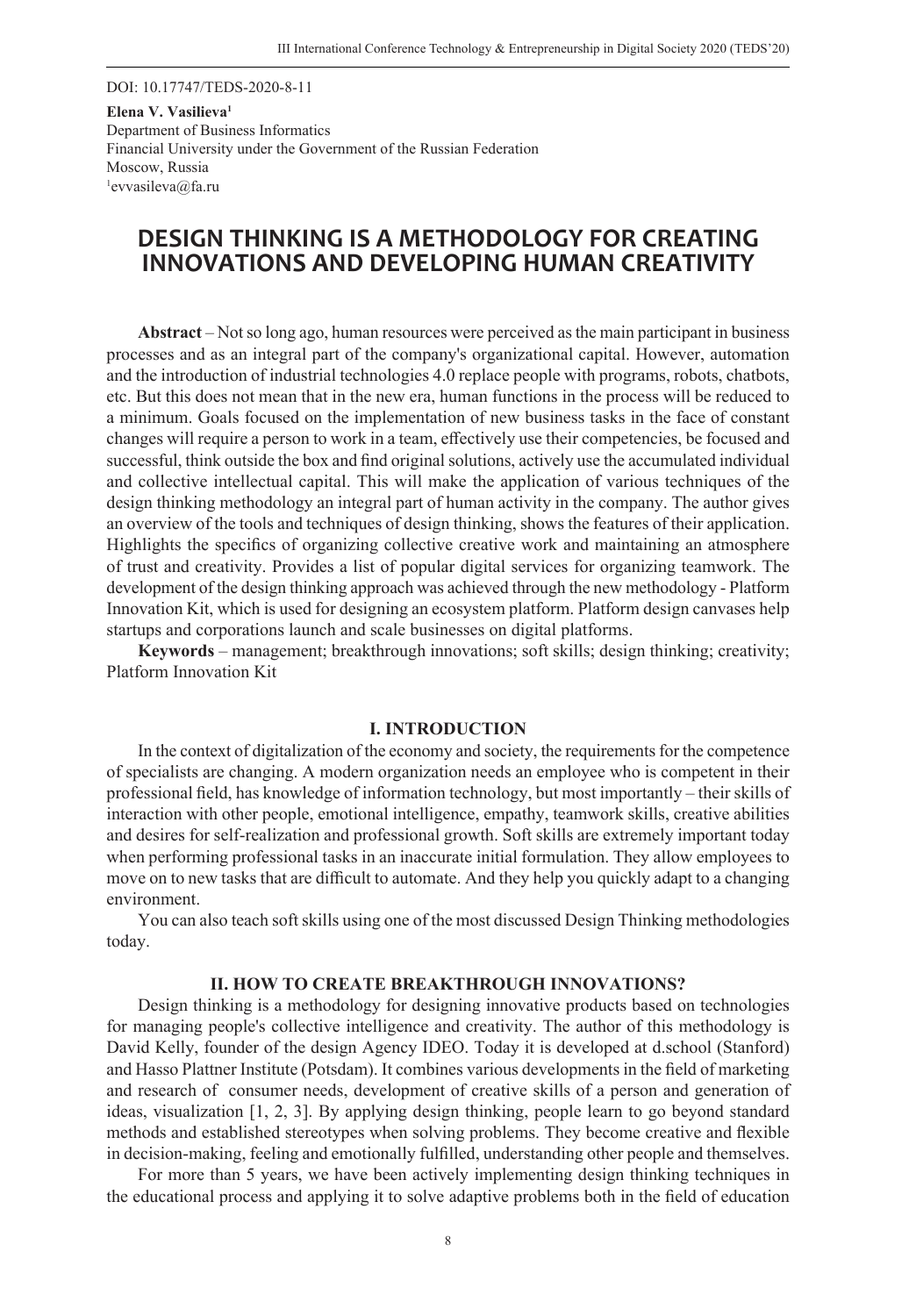for departments of the Financial University and its partners, and conducting design seminars at the invitation of organizations in various industries. Such design seminars allow you to develop teamwork and collaboration skills, mutual understanding and involvement in the problem of personnel, when creating a package of innovative ideas, team members also feel responsible for their implementation.

The integration of design vision and cognitive techniques allowed us to form a successful system for creating breakthrough innovations. The sequence of the design thinking process consists of several stages: from empathy and focusing on the problem-to generating ideas and choosing the best, and then – to developing a prototype and testing it. Popular tools include the Empathy Map, Customer journey map (CJM), How Might We (HMW), Current – Future-Barriers (CFB), SCAMPER, World café, etc. [4].

The empathy stage sets up the innovation developer to understand the consumer's emotions and feelings. He studies the client's problem, takes his place, looks at the product through his eyes. Partisan Ethnography is a method of covert observation of the target audience in real conditions. It includes a variety of techniques for collecting information, including photo and video shooting techniques, observing the user in a context where researchers spend the whole day next to a key

1 This line is reserved for Copyright Notice code representative of the target audience, literally walking behind them, or performing user tasks themselves using the "moccasins" technique.

One of the principles of Design thinking is to visualize and record ideas. Since the most important thing in the team's work during brainstorming is to hear, understand and briefly formulate any idea, and then be able to remember it after a while and convey it to an outsider, stickers and markers are indispensable assistants in the classroom. Visualization allows you to simply and clearly convey the meaning, present a new idea. Logical and visual thinking are activated simultaneously. For a visual representation of ideas in the IDEO building mind maps.

When studying the user experience, the entire chain of actions is studied and recorded in the outline of the CJM user path. Building a COM canvas is usually aimed at a detailed description of the process with the identification of the emotional component of its participants, as well as at developing scenarios to eliminate barriers to the user's business tasks. Each stage of the analyzed process can be divided into four categories (PEDPL model): previous experience – PreExperience; problems of current experience – During Experience; results after completion – Post-Experience, as well as missed alternatives, lost Experience - Lost Experience [4].

The project team can fill in the COM outline manually on a flipchart sheet using stickers, in Google spreadsheet, and in archi Internet services, miro.com (Fig. 1), mural.ly, uxpressia.com.



#### **Fig. 1. Example of a CRM tool: Miro.com**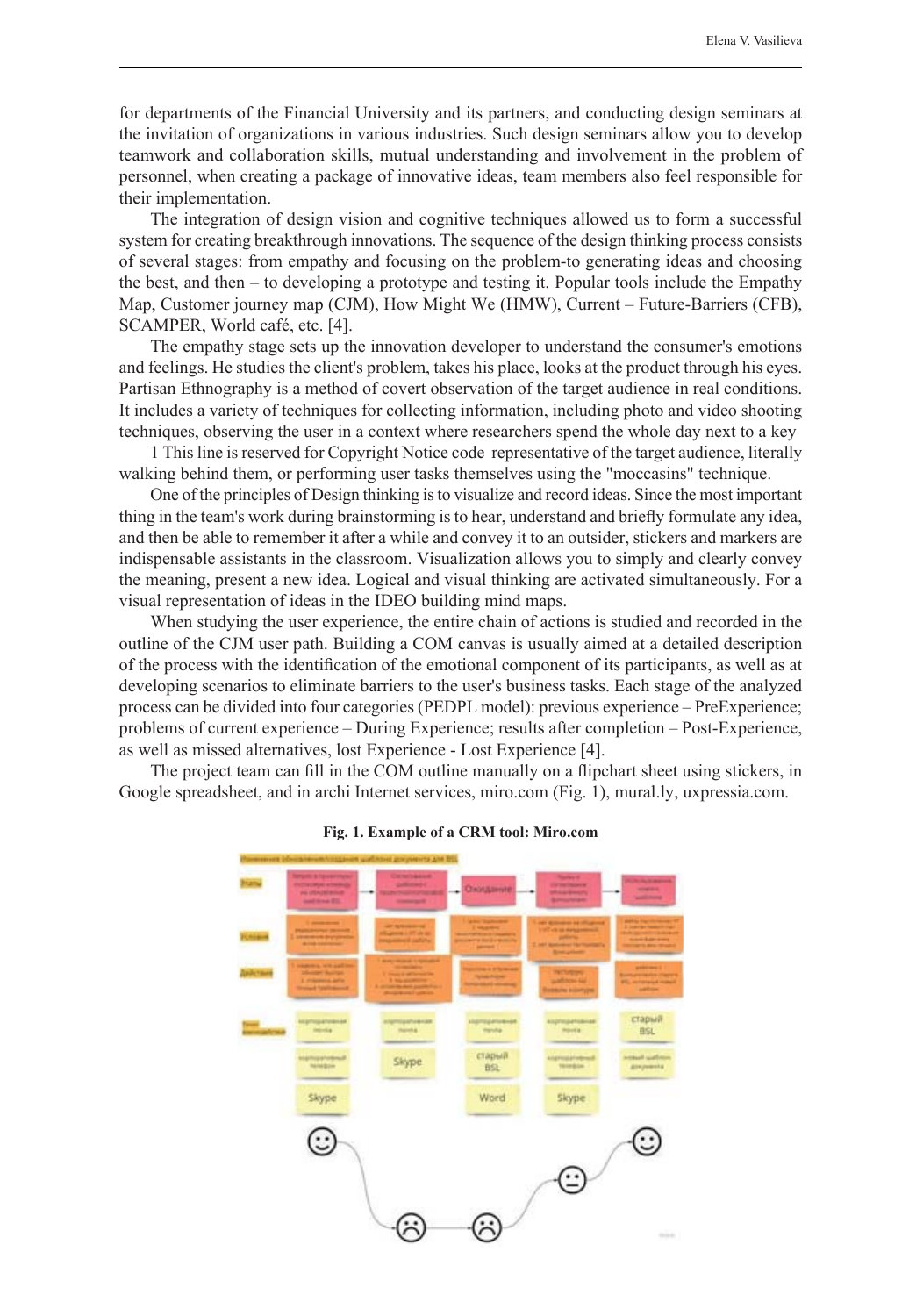During the "Generation" stage, a large number of possible solutions are created during brainstorming. At this stage, the techniques work well: How Might We, Current – Future – Barriers, SCAMPER, and World café [4].

#### **III. THE PLATFORM DESIGN METHODOLOGY**

A new platform design methodology has been developed and is Being successfully tested in practice for designing an ecosystem platform. This Is Platform Innovation Kit [5,6].

All scenarios of using the company's products or services, including joint offers with partners, create a special ecosystem

Today, many companies that have chosen digital transformation as their main strategy are moving to a new paradigm of ecosystem platform thinking, which defines the requirements for how to build working processes and solutions. Companies such as Sberbank, Yandex, and others are developing consumer services as an ecosystem. Mail.ru Group.

The basis of the ecosystem is still the platform. The ecosystem has open interfaces or provides compatibility of various services, its functionality includes identification services, rapid data exchange, etc., and unified software interfaces make it easier to connect to the platform.

The European payment Directive PSD 2, aimed at increasing competition in the payment services market, gave a boost to the ecosystem. With its approval, banks began to provide open access to the API (Application Programming Interface – the application Programming Interface that developers can use to create their own applications to work with the service). Providing services in an open format (open banking) has increased competition, forcing us to look at the possibilities of the value proposition more broadly. The Bank is integrated into the value chain in many segments through the ecosystem, and in return, partners get access to customer data.

Cutting-edge companies aim to improve the experience for their customers, not only in their field, but throughout their life. Therefore, their new offers are built around possible customer needs for non-core services. An ecosystem based on the "LifeStyle Banking" principle, where a single mobile banking app can cover almost 100% of a client's potential needs in any area of life – from buying groceries to renting a home, etc. According to this strategy, banks are starting to conduct projects in healthcare, education, retail, and partly transport.

The Sberbank ecosystem, for example, spanned several verticals at once. If in 2019 it included 20 diff erent companies, now there are already 48 ecosystem projects, including education (Business environment), employment (Rabota.ru), telemedicine (together with DocDoc), online Commerce (Yandex.Market, Bringly), food delivery (together with Mail.Ru - DELIVERYCLUB), real estate, etc.

Platform design canvases help startups and corporations launch and scale businesses on digital platforms. This methodology contains a number of visual templates (canvases) that allow designers to collect key transformation ideas at different stages of design, closing the white spots of uncertainty, and move towards the goal, including creating knowledge bases for future projects. Canvases, in fact, allow you to draw a business layout. Visualization enables the project team to work effectively, reduce the risk of data loss, and support the creative process.

Platform Innovation Kit tools include: Platform-BusinessModel, Platform Mapping, Platform-Stakeholder-Relationship, Ecosystem-Journey, Context study canvas, StakeholderPersona, Platform-Architecture.

At the research stage, ecosystem objects are described and the organization's potential is analyzed. A good and simple framework for displaying existing benefits (assets) for an organization is the VRIO framework. The map of the platform communication ecosystem reflects the relationships between end and intermediate peer-to-peer (peer-to-peer) consumers (PC) and producers (PP), partners (RA), and platform owners (PO).

The potential and motivation matrix compares all current and potential value flows to understand what one ecosystem participant can give to another. All schemas serve as the basis for the Platform Business Model Canvas.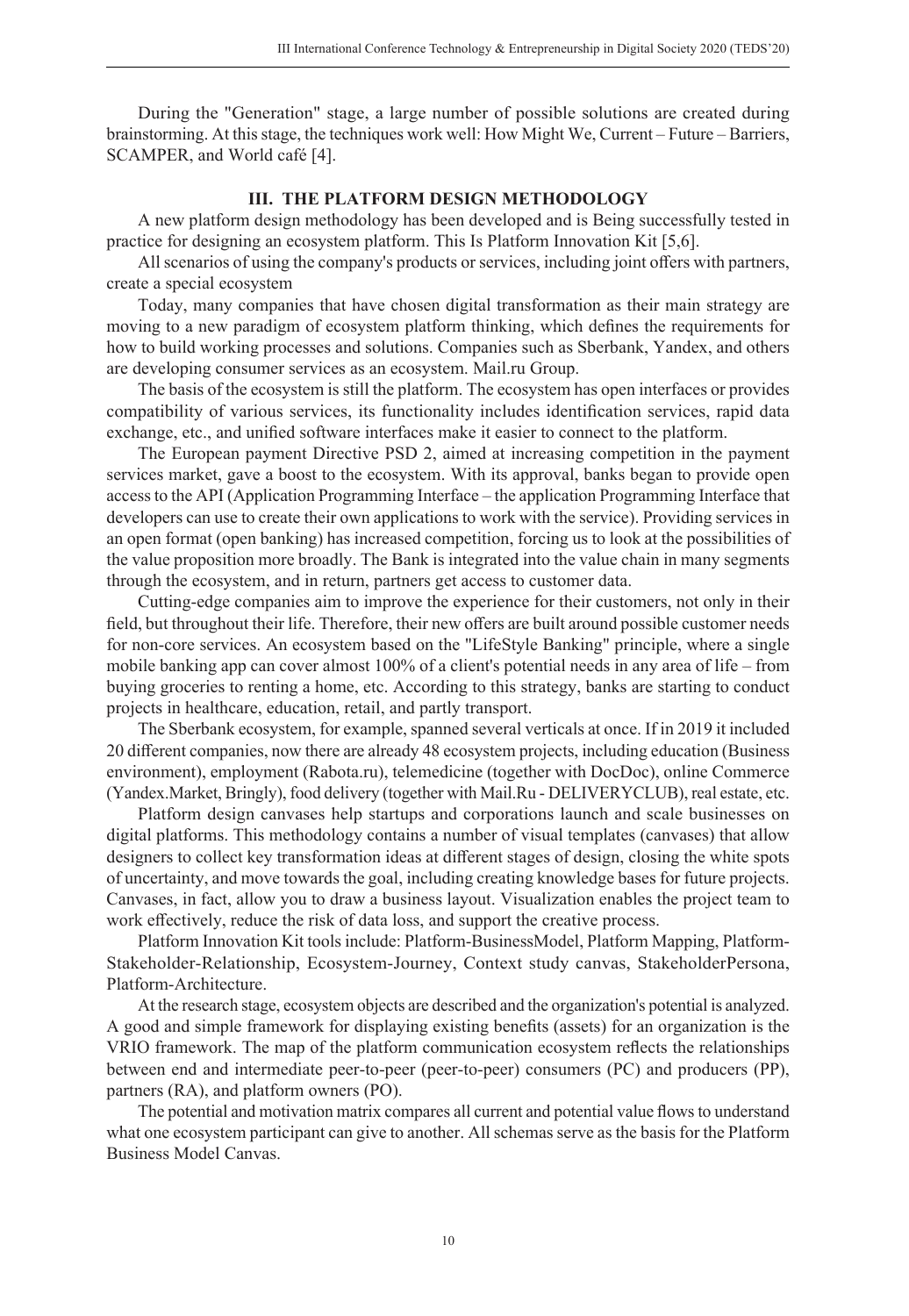#### **IV. CONCLUSION**

The platform strategy is an "interactive" product, and with the generation of network effects, the value of the platform usually increases. These tools allow you to generalize available materials, formulate development hypotheses, identify participants and their relationships in the process of delivering a service (product) to the consumer along the entire path of contact with the brand. Platform design, as well as customer experience design, currently only acquire their own tools and techniques, but now we can talk about the diversity and benefits of visual schemes of design thinking and Platform Innovation Kit for management and innovation.

Design thinking opens up good prospects for finding innovative ideas both in the course of collective intellectual work and in independent creativity. The effectiveness of brainstorming is provided by structuring information using various canvases. The activity of thinking is supported by the workouts and switching to the other steps of research, discussion or development of the prototype. Iteration of the process and positive feedback reduces risk aversion and teaches you to analyze errors. Different thinking styles are involved. Design thinkers are able to trust their intuition, turn on their imagination, think outside the box and not stop there. Thus, design thinking is an important tool for human development and is necessary for implementation in the educational process and practice of working with personnel.

- [1] T. Kelley, D. Kelley, Creative Confidence Unleashing the Creative Potential Within Us All. NY: Barnes & Noble, 2013.
- [2] J. Liedtka, T. Ogilvie, Designing for Growth: A Design Thinking Toolkit for Managers. Columbia University Press, 2011.
- [3] M. Levrik, P. Link, L. Leifer, The Design Thinking Playbook: Mindful Digital Transformation of Teams, Products, Services, Businesses and Ecosystems. NY : Wiley, 2018.
- [4] E. Vasilieva, Design thinking: a little bit about the approach and a lot about the tools of creative thinking, learning client requests and creating ideas: monograph. Moscow: RU-SCIENCE, 2018. (In Russ.)
- [5] 12 Patterns of Platform Design to kickstart Innovation Strategies. Available at: https:// stories.platformdesigntoolkit.com/12-patterns-ofplatform-design-to-kickstart-innovationstrategies-500c6dec9c3b (accessed 02.09.2020).
- [6] Platform Design Toolkit. Available at: https://lab-w.com/method\_meetup/ platform\_design (accessed 02.09.2020).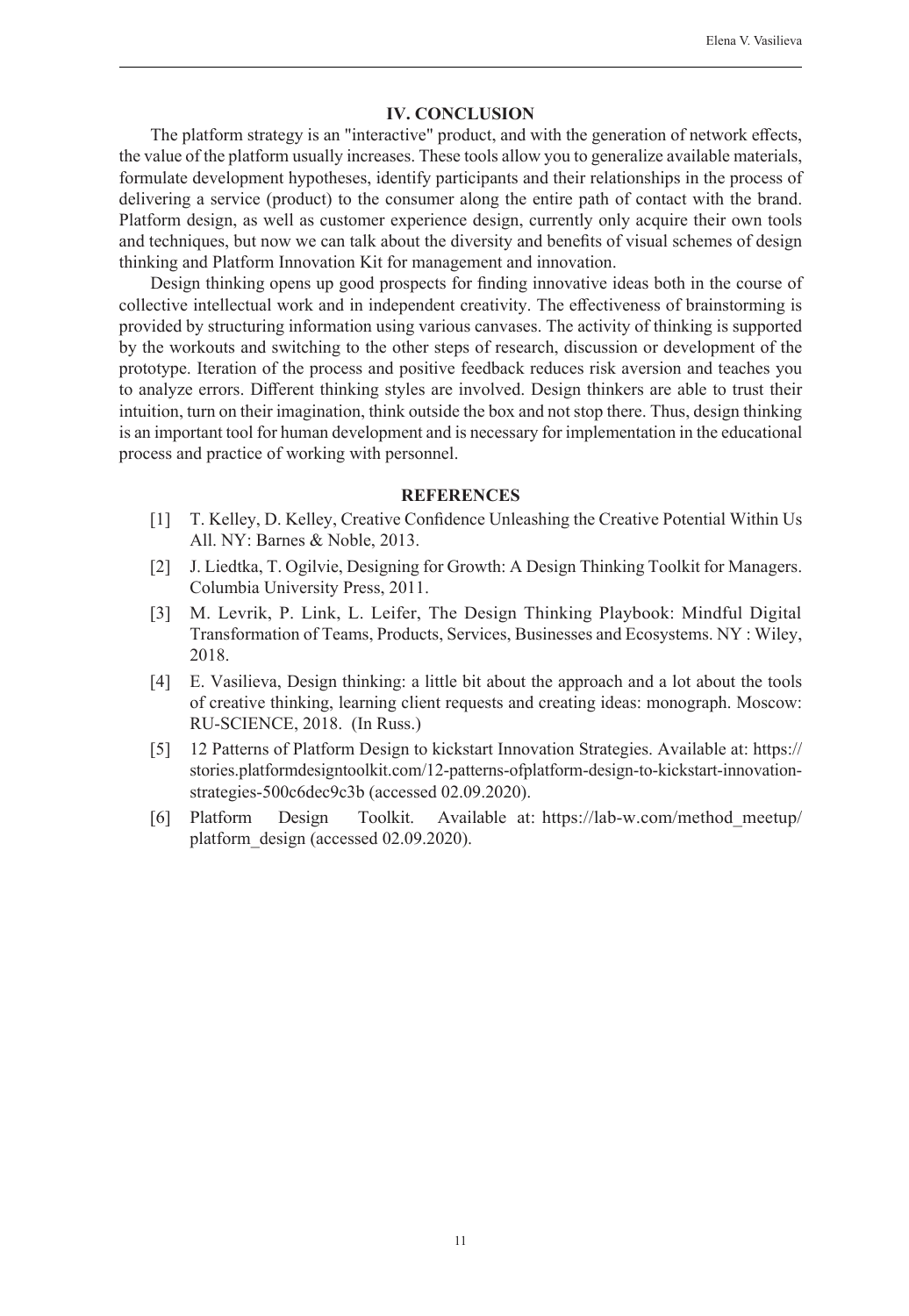DOI: 10.17747/TEDS-2020-12-16

**Anton B. Georgievsky1**  Graduate School of Business National Research University Higher School of Economics Moscow, Russia 1 1520789@mail.ru

# **CREATING ECOSYSTEM VALUE PROPOSITION BASED ON SELLING SOLUTIONS IN THE DIGITAL ECONOMY**

**Abstract** – The development of digital technologies and the ongoing coronavirus pandemic contribute to expanding the company's opportunities to provide a complete value proposition to the client. The purpose of this article is to determine groups of components of the value proposition based on selling solutions in the ecosystem and identify strategies that allow creating such a value proposition in the digital economy. The research method is based on the analysis of academic and consulting literature. As a result of the research, groups of components of the value proposition based on selling solutions in the ecosystem were formed, and strategies for the formation of the value proposition were identified. These results will help researchers build new models of the value proposition, and entrepreneurs form value propositions that fully satisfy customer needs.

**Keywords** – ecosystem; value proposition; components; strategies; coronavirus pandemic; consumer trends; solutions; selling solutions; digitalization; digital economy; ecosystem value proposition; customer needs

#### **I. RESEARCH QUESTION**

The digitalization of existing processes in the economy leads to an increase in the consumer's role in forming the value proposition. Traditional sales offer customers separate products or services, considering the customer needs rather narrowly. Companies understand that a great potential for business development in the digital economy lies in complete customer satisfaction. For this purpose, the company can use selling solutions. The development of digital technologies, in particular big data, the Internet of Things, and sensors, allows the company to know its customers much better and interact with them closer than ever. Often, the company alone is difficult to offer a complete solution to the client's problem. Therefore, the company forms an ecosystem in which a group of actors, including the client, creates a joint value proposition.

Although the concepts of selling solutions, value proposition, and ecosystem are quite popular, integrating these topics in one study is given very little attention in the academic literature. Among the key issues of a value proposition is the identification of its components and strategies for its formation. This article aims to determine groups of components of the value proposition based on selling solutions in the ecosystem and its formation strategies.

These findings will help companies create a competitive advantage and increase their profits. Researches will receive conceptual models to create new models of the ecosystem value proposition.

#### **II. LITERATURE REVIEW**

This work links three related concepts: selling solutions, value proposition, and ecosystem.

The concept of selling solutions has become especially popular in recent years due to the development of the service lens [1] that integrated the ideas of service-dominant logic [2] and the concept of jobs to be done [3]. The service lens focuses not on the resources of only one company, but the resource integration between different actors in the value co-creation process. The development of the service lens allowed the company to look at customer problems more broadly and pay more attention to interaction with clients. The shift to value cocreation implemented within the servicedominant logic has opened up the opportunity to analyze a value-in-use context that contains many previously unrevealed customer needs and potential sources of strategic advantage.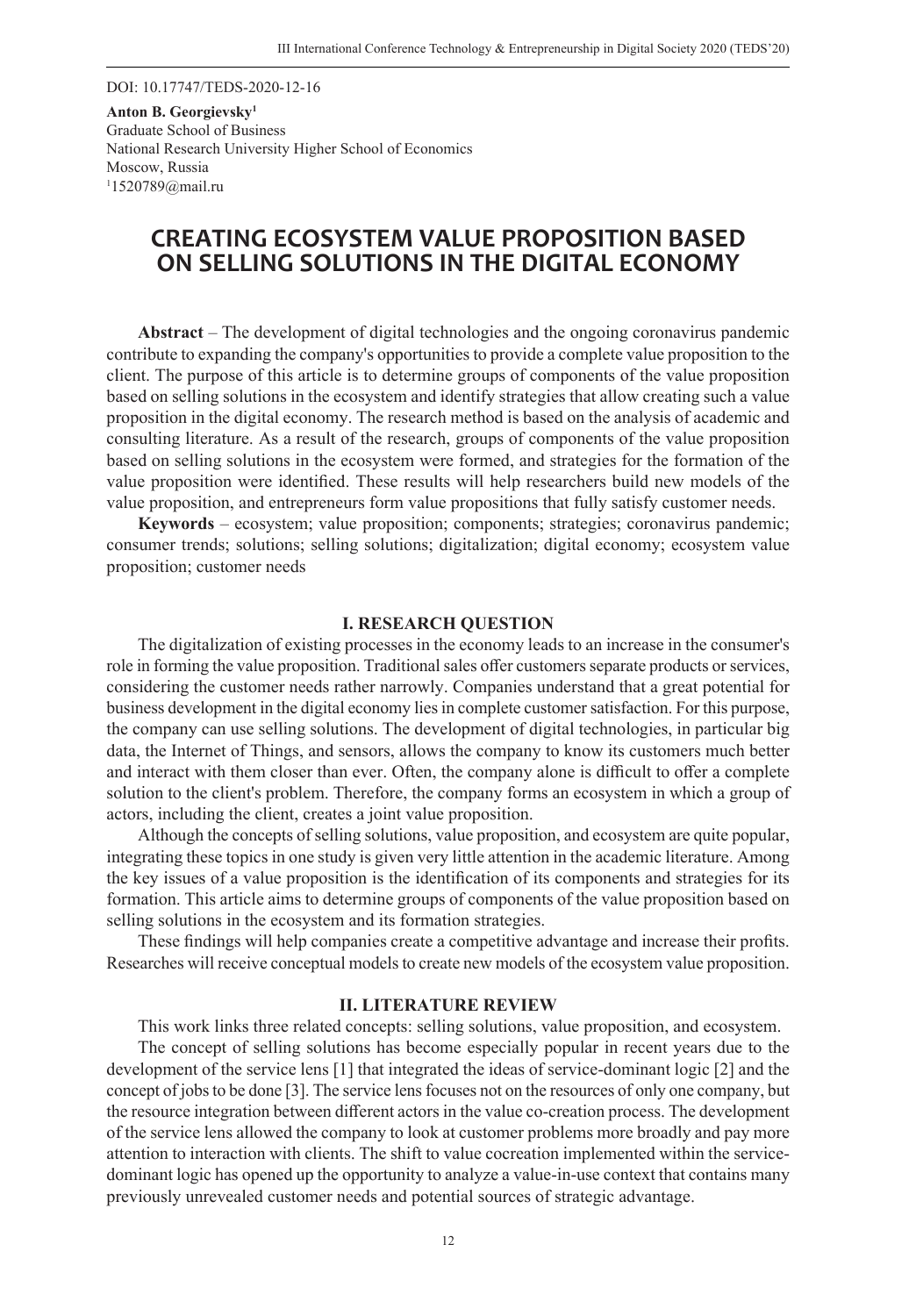Traditionally, the concept of a value proposition has been viewed in terms of product logic. The value proposition was unidirectional, and the value was built into the product by the manufacturer. A key goal of the value proposition was to reflect the product's advantages over the competitors. With the development of service-dominant logic, the value proposition began to focus on the interaction process of value creation. Modern value propositions go beyond the established supplierclient relationship and include many stakeholders or actors [4].

As the researchers note, ecosystems are a possible option for providing solutions [5]. They are characterized by a high degree of modularity and the need for coordination between participants. At the same time, this organizational form is distinguished by the absence of a full hierarchy control, which allows companies to be flexible when forming a value proposition [6]. Actors strive to find an optimal position in the ecosystem with a balance between the value generated for the ecosystem and the value created for the participant.

According to the structural perspective of the ecosystem [7], the value proposition determines ecosystem design [8] and required partners for the realization of the value proposition. It is essential to understand that the client is an ecosystem actor actively involved in value creation. Moreover, according to the service-dominant logic, the value is determined by the client [9]. It is important to note that the client's ability to co-create value increases with the opportunities provided by digital technologies [10].

Thus, accompanied by the development of the digital economy, the integration of these concepts is a necessary step to fully meet customer needs.

#### **III. THEORETICAL GROUNDING AND METHODOLOGY**

One of the most popular models describing value formation in the ecosystem is the Ecosystem Pie Model proposed by Talmar et al. [11]. This model serves as a response to the request for a structural approach to creating an ecosystem [12]. The model describes the structure of the ecosystem and considers the activities of key actors. The value proposition is the core element of the model. There are two main features of this model. First, it considers value both at the ecosystem level and at the company level. Secondly, it allows the visual depiction of the relationships between the actors involved in value co-creation. Despite the comprehensive approach to value formation, this model does not consider the components of the value proposition, strategies for its formation, and selling solutions as a particular case of value proposition creation.

A meta-analysis of academic and consulting works was used to determine groups of components of the value proposition based on selling solutions in the ecosystem. At the first stage, a list of academic papers containing value proposition models was formed based on scientific citation databases. After that, the components of the value proposition were selected from each model. As a result, a general list containing the components of the value proposition was obtained. Then the considered components were ranked by the number of mentions in the authors' works. The considered components and models of the value proposition were classified based on several approaches. Based on the study of the literature on selling solutions and ecosystems, the most suitable components for forming the value proposition based on selling solutions in the ecosystem were identified among the proposed list of components. The components were formed into several groups, which were considered to create the value proposition in the digital economy.

In order to determine strategies for forming the value proposition based on selling solutions in the ecosystem, an analysis of academic and consulting literature on the three topics of interest was used.

#### **IV. EMPIRICAL ANALYSIS**

The study presents four groups of components of the ecosystem value proposition based on selling solutions. The groups are designed for using digital technologies at each stage of solution development.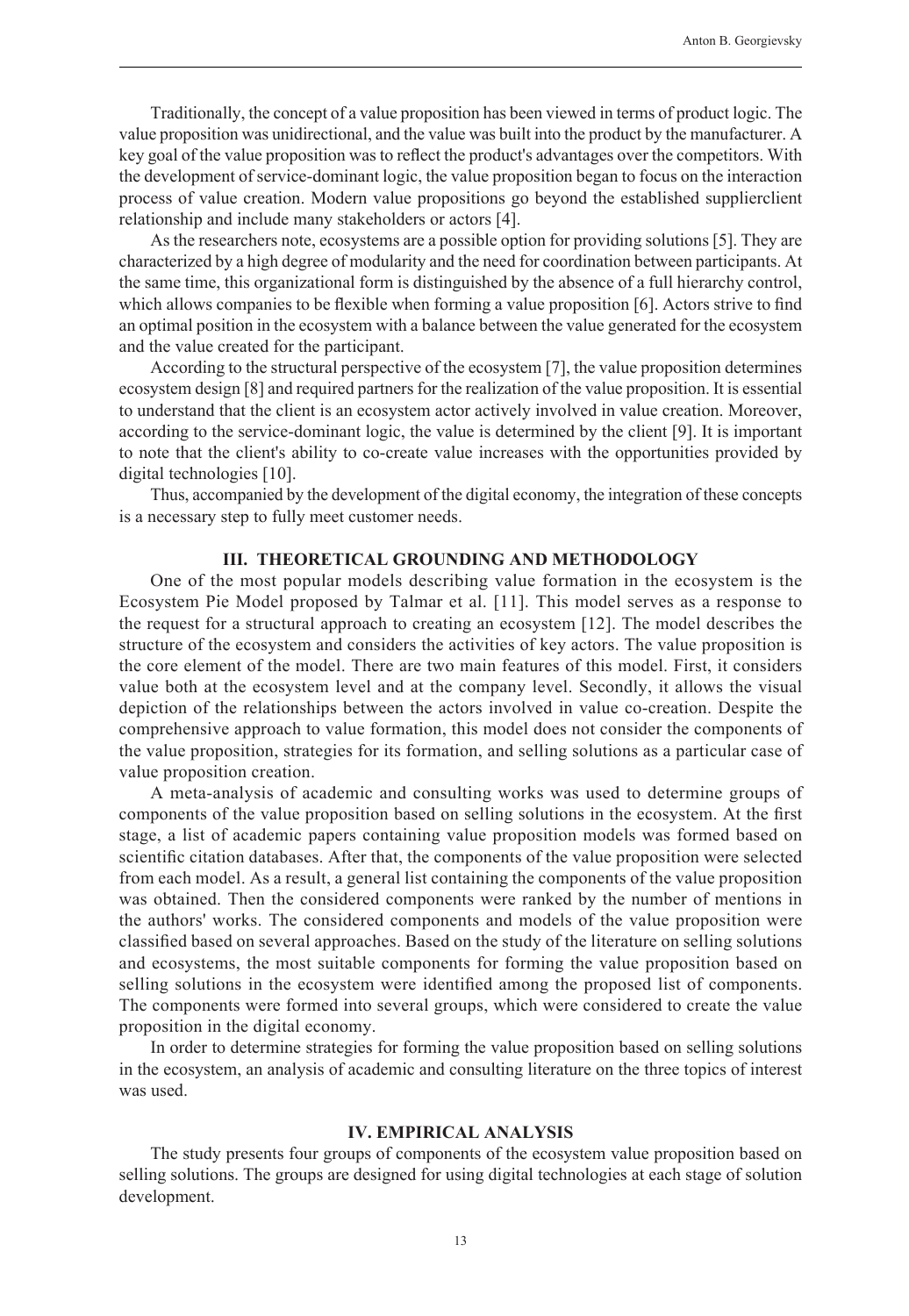The first group includes components focused on the process of providing a solution to the client. Here, the client's convenience becomes the key task of the ecosystem. The components of this group are based on concepts such as customer journey and customer experience. Augmented reality and virtual reality blur the line between brick-and-mortar and digital and make interaction with the ecosystem more valuable. The ecosystem should provide the convenience of touchpoints and demonstrate the advantages of the solution compared to competitors. The ecosystem can offer its customers omnichannel using a well-developed infrastructure of actors. Moreover, drones and robots are capable of enhancing fulfilment efficiency and speed up delivery.

The second group is aimed at achieving the client's goal. Customers, especially in B2B markets, can monitor the provided solution very carefully. Various sensors of the Internet of Things provide lots of opportunities for this purpose. At the same time, the effectiveness of the solution provided for the client's problem is a necessary attribute of the solution in B2C markets. Clients do not want to see the solution itself, but the result that they get from using it. Only in this case, the provided solution will make sense. Often, the client does not even own the property right, but uses the solution by subscription or pays for the time of use. The SaaS (Software as a Service) model can serve as a means of providing such solutions. It is worth noting that a payment-forresults model is widely used in selling solutions, ensuring the solution's effectiveness for customers.

The group of communication components gets unprecedented opportunities for development due to the spread of digital technologies. Companies are constantly present in the clients' lives, communicating with them in social networks and messengers. This group of components correlates with the development of the relational paradigm in marketing, which focuses on the interaction between the company and the client, joint value creation, and orientation on building long-term relationships. The constant use of the smartphone by clients creates opportunities for ensuring regular contact between the company and the client through applications and technologies. Using beacon technology and GPS data helps clients stay connected. It is important to note that despite the digitalization of most processes, personal communication between customers and employees is still critical.

The fourth group of components allows the company to determine how widely the company considers the client's problem and offer the client a personalized solution. It is important to emphasize that it is the client who determines what is valuable. Personalized value is based on the client's deep knowledge, the analysis of big data, and the flexible configuration of the processes that form the solution.

The crucial task for solutions is to take a broad view of the client's needs. This fact opens up opportunities to offer the client various related offers. It is especially promising for building longterm relationships with the client. In this case, the solution to all problems within a specific need for the client will be associated with a specific ecosystem. The clients leave much information about themselves by interacting with the company through the personal communication, app, site, community, and loyalty programs. Based on big data analysis, artificial intelligence can predict what services a customer may need and when. Fig. 1 depicts the proposed groups of components.



**Fig. 1. Groups of components of the ecosystem value proposition based on selling solutions.**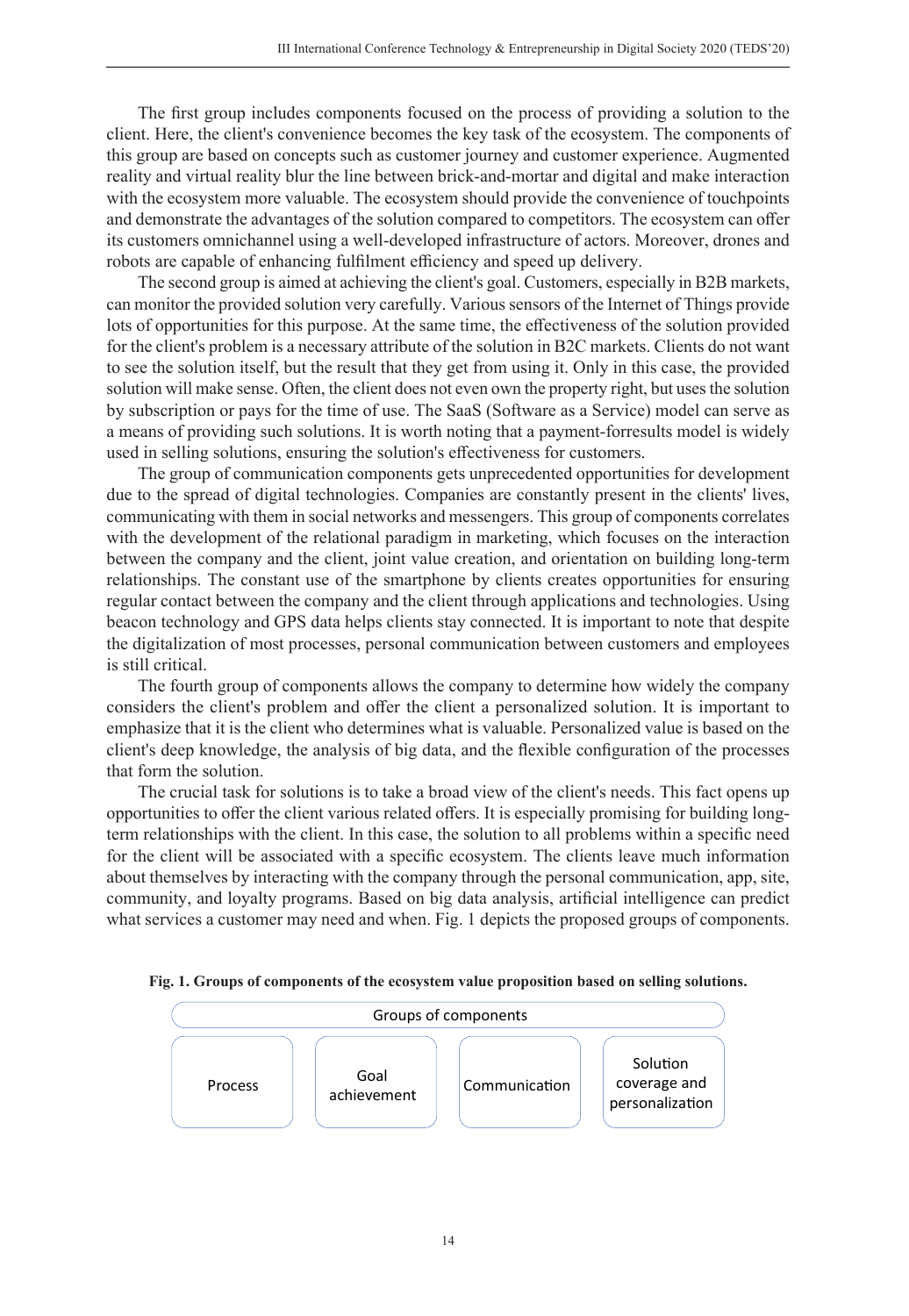The study identifies strategies for creating the value proposition based on selling solutions in the ecosystem. The strategies vary according to the extent of their coverage.

The company can view the market as broadly as possible and offer various loosely coupled solutions to different clients. In these conditions, it is critical to have a digital platform that allows the company to combine all solutions in one place and make them convenient for the client. Most often, this strategy is used by companies operating in the information technology and banking sectors. It requires significant resources and a large client base.

Another option is to meet the needs of a specific group of customers. In this case, the needs become linked, and the company provides the customer with many related solutions. A significant role here is played by analyzing customer data to better understand customers and using artificial intelligence to provide solutions that may be of interest to them from several related areas covered by the ecosystem. In addition to the main offer of goods and services, the company may provide education services, personal recommendations, and other solutions for each day.

The most concentrated strategy is to focus on the complete satisfaction of one customer need. The strategy requires a high degree of coordination of all ecosystem participants, which involves using digital technologies to constantly exchange data on the progress of the solution. The ecosystem can use cloudbased services that collect and analyze huge volumes of data. It reduces costs and makes the ecosystem more flexible. As a rule, this strategy is implemented by small ecosystems that can perform all tasks within a specifi c need better than other market players.

The company chooses a strategy based on the capabilities of the ecosystem participants and the potential market (Fig. 2).

#### **Fig. 2. Strategies for creating the ecosystem value proposition based on selling solutions.**



The proposed groups of components and strategies for forming the ecosystem value proposition based on selling solutions help practitioners and researchers create value propositions and their models that will allow companies to be profitable in the digital economy.

- [1] L. Bettencourt, R. Lusch, and S. Vargo, "A service lens on value creation: marketing's role in achieving strategic advantage," California Management Review, vol. 57, pp. 44-66, 2014. doi: 10.1525/cmr.2014.57.1.44
- [2] S.L. Vargo and R. Lusch, "Evolving to a new dominant logic for marketing," Journal of Marketing, vol. 68, pp. 1-17, 2004. doi: 10.1509/jmkg.68.1.1.24036
- [3] T. Ulwick, "What is jobs-to-be-done?," URL: https://jobs-to-bedone.com/ what-is-jobs-to-be-done-fea59c8e39eb
- [4] P. Frow et al., "Value propositions: a service ecosystems perspective," Marketing Theory, vol. 23, pp. 1-25, 2014. doi: 10.1177/1470593114534346
- [5] J. Stonig and G. Müller-Stewens, "Navigating the challenges of ecosystem emergence: a multi-level review of leader and complementor strategies," Die Unternehmung, vol. 73, no. 4, pp. 288-307, 2019. doi: 10.5771/0042-059X-2019-4-288
- [6] M. Jacobides, C. Cennamo, and A. Gawer, "Towards a theory of ecosystems," Strategic Management Journal, vol. 39, pp. 2255-2276, 2018. doi: 10.1002/smj.2904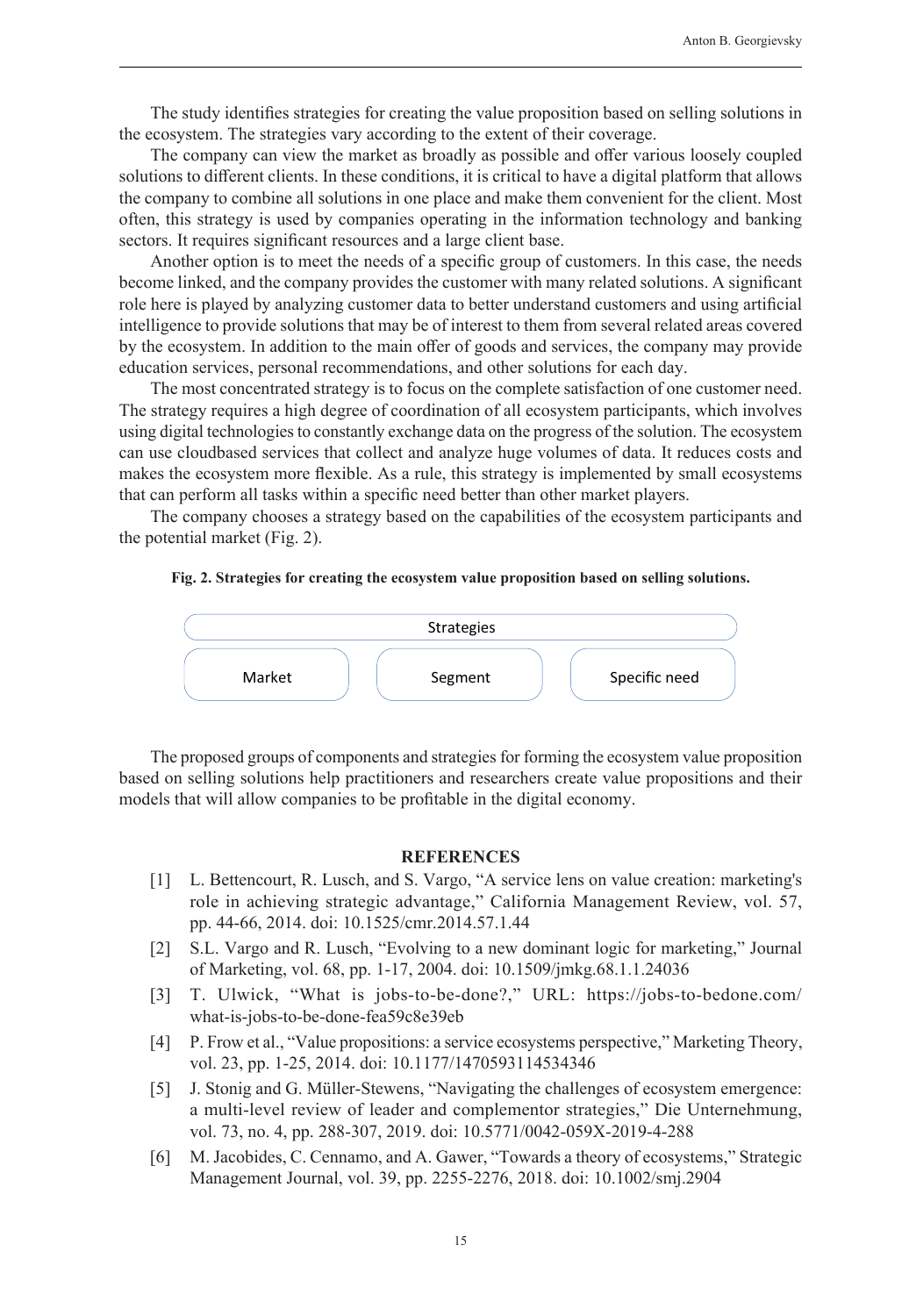- [7] R. Adner, "Ecosystem as structure: an actionable construct for strategy," Journal of Management, vol. 43, no. 1, pp. 39-58, 2017. doi: 10.1177/0149206316678451
- [8] U. Pidun, M. Reeves, and M. Schüssler, "How do you "design" a business ecosystem?," URL: https://www.bcg.com/publications/2020/how-do-you-design-a-businessecosystem
- [9] S.L. Vargo and R. Lusch, "Service-dominant logic: continuing the evolution," Journal of the Academy of marketing Science, vol. 36, pp. 1-10, 2008. doi: 10.1007/s11747-007-0069-6
- [10] E. Marcon et al., "Barriers for the digitalization of servitization," Procedia CIRP, vol. 83, pp. 254-259, 2019. doi: 10.1016/j.procir.2019.03.129
- [11] M. Talmar, B. Walrave, K. Podoynitsyna, J. Holmström, and G. Romme, "Mapping, analyzing and designing innovation ecosystems: The Ecosystem Pie Model," Long Range Planning, vol. 53, no. 4, 101872, 2020. doi: 10.1016/j.lrp.2018.09.002
- [12] D. Hannah and K. Eisenhardt, "How firms navigate cooperation and competition in nascent ecosystems," Strategic Management Journal, vol. 39, pp. 3163-3192, 2018. doi: 10.1002/smj.2750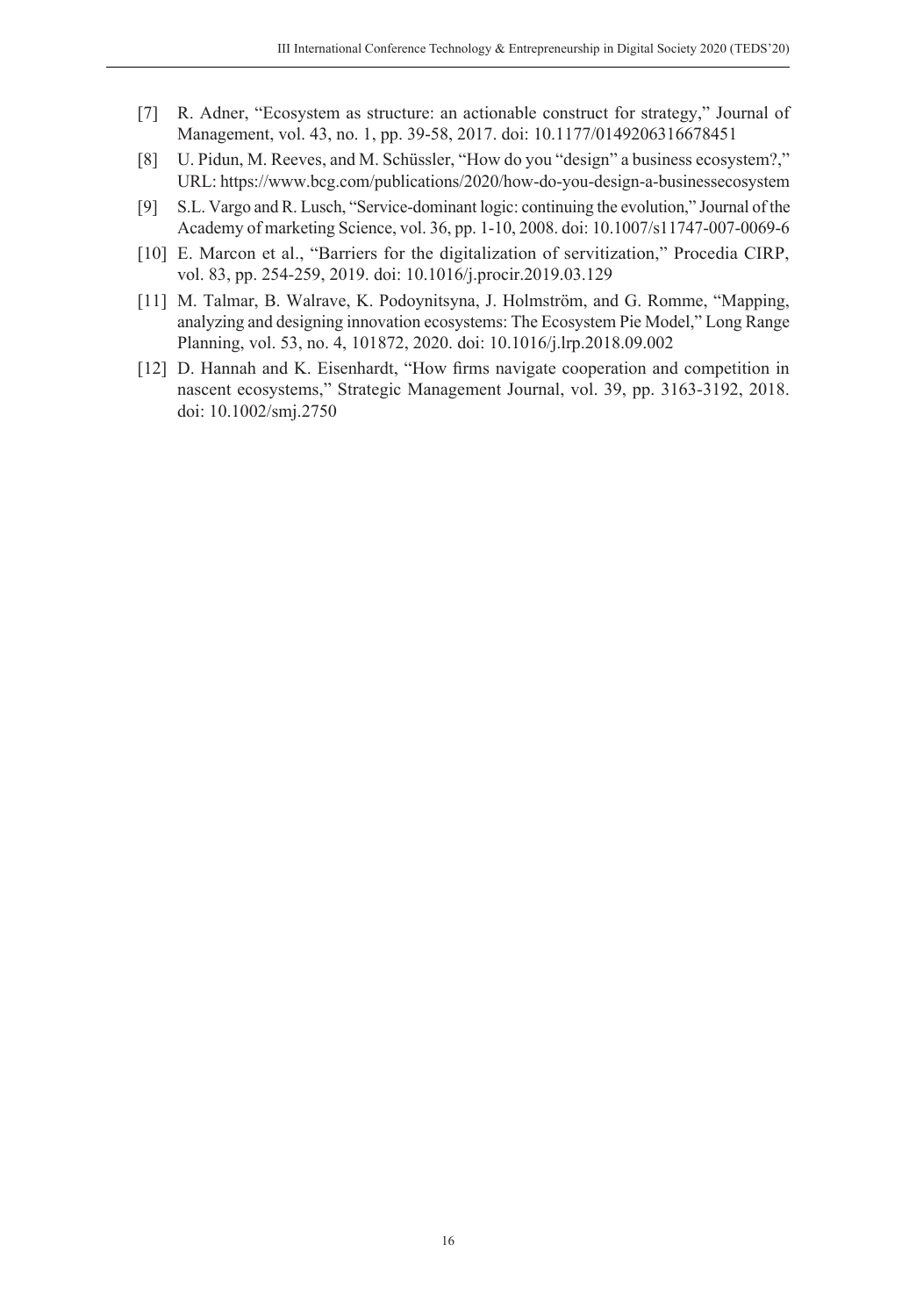DOI: 10.17747/TEDS-2020-17-21

**Irina V. Alyoshina**  Department of Marketing State University of Management Moscow, Russia ialyoshina@gmail.com

# **Artificial Intelligence for University Marketing**

Abstract – Artificial intelligence (AI) is embedded in digital marketing technologies and so facilitates the development of university marketing management. The article discusses digital globalization trends and factors influential for AI deployment in higher education.

**Keywords** – artificial intelligence; higher education; digital globalization; marketing; digitalization; platformization

#### **I. ARTIFICIAL INTELLIGENCE FOR THE 21-ST CENTURY**

Artificial Intelligence (AI) can be defined in a wide sense as "the scientific understanding of the mechanisms underlying thought and intelligent behavior and their embodiment in machines." [1]. Accenture regards artificial intelligence as "a constellation of many different technologies working together to enable machines to sense, comprehend, act, and learn with human-like levels of intelligence" [2]. In practice, AI represents software technologies that allow computers and robots to perform some human work faster, more accurately, and in greater volumes. So, accuracy, capacity and speed are often the benefits of AI in comparison with common human performance. In case of need for large amount of information processing AI saves time, money, space, human and other resources.

AI technologies are basically used for recognition and generation of objects (images, texts, sounds, smells, events and others). AI is an umbrella term for a range of technologies, - data mining, machine learning, natural language processing, neural networks or an algorithm [3].

It is quite difficult today to reveal the sphere of contemporary economy, society and human life unaffected yet with AI technologies. Industrial manufacturing, energetics, transportation, communications, government services, healthcare and social care, education and entertainment are already use some AI decisions. AI is seen as the core technology for an age of digital globalization in the 21-st century [4]. Industry 4.0 and Fourth Industrial revolution restructures the labor markets, eliminating some jobs, changing others and create new professional positions for developers and qualified users of AI technologies.

Universities are also depend on AI development because of their intelligence-intensive activities (teaching, learning, research, management of academic activity) and because of targeting knowledge intensive labor market.

#### **II. HIGHER EDUCATION DEVEPOPMENT TRENDS**

Sphere of higher education (HE) is currently influenced by a number of interrelated trends:

- 1. Globalization of markets and resources
- 2. Massification of higher education
- 3. Commodization of higher education
- 4. Democratization of information
- 5. Digitalization and digital transformation
- 6. Socialization and Networkization 7. Platformization of business models.

Globalization of markets means growing demand for internationally and globally oriented workforce, able to be employed in international and transnational companies in different countries and regions of the world. Universities compete for the best positions in the world university ratings, for partnerships with global companies and for international students. New technologies conquer global markets and create global demand for specialists ready to work with or on AI systems.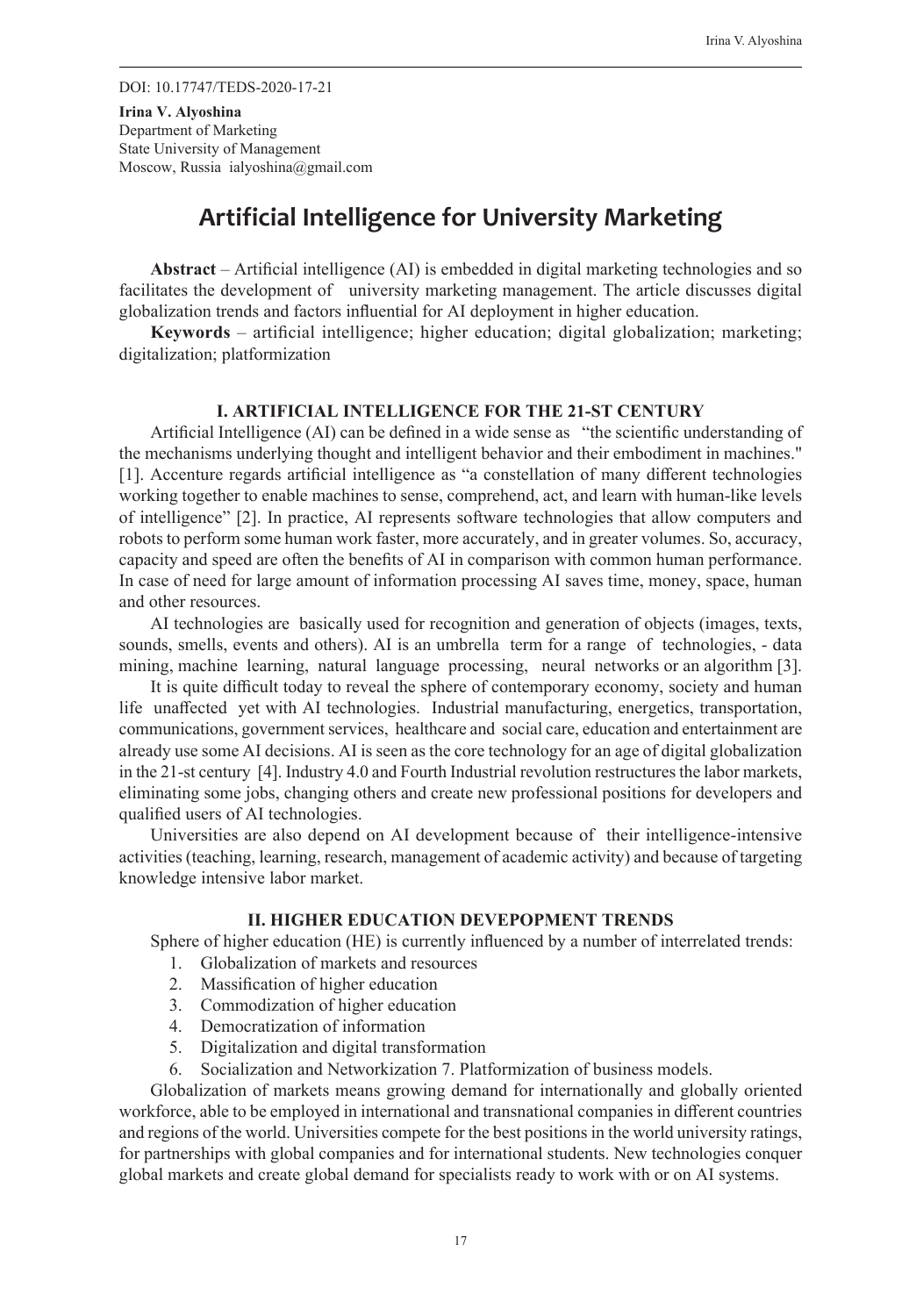Massification of HE is the consequence of technological progress and intellectualization of character of jobs. Mass demand for higher education means more people enter universities in hope to receive better chances for employment after graduation. So more people need to be educated and lifelearning has become a reality. Automation of universities' operations serves the purposes of scaling and cost reduction.

Commodization of HE appeared in parallel with massification of it. If you need to teach large amount of people you have to decide how to do it more easily, how to make complex product available to many people with quite uneven learning abilities. Electronic forms for textbooks, cases, tests and learning software serve the purposes of commodization.

So, MOOC (massive open online courses) appeared as a response to the demand of massification and commodization supported with digitalization trend. The availability of MOOC for global audiences and growing involvement of students in learning value creation have democratized education.

Socialization and networkization of business activity thanks to social media services have expanded social dimension of HE. The majority of students are interconnected through several social networks. Social and networked character of HE was revealed during involuntary transition of universities to distance form of teaching and learning. Universities all over the world used global networking online services – Zoom, Google classroom, Facebook, MS Teams, Skype and others, - for educational, scientific and administrative activities. The leading global techguants use multisided platform business model, connecting different markets with software technologies. Global digital platforms (including learning ones, – Coursera, EdX), - integrate vendors and consumers, supporting global value chains. National, international and global platformization can be seen as perspective dimension for university development. Functioning of global digital platforms depends on AI technologies for big data processing, analytics, customer relationships management, advertising, public relations and marketing.

#### **III. MARKETING DEVEPOPMENT TRENDS**

Contemporary marketing is seen through holistic approach and is regarded as holistic marketing [5]. American Marketing Association definition sounds as "Marketing is the activity, set of institutions, and processes for creating, communicating, delivering, and exchanging offerings that have value for customers, clients, partners, and society at large [6]".There are four basic dimensions, or components of holistic marketing activity:

- 1. Integrated (traditional) marketing, external consumer-, or externally, oriented
- 2. Internal marketing, targeting employees, or internal audiences of organization as internal consumers
- 3. Society-oriented, social responsible marketing.
- 4. Partnership, or relationship, marketing, targeting partners (suppliers of parts and services, helping to create value for customers).

The basic elements of holistic marketing mix as basic components of any marketing decision are  $[5]$ :

- 1. People (consumers, employees, partners, and community/ society)
- 2. Processes (operations, business-processes)
- 3. Programs (includes traditional marketing mix: product, price, place, promotion)
- 4. Performance (marketing, financial, social, technological achievements)

The same business-related trends, noted above are also common for contemporary marketing. Therefore, business practice demonstrates the evidences of:

- 1. Globalization of marketing activities and operations, targeting (or at least taking in account) international and global markets
- 2. Massification, commodization and democratization of marketing activities. Some today's marketing technologies (internet marketing and advertising; online survey, or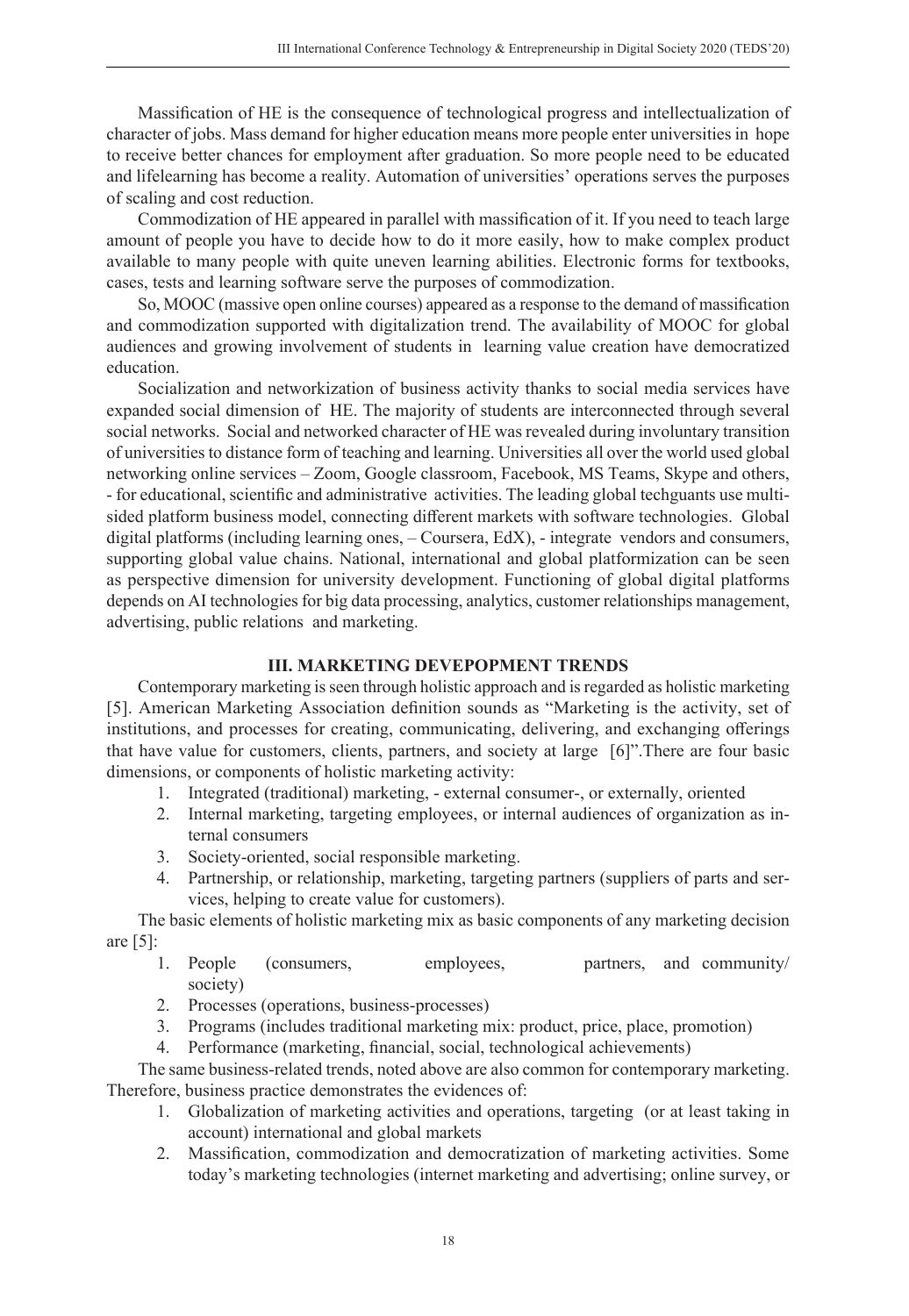questionary, research, social media marketing) are available for small business and individuals, not only for marketing agencies and professionals.

- 3. Digitalization of marketing is the result of growing internet-access penetration and of technologies' development.
- 4. Socialization and networkization of marketing we see, using social media services.
- 5. Platformization of marketing. Platform business models' expansion means the increasing role of marketing on digital platforms, supporting job search, selling goods and services. Multi-sides markets are integrated with platform marketing.

 Digitalization of marketing operations is closely interconnected with AI technologies. According to AMA,

"Digital marketing" refers to any marketing methods conducted through electronic devices. This includes online marketing efforts conducted on the internet  $[7]$ ". The basic methods for conducting digital marketing named there are:

- 1. Search Engine Optimization (SEO)
- 2. Search Engine Marketing (SEM)
- 3. Pay-Per-Click (PPC)
- 4. Social Media Marketing (SMM)
- 5. Email Marketing
- 6. Affiliate Marketing
- 7. Content Marketing
- 8. Native Advertising

The majority of these methods depends on AI already integrated in online services (search engines, social media, context advertising). Further digitalization of business processes increases the possibilities for the usage of AI. At the same time IT- infrastructure underdevelopment decreases the chances for digitalization and AI deployment. Anyway, digitalization is common trend, so higher education and universities are supposed to undergo digital transformation, even if involuntarily and from outside if not voluntary and from inside.

#### **IV. ARTIFICIAL INTELLIGENCE , UNIVERSITY AND MARKETING**

The role of AI for university's marketing and management can be presented as intermediation between last two and digital marketing management (Figure 1). Digital marketing to be successful needs large amount of data processing for real-time decision-making. At the same time part of university marketing operations (special events, conferences, discussions, meetings, personal selling) are hold off-line, but anyway are influenced by digital marketing (SMM, SEO, internet advertising, internet public relations, database marketing).

#### Fig.1. Artificial intelligence and university marketing

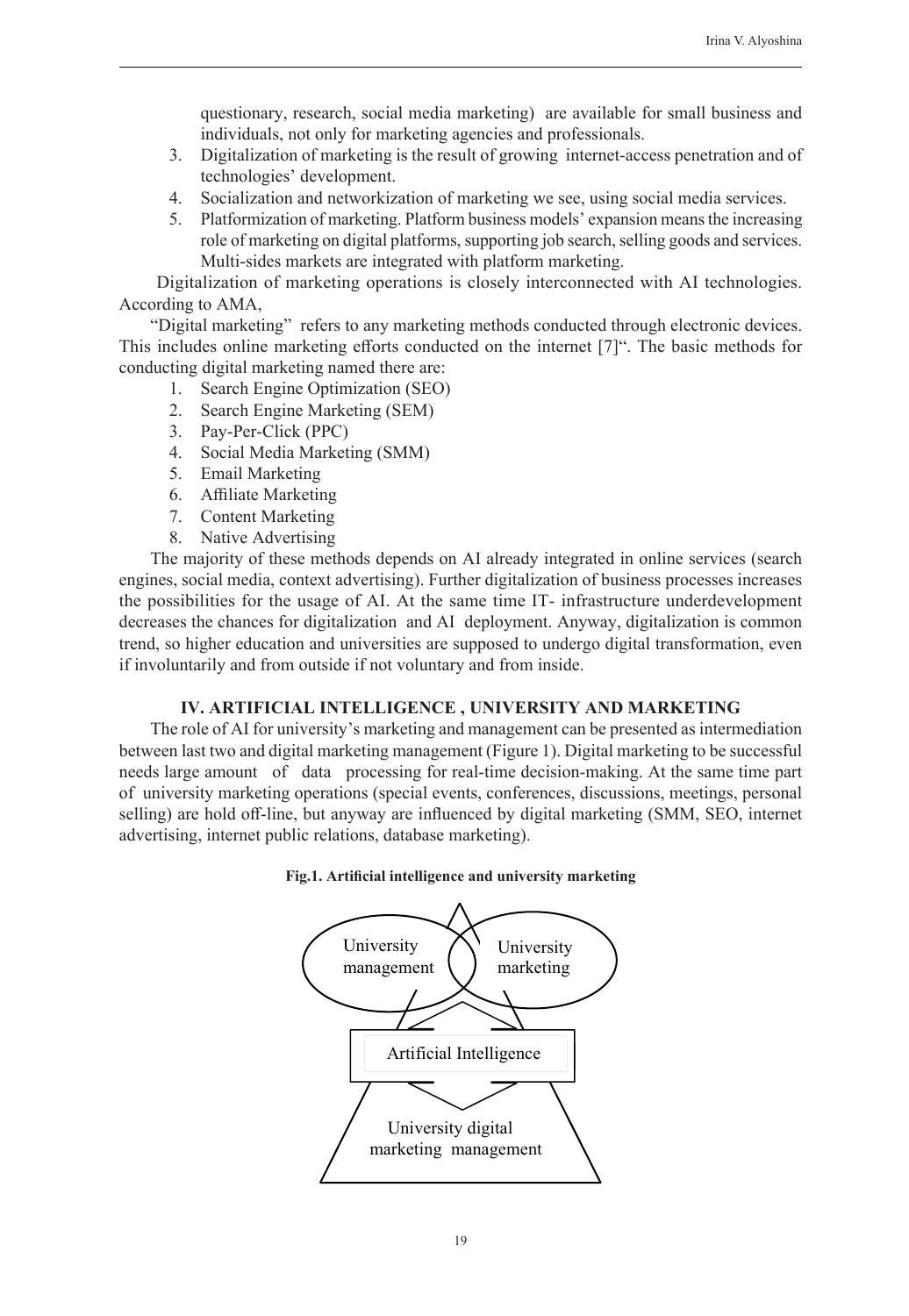In fact all kinds of university activity, – teaching and learning, scientific research, administrative, - make sense for marketing as soon as they create customer or stakeholders' (students', professors', employees', partners' and society's), experience and so influence university reputation and position at the market of education and research. The basic spheres of AI application for university can be defined as:

- 1. Institutional and administrative levels (marketing and recruiting, admission and enrollment, curricular and resource planning, administrative and financial student support [ 3], [8]
- 2. Teaching and learning (student-facing functions; automatic delivery and teaching course content; diagnosing strengths and automated feedback; curating learning materials; "personalized learning" facilitating collaboration and the teacher's perspective (teacherfacing functions) - [3], [8]
- 3. Scientific research (automatic systematic academic literature reviews, checking plagiarism and misuse of statistics, flagging unethical behavior [9]. In science, AI technologies reduce the cost of gaining insights and of predictive analysis; find connections, autonomously create hypotheses. AI can deepen understanding of specific spheres of knowledge, facilitate cross-boundaries integration of ideas and crossdiscipline collaboration.

According to holistic marketing approach, all dimensions of AI applications make sense for University marketing, sharing data and information for decision-making.

Positive aspects of using AI in university can be defined as:

- 1. Effectiveness. AI processes much more information than humans, does it in a real time and with more accuracy. Less mistakes may be done and decisions could be more accurate. This helps to make learning, teaching, guidance, research and institutional decisions more effective.
- 2. Efficiency. Automation of routine tasks saves costs, efforts and frees up time for creative decisions. Resource pressure becomes more evident for universities because of economic difficulties during pandemic of covid-19.

However, AI is not cure-for-all [10], there are some weaknesses of AI in HE:

- 1. Narrow character of AI, not general in comparison with human capacity and intelligence. AI is task-specific and is unable to function in new context or be applied for different type of tasks.
- 2. The quality of algorithm depends on quality of data collected. Data may be outdated or not new enough. It may be focused on the subset of population not close enough for students (professors, employees) group targeted. In case situation changes, suppose because of covid19, AI doesn't work as previously expected. Algorithm's implicit bias may be a real problem. That is why algorithmic outcome may be disparate. Therefore, people using AI are expected to be knowledgeable enough "to trust or question the algorithmic output [8] ".
- 3. Huge amount of information is needed for machine learning, dozens of thousands of patterns may need to be collected. So AI may benefit more for large open, or online, universities than for small and medium-size universities.
- 4. Privacy and data protection may be in question. AI systems sometimes require confidential information. Employees, students and professors may resist providing their personal information (style of learning/teaching, cognitive abilities, health or family situation) for assessment and managerial decision-making.
- 5. Negative perception of AI by employees if they expect machines could replace them. People need to know how AI impacts their lives.
- 6. AI could hardly be used without human supervising and control. The society is still not ready yet for driverless education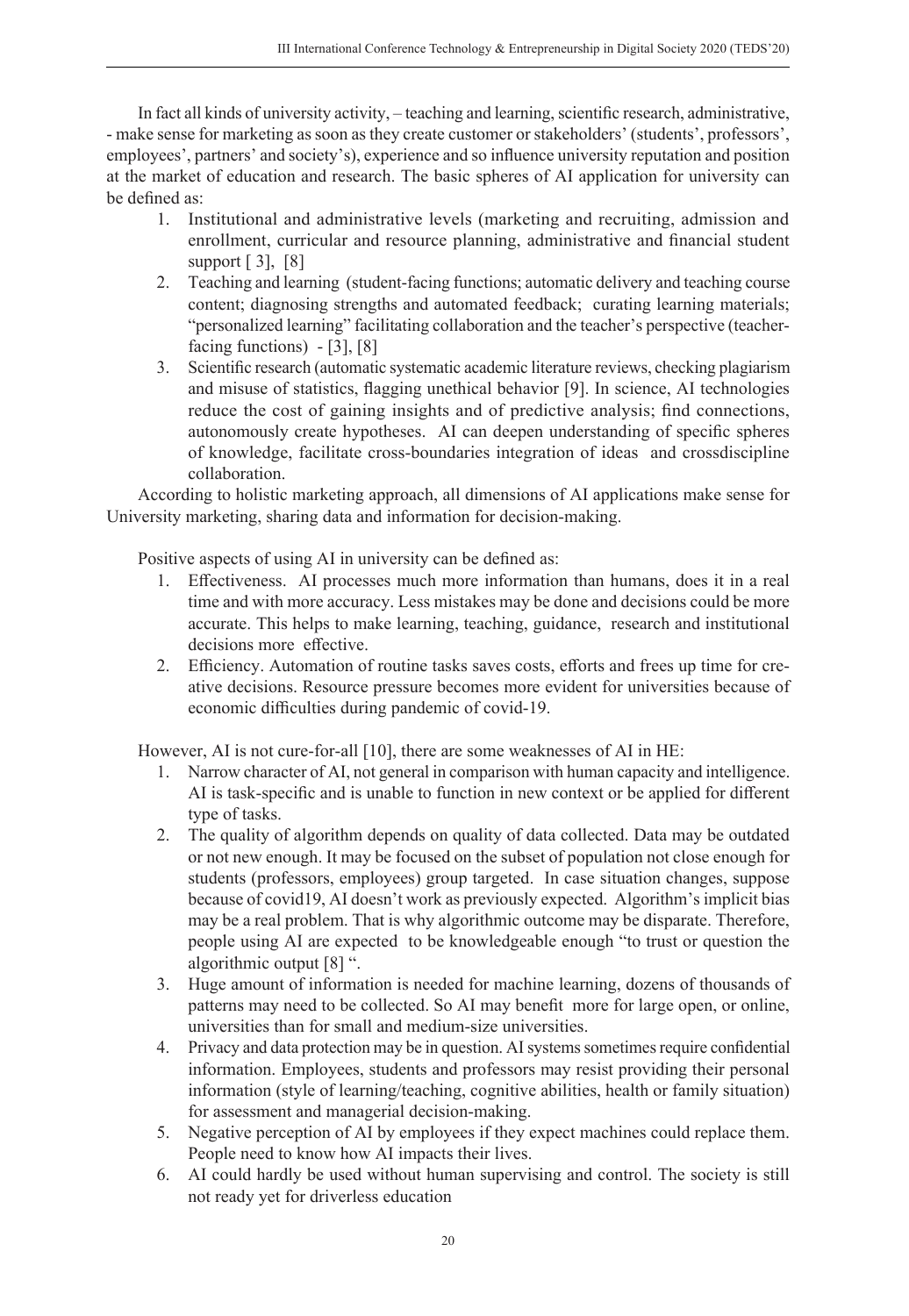In search of digital instruments for increasing competitiveness and reducing cost it is important to keep in mind that "much advanced learning, and its assessment, requires personal and subjective attention that cannot be automated" [9]. So there are still some limitations for automation of intelligence. In order to implement AI technologies [8] for university marketing management one should be prepared to answer the following questions:

- 1. What functions and roles does the data perform? How it can be used responsibly?
- 2. What decisions of AI "black box" we do not see? Categorization and visualization of data are the keys for decision making, not only computing.
- 3. Who is in control of content used by AI? Is it administration, or technology provider, what about students, professors and external audiences?
- 4. How the outcomes of AI are supposed to be checked for adequacy, effectiveness, context dependence and limitations? How positive and negative outcomes can be measured?
- 5. What do we loose with datafication? And should and how can we compensate it?
- 6. What are the priorities for AI implementation? How and whose interests are prioritized?

In an age of digital globalization we can expect the further development of university digital marketing management, that is the expansion of technology in marketing-oriented university management. Digital marketing management today depends on AI. Successful implementation of AI for university marketing demands holistic and inclusive conversation on its fit to university's and higher education's mission.

- [1] Association for the Advancement of Artificial Intelligence (AAAI.). AI definition. https:// aitopics.org/search
- [2] Artificial Intelligence definition.Accenture. https://www.accenture.com/us-en/insights/ artificial-intelligencesummary-index
- [3] Zawacki-Richter O., Marín V.I., Bond M., Gouverneur F. Systematic review of research on artificial intelligence applications in higher education – where are the educators?  $//$ International Journal of Educational Technology in Higher Education, 28 October, 2019, https://doi.org/10.1186/s41239-019-0171-0
- [4] Alyoshina I.V. Artificial Intelligence in an Age of Digital Globalization. /Technologies and Entrepreneurship in Digital Society Proceedings of Intern. Conf TEDS-19, Nov 13, 2019. Saint Petersburg: Real Economy Publishing House, 2019, 68 p., pp. 26-30 https:// managementscience.ru/site/public/elfinder/TEDS2019/TEDS2019-26-30-Alyoshina.pdf DOI: https://doi.org/10.17747/TEDS-2019-26-30
- [5] Kotler P., Keller K. Marketing Management.14th Edition. Prentice Hall, 2012, 816 p.
- [6] Definition of Marketing. American Marketing Association. Approved, https://er.educause. edu/articles/2019/8/artificial-intelligence-in-higherJuly 2013 and 2017. Available at: https://www.ama.org/the-definition- education-applications-promise-and-perils-andethical-questions of-marketing/.
- [7] What is Digital Marketing. American Marketing Association. Here's how. https:// www.weforum.org/agenda/2017/08/artificialhttps://www.ama.org/pages/what-is-digitalmarketing/ intelligence-will-transform-universities-here-s-how/ 09 Aug 2017.
- [8] Zeide E. Artificial Intelligence in Higher Education: Applications,
- [9] Dogson M., Gann M. Artificial intelligence will transform universities.
- [10] Mims C. AI Isn't Magical and Won't Help You Reopen Your Business. Promise and Perils, and Ethical Questions. August 26, 2019. WSJ, May, 30, 2020.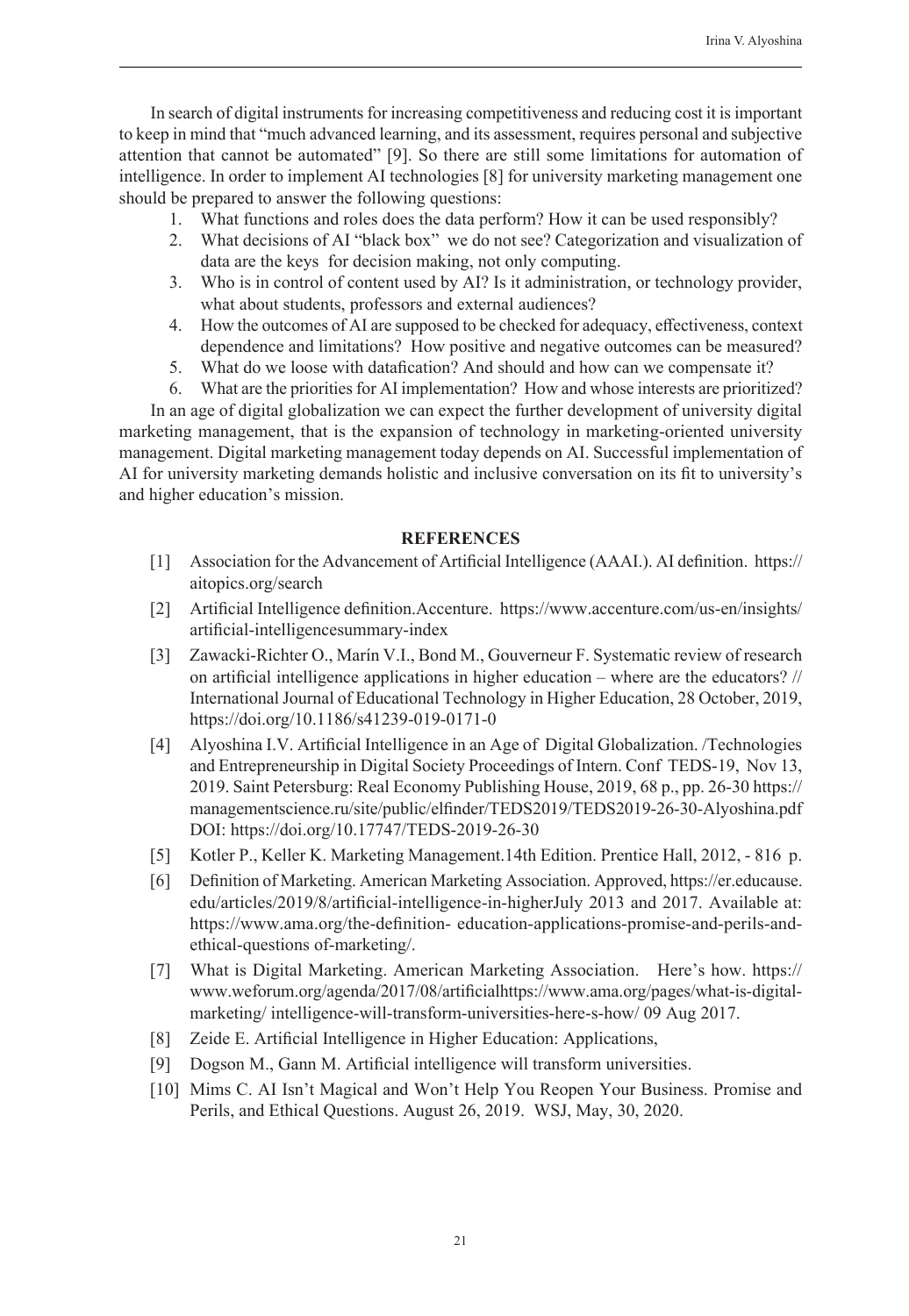DOI: 10.17747/TEDS-2020-22-27

#### **Mikhail V. Zharikov**  World Finance Department Financial University under the Government of the Russian Federation Moscow, Russia michaelzharikoff@gmail.com

# **THE MODEL OF THE BRICS' SHARED INTEREST RATE TO CIRCULATE A DIGITAL CURRENCY**

**Abstract** – The purpose is to offer an approach to introducing a market interest rate to circulate a digital currency in the BRICS. The topic is time-relevant, since economics today faces difficult challenges posed by questions about price stability, future growth and money market equilibrium. A digital currency is a special issue today due to the outbreak of covid-19, which made many central banks think about contactless means of payment. The author revealed policy tools to circulate a hypothetical digital currency in the BRICS, needed for the pentalateral use. The theoretical significance is to lay the foundation for a model that can be used to set up a virtual regional money market for the BRICS. In practical terms the article recommends a set of policy decisions to overcome the coronavirus crisis of 2020.

**Keywords** – BRICS; digital currency; virtual money market; shared interest rate; liberal and gradualist approaches; credit surplus; digital money revenue

#### **I. INTRODUCTION**

The BRICS celebrates its 20th anniversary in 2021. It is clear by now that unlike the European Union or Eurasian Economic Union, the BRICS is not an integration agreement [1]. The integration process of the BRICS is quite difficult to accomplish due to territorial, cultural, political and economic differences of the member states. However, in the past two decades we can find a few multilateral efforts on part of the member states aimed at deeper trade and cooperation [2].

Things got even more difficult after the outbreak of covid19 in 2020. The coronavirus crisis which followed became a sort of a litmus paper to test the penta-lateral cooperation within the BRICS. The hope is that the BRICS will get out of the crisis stronger. A new period of the BRICS cooperation will bring potential benefits and opportunities for the member states as well as for the countries in close proximity. One of those opportunities may well become the digitization of the trade settlement deals in the BRICS and related countries of the region to bypass the US dollar [3].

In this respect, this paper has a purpose to explain the need to create a model of a shared interest rate of the BRICS as a regional mechanism to finance multilateral development with an optimal cost of capital for the countries of the region.

To meet their needs in new loans for development on better terms compared to the international financial institutions, such as the IMF and the World Bank, the BRICS and the countries of the region can potentially create a virtual regional multilateral money market with an equilibrium interest rate [4].

#### **II. METHODS**

The optimal equilibrium interest rate can be determined on the conventional idea based on the money supply and the demand for money for the members of the BRICS and other countries of the region. Graphically, this can be expressed in a chart displaying two curves representing the money supply and the demand for money on the shared money market of the BRICS that may emerge in the future. The underlying research proposes a ten-year plan to achieve that by 2030 if all goes well. This market may simultaneously become the market for a new digital currency of the BRICS. As is well-known, the curves of the supply and demand intersect at a point that demonstrates the level of an interest rate at which the central bank acquires IOUs. In central bank operations, there are shortterm, mid-term and long-term rates, generally known as the rates of refinancing. According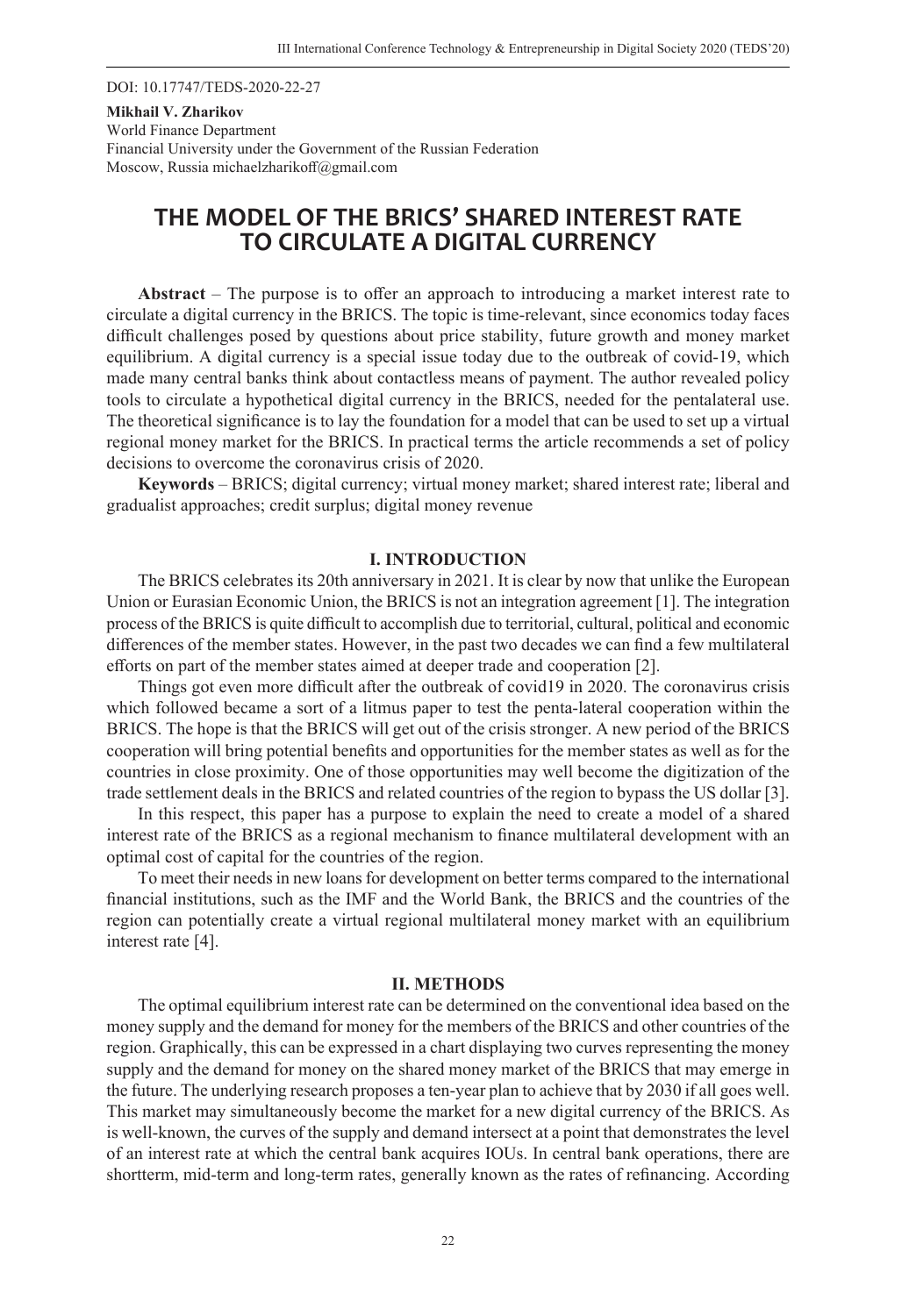to the neoclassic economics, the graph of supply of and demand for some good, including money, is to do with the curves only in the short term. Therefore, this paper attempts to build the shortterm shared interest rate for the BRICS and other countries of the region.

To simplify the model, which is being constructed here, the research supposes that the supply of money on the potential virtual multilateral market of the BRICS digital currency in the short run must take shape of a vertical line. This is motivated by the fact that the supply of money can potentially be absolutely inelastic and be determined depending on the character of a shared or consensual monetary policy. In turn, the demand for money will intersect with the curve of money supply at a point which will reflect the shared interest rate for the BRICS. This rate will be higher in comparison with the rate of the People's Bank of China at whose expense the supply of money is supposed to be provided as this paper recommends.

#### **III. DISCUSSION**

Since the countries with the world reserve currencies usually pursue loose monetary policy [5], a central monetary authority of the BRICS will also have to do that. The central monetary authority will have to expand the money supply of the BRICS digital currency in case of an increase in the demand for it on the hypothetical virtual money market. As a result, the local inter-bank offer rates in the high-interest-rate members of the BRICS will decrease, and the money supply and the demand for the digital currency will be set at a new equilibrium level which will be optimal for them [6].

Once the shared interest rate is established on the BRICS hypothetical virtual money market, the member states of the BRICS will be faced with a problem of having to adjust their local rates of refinancing. According to the hypothesis introduced in the research, Brazil will have to do with the biggest drop in its local rate of refinancing, because in  $2016-2019$  there was the highest rate of refinancing in the BRICS there. In case of China, the rate of refinancing is going to be set at a level a bit higher compared to the domestic rate in China.

#### *I. A. THE LIBERAL MODEL OF THE SHARED INTEREST RATE FOR THE BRICS*

The liberal model of price building was originally supposed to be used for the world market of goods such as grain, crude oil, natural gas, etc. These commodities are usually traded at world prices. This paper proposes that this model be used also to determine the shared interest rate for the BRICS. This is done because generally an interest rate is the price of money at which commercial banks get loans from a central bank. This model is applicable for the purpose, since it poses no constraints for cross-border transactions. And since the world money market is a virtual place which works in total absence of any barriers, the liberal model is going to be the optimal mechanism to set up the shared interest rate for the BRICS [7].

The curves of domestic supply and demand for the hypothetical digital currency of the BRICS are formed depending on the loan rates of the major commercial banks and local supply of money which were used to determine the level of the shared interest rate. To simplify the model of the shared interest rate for the BRICS, a trend line should be drawn which flattens the deviations of the loan rates set by individual commercial banks. The equations of trend lines for each member state of the BRICS are found in Table 1. In the BRICS the money demand curve is least elastic in Brazil, and it is most elastic in China. In turn, India and South Africa have elasticities of demand for money a bit larger than in Russia.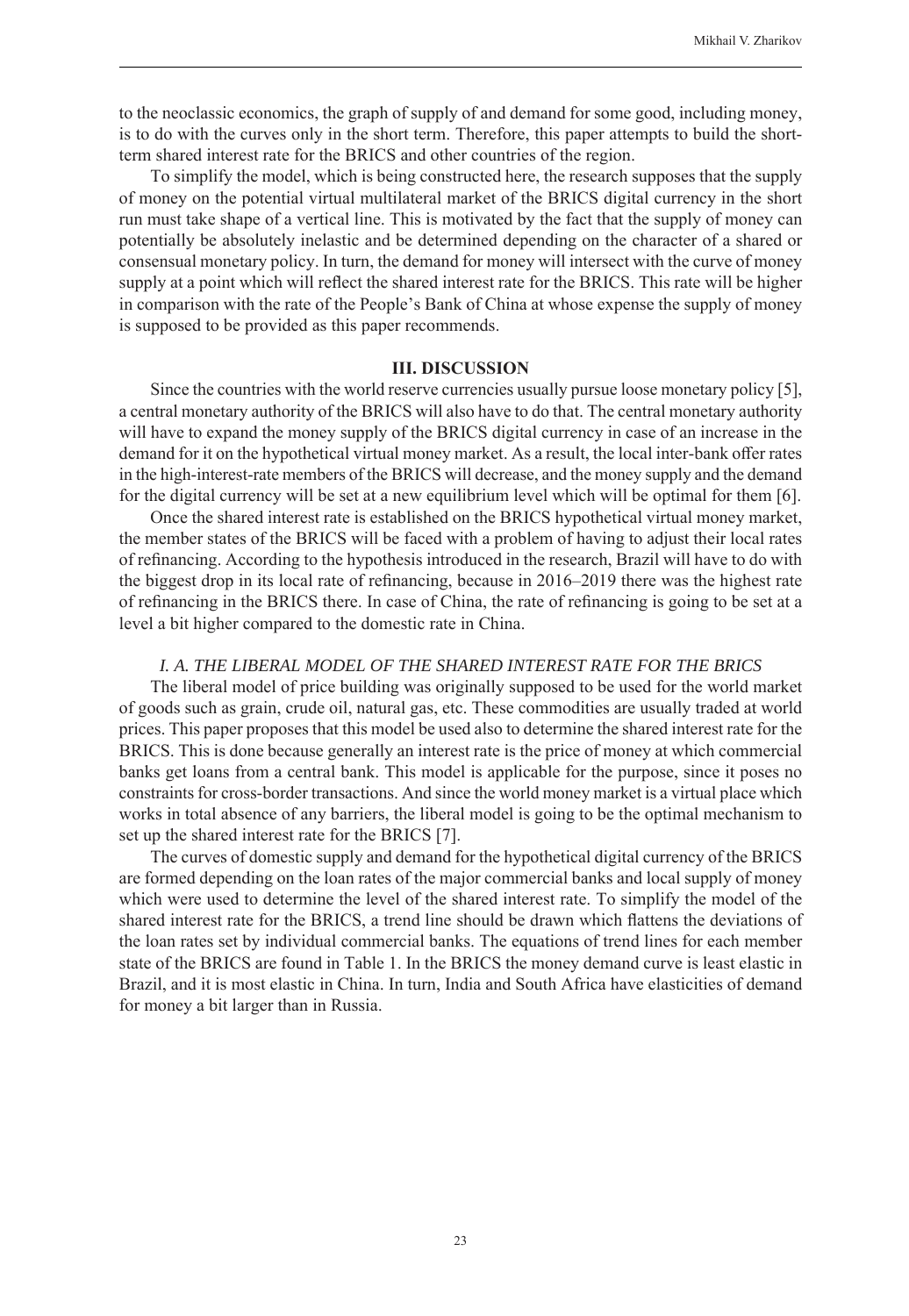| <b>BRICS</b>  | The equations of digital money demand |
|---------------|---------------------------------------|
| <b>Brazil</b> | $y = -0.26174x + 31,17764$            |
| Russia        | $y = -0.09324x + 21.74156$            |
| India         | $y = -0.04007x + 11.42709$            |
| China         | $y = -0.000891266x + 3.905214846$     |
| South Africa  | $y = -0.77467x + 14.85721$            |
| <b>BRICS</b>  | $y = -1,9115x + 12,47$                |

**TABLE I. DIGITAL MONEY DEMAND CURVE EQUATIONS IN THE BRICS** 

*Source:* author's calculations based on the official financial statements of commercial banks from the BRICS.

#### *II. B. THE GRADUALIST MODEL OF THE SHARED INTEREST RATE FOR THE BRICS*

Since the liberal model of the shared interest rate for the BRICS implies no constraints, the loans provided through the described mechanism ought to be consumed in one year's time. It means that Brazil, Russia, India and South Africa are to consume virtually all credit provided by China at the moment the loans are granted. Such quick consumption of loaned money in Greece, for example, when the euro had first been introduced, led to the outbreak of the debt crisis in the country and later to a technical default [8].

Contrary to that, if the shared interest rate for the BRICS were to be set up step-by-step, over several years according to the gradualist approach, it would have reached the level of rR2, or 2%, in correspondence with the model built, and the respective volumes of additional external loans provided by China would have increased to 44.7 billion dollars in Brazil,

83.7 billion dollars in Russia, 118.1 billion dollars in India and

6.4 billion dollars in South Africa (Fig. 1).

#### **Fig. 1. Gradualist model of the shared interest for the BRICS**



These volumes contrary to the liberal model would have then been allocated relatively evenly over the entire period of monetary and financial harmonization of the BRICS, which would have been less painful for them, and this would have allowed them to gradually adapt to the transformation of the national monetary systems and their consequent joining the common monetary system. At the same time, the credit surpluses in each of the BRICS would have also increased gradually: in Brazil – by 16.9 billion dollars, in Russia – by 21 billion dollars, in India – by 13.9 billion dollars and South Africa – by 1.1 billion dollars, without causing consumer boom, although these volumes would have exceeded the credit surpluses received by Brazil, Russia, India and South Africa as a result of forced liberalization.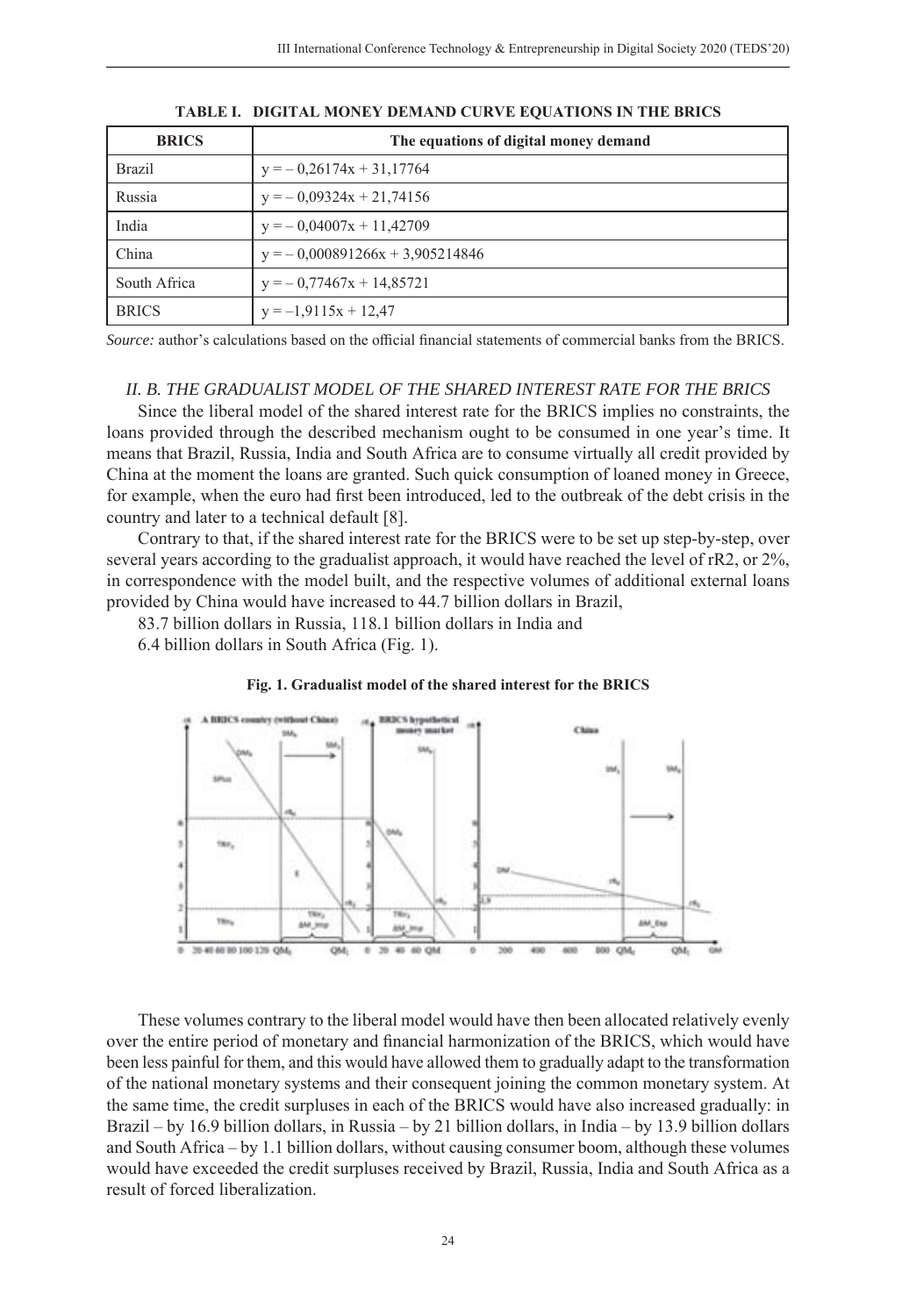The cumulative loans provided to Brazil, Russia, India and South Africa according to the gradualist model built would have amounted to 253 billion dollars by 2030, which also just like in case of the liberal model would have significantly exceeded the capacity of the BRICS Development Bank.

A next stage of the calculations is supposed to determine the cumulative volume of loans provided at the shared interest rate for the BRICS as a single entity. The initial hypothesis about the shared money market for the BRICS and the shared interest rate supposed that its level could have settled at a level, unfavorable for China and significantly higher than the initial rate. However, the resulting shared interest rate for the BRICS distinguishes from the initial equilibrium of the national monetary system in China by only 0.05%. Nevertheless, the increase in the local loan rate in China by this small amount, according to the model built, would have led to a decrease in the quantity of money in that country's economy circulation by 55.3 billion dollars.

In turn, the money loaned out at the new shared rate of interest for the BRICS as a single entity at 2% in accordance with the gradualist model is going to have a deeper impact on the respective national economies than as a result of decreasing domestic rates at the initial stage of the calculations, i.e. based on the liberal model. Thus, in addition to the initial supply of money loaned, the money in circulation would have increased to 111.2 billion dollars in Brazil, 209.7 billion dollars in Russia, 234.9 billion dollars in India and 16.6 billion dollars in South Africa without the printing presses. The cumulative influx of the money loaned out to these four countries would have been equal to 253 billion dollars.

The outflow of capital from China at the 2% interest rate would have exceeded 1 trillion dollars. It means China could in fact have generated additional money supply for other countries of the region to the amount of almost 772 billion dollars loaned out in the new shared digital currency of the BRICS. Thus, the equilibrium of the monetary system of the BRICS based on the liberal model of the shared interest rate could have been achieved by injecting 217 billion dollars. The gradualist model could have done that by injecting 253 billion dollars. Hence, the resulting equilibrium differs from the initial one in the liberal model by almost 40 billion dollars.

The liberal and gradualist models built by the author to determine the shared interest rate exhibit the hypothetical money market equilibrium, namely the amount of credit exported from China must equal to the amount of capital received by Brazil, Russia, India and South Africa, i.e. the influx of capital to Brazil, Russia, India and South Africa and the outflow of capital from China are one and the same figure. Alongside this, when the needs of Brazil, Russia, India and South Africa in loans exceed their initial capacity, China would have to create additional supply of money expressed in the new digital currency at the shared interest rate both for the hypothetical money market and for other countries' purposes.

If there were no equilibrium, this would have meant an error in the model built. The point is that if in the course of calculating loan rates for Brazil, Russia, India and South Africa it turned out that more loans could be provided at them in Brazil than in India, for example, although according to the law of demand it must be vice versa since the demand elasticity for money in the latter were bigger than in the former, then it might be caused by a statistical error in the calculations conducted. Therefore, since the loan rate is determined for each of the BRICS on an individual basis with regard to the potential needs in loans and the capacity of a country to efficiently absorb them with no implications such as high inflation, it is necessary to introduce respective adjustments to the model built.

First of all, the liberal model of the shared interest rate for the BRICS did take into account that on the hypothetical shared money market the curves of supply and demand might alter their elasticity. At this point the rate itself might not change, but what was necessarily going to change was the quantity of money provided as loans. It must either increase or decrease. If this is true, it is critical to step back to the stage of determining the rates and the volume of new digital money supply on the charts representing Brazil, Russia, India and South Africa and make adjustments for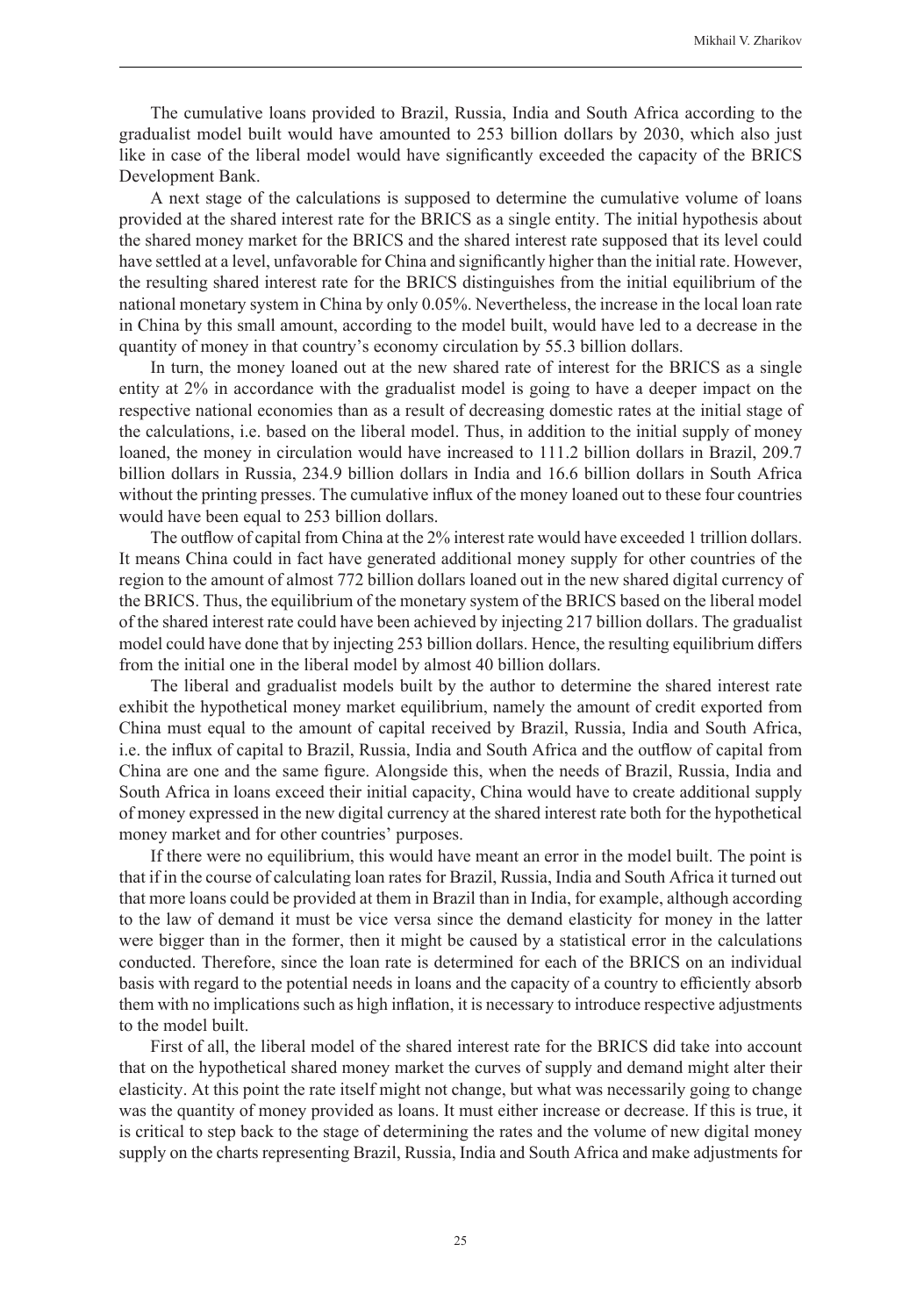the amount of money supplied, this time taking into consideration a principle according to which the higher the shared interest rate, the less is the amount of credit and vice versa.

Secondly, since the shared interest rate is formed on the hypothetical digital money of the BRICS, it is important to exclude a possibility of an error in the amount of the interest rate in general since the use of the same equations in each of the cases is going to produce a universal system of functions, and it will end in the universal methodology and a common approach to carrying out the calculations. As to the possibility of an arithmetic error, the model still stays true even at this point, because the amount of loans made in the economy is directly dependent on its capacity to wholly and efficiently absorb the money loaned out. Oversupply of loans, in turn, may lead to hypertrophied expenditure by households, manufacturing firms and the economy at large. It may also cause a credit boom, overheat and an eventual sharp recession.

But since the liberal model was initially used to set the rates, it supposes no restrictions. Therefore, the amount of money loaned out cannot be constrained by anything. Hence, the demand for loans on part of the BRICS at the shared interest rate does not change. What changes is the amount of loans made at that rate. Hence, it is important to adjust the elasticity of the respective curves. As a result of referring the new curve of the demand for loans to the curve of money supply on the shared market of the BRICS, there emerges the required shared rate of refinancing for the BRICS as a single entity.

#### **IV. RESULTS**

A final stage of building the model of the shared interest rate for the BRICS is to estimate the implications of introducing the new rate for the banking sectors of the BRICS. Achieving such a result could be especially significant, for the member states of the BRICS when looking for ways aimed at helping economic recovery after the coronavirus crisis of 2020.

Based on the research, the following outcomes can be delivered:

- The article offers a very cautious gradualist approach in dealing with a hypothetical digital currency for the BRICS, based on a virtual platform that can be used by the countries of the related region.
- The system of digital money circulation in the economies of the region is not perfect. However, it continually improves and, most importantly, in the region today there is no more effectively working alternative than the monetary system based on a digital currency.
- The international division of labor, the internationalization of capital, production and labor exist only if there is highly developed money circulation. The modern architecture of money circulation and money itself gave birth to a human being of today and the organization of human labor on a highly intellectual level. In the end, technological change and industrial revolution would be impossible without such trade and dealings in digital money, cryptocurrencies and other quasi money.
- Since the overwhelming majority of assets in the world are expressed in US dollars, the introduction of the new digital currency for the BRICS and other countries of the region will hardly influence the world market.
- The research revealed the significance of the most important macroeconomic indicators which characterize the hypothetical digital money market of the BRICS, namely, a shared interest rate and the quantity of digital money in circulation needed for the penta-lateral use as well as for the use of the countries in close proximity.

#### **ACKNOWLEDGMENT**

The article was written with financial support of the Russian federal budget according to the assignment given to the Financial University.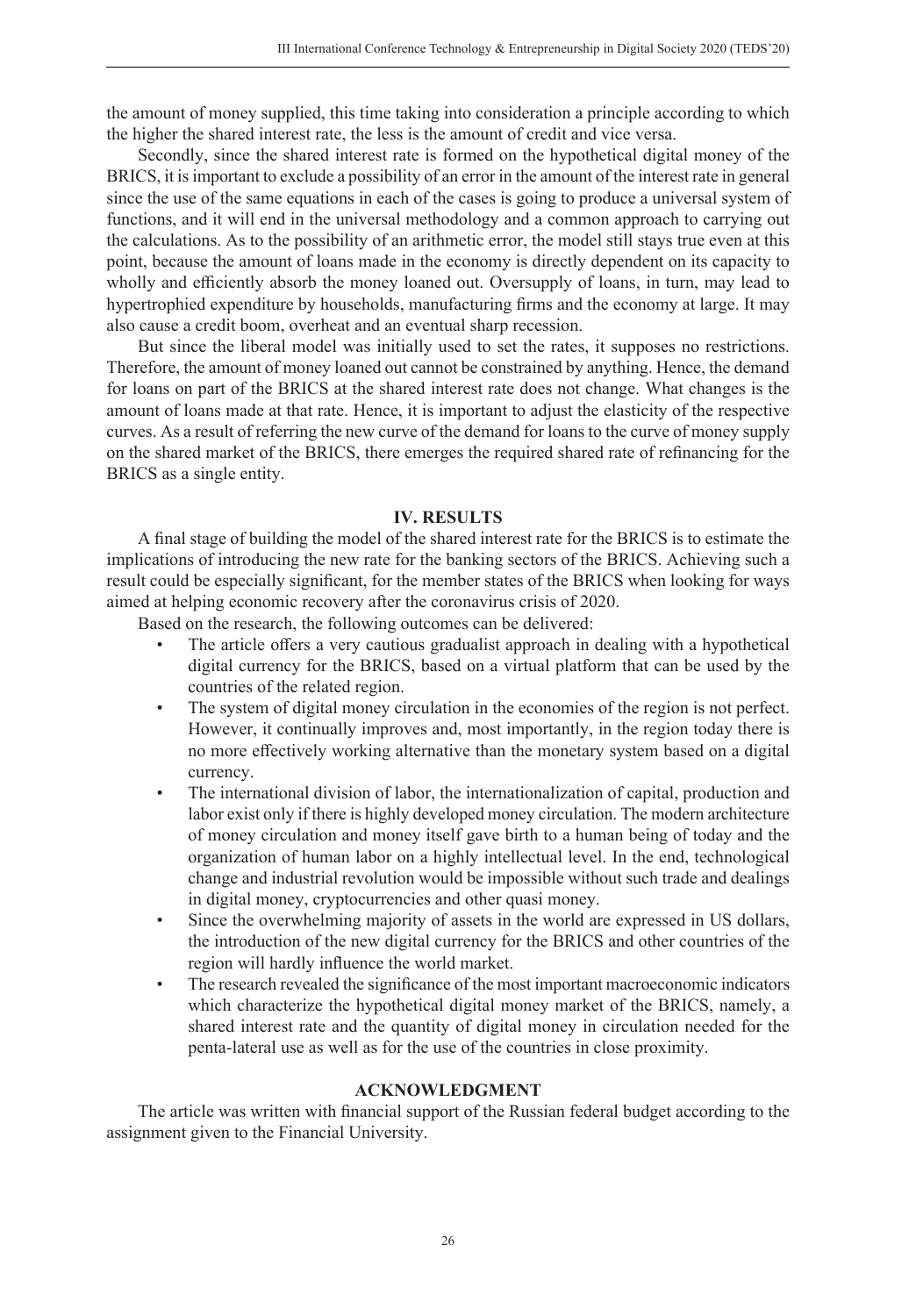- [1] R. Beetsma, M. Giuliodori, F. De Jong, and D. Widijanto, "Price effects of sovereign debt auctions in the euro-zone: the role of the crisis," Journal of Financial Intermediation, no 25, pp. 30-53, 2016.
- [2] D. Boddin, and F. Stähler, "The organization of international trade," CESifo Working Paper, no. 7378, pp. 6-10, 2018.
- [3] Y. (G.) Hou, and S. Li, "Volatility and skewness spillover between stock index and stock index futures markets during a crash period: new evidence from China," International Review of Economics & Finance, vol. 3, no. 66, pp. 166-188, 2020. DOI: 10.1016/j. iref.2019.11.003
- [4] T. Jain, S. Sehgal, and R. Agrawal, "Disruptive innovations, fundamental strength and stock winners: implications for stock index revisions," Vision-The Journal of Business Perspective, vol. 3, no. 24, pp. 356-370, 2020. DOI: 10.1177/0972262920928890
- [5] K. Khan, H.W. Zhao, H. Zhang, H.L. Yang, M. Haroon, and A. Jahanger, "The impact of covid-19 pandemic on stock markets: an empirical analysis of world major stock indices," Journal of Asian Finance Economics and Business, vol. 7, no. 7, pp. 463-474, 2020. DOI: 10.13106/jafeb.2020.vol7.no7.463
- [6] A.A. Salisu, and L.O. Akanni, "Constructing a global fear index for the covid-19 pandemic," Emerging Markets Finance and Trade, vol. 10, no. 56, pp. 2310-2331, 2020. DOI: 10.1080/1540496X.2020.1785424
- [7] M. Younsi, and M. Bechtini, "Economic growth, financial development, and income inequality in BRICS countries: does Kuznets' inverted ushaped curve exist?" Journal of the Knowledge Economy, vol. 2, no. 11, pp. 721-742, 2020. DOI 10.1007/s13132-018-0569-2
- [8] P. Zou, Q. Wang, J.H. Xie, and C.X. Zhou, "Does doing good lead to doing better in emerging markets? Stock market responses to the SRI index announcements in Brazil, China, and South Africa," Journal of the Academy of Marketing Science, vol. 5, no. 48, pp. 966-986, 2020. DOI: 10.1007/s11747-019-00651-z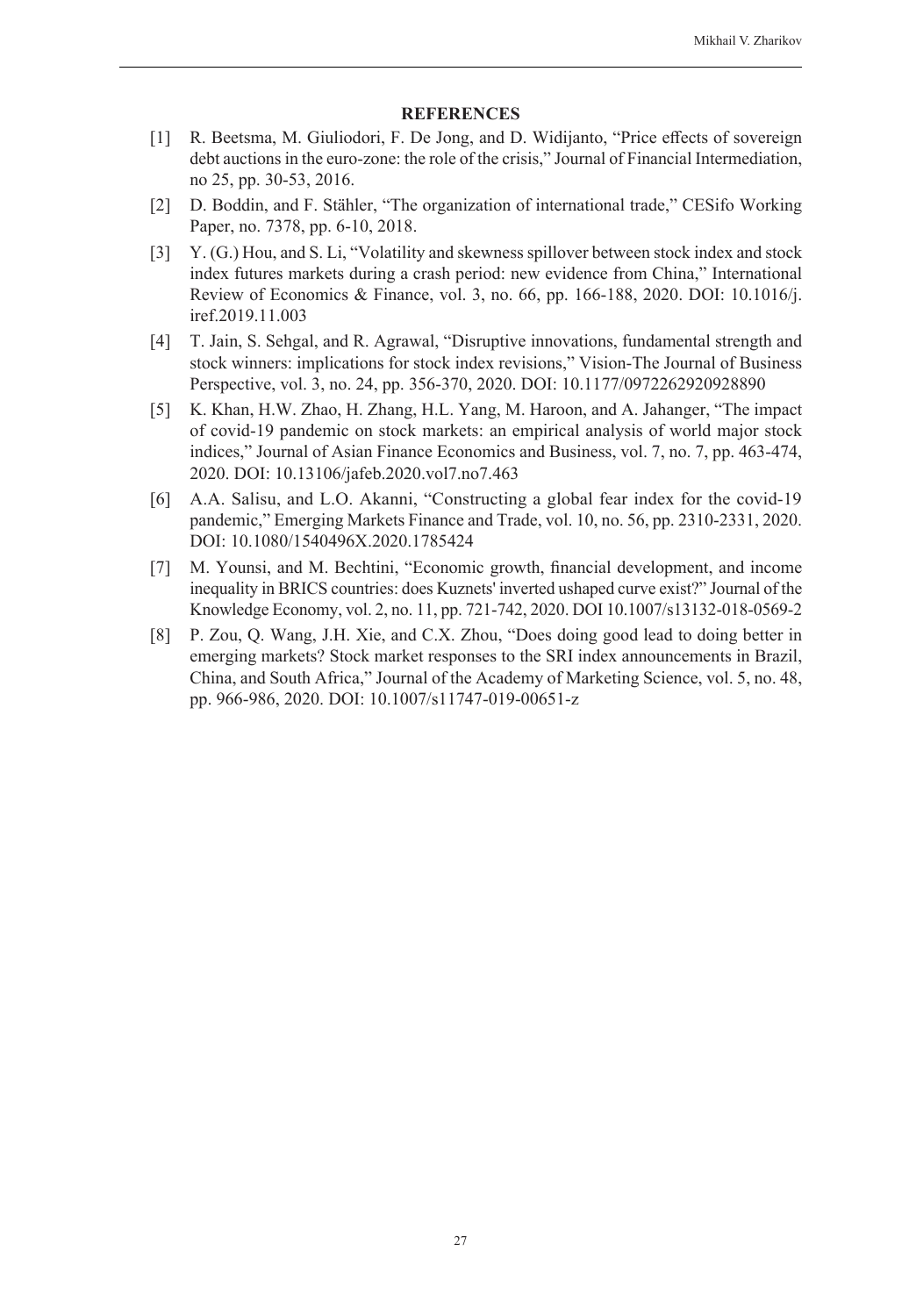DOI: 10.17747/TEDS-2020-28-32

**Svetlana V. Karpova1 , Olga E. Ustinova 2**

1Professor of the Logistics and Marketing Department, 2Department of Management Financial University under the Government of the Russian Federation Moscow, Russia

1 SVKarpova@fa.ru, 2 OEUstinova@fa

# **TRANSFORMATION OF CONSUMER BEHAVIOR IN THE INDUSTRIAL MARKET IN THE CONTEXT OF DIGITALIZATION**

**Abstract** – Intense competition in industrial markets leads to constant changes in consumer behavior. Difficult pricing negotiations and abuse of power make it difficult for participants to interact in sales management. Taking these facts into account, it should be noted that for the sales manager, price becomes an indicator of success in the end result of negotiations. At the same time, surveys of heads of sales departments in the industrial sector show that, among other important elements of negotiations, are the duration of the business relationship, the reputation of the supplier. Despite these tendencies, questions remain about other factors that can consciously or unconsciously influence the negotiation situation, both in a positive and negative direction. The research results were carried out in accordance with the order of the Financial University under the Government of the Russian Federation of March 20, 2020 No. 0564 / o "On the organization of the implementation of the second stage of fundamental research works carried out within the framework of the state assignment in 2020." on the topic "Theory of consumer behavior in the modern economy".

**Keywords** – marketing technologies, procurement, industrial market, consumer behavior, online commerce, formalized interviews, innovative products

#### **I. INTRODUCTION**

Changes in the socio-economic life of the country have given rise to significant changes in the consumption of manufacturing companies. Saturation of the market with industrial goods provides the possibility of variable satisfaction of needs and an increase in the requirements of various categories of consumers of industrial goods for product quality. The release of products designed for the average level of requirements has become economically unprofitable. In such conditions, the main task of manufacturing companies is to develop products with predetermined standards of consumer properties that best meet the structure of the needs of the target market for industrial goods. Achieving this goal involves establishing feedback channels with consumers and their inclusion in the product quality management system.

#### **II. LITERATURE REVIEW**

Despite the fact that several decades have passed, in the analysis of industrial business relations, the concepts of the procurement center are actively cited [8, 2, 1]. The conditional grouping of business representatives who participate in making a purchase decision is still associated with functions and organizational distribution  $[6]$ . Decision-makers are players who have defined behavioral expectations in the procurement process and who must meet those expectations in more or less strong behavioral patterns (role behavior) [1]. Typical examples are "cost-oriented buyer" or "technology-preferred development project manager". In the context of dynamic development and the international influence of the industrial environment, this classic role-playing concept becomes insufficient. For example, company representatives involved in the procurement process should define organizational functions. In an industrial environment, they often behave differently from what their role is usually understood to be. The traditional approach to the procurement center does not take into account important institutional and individual influencing factors [3].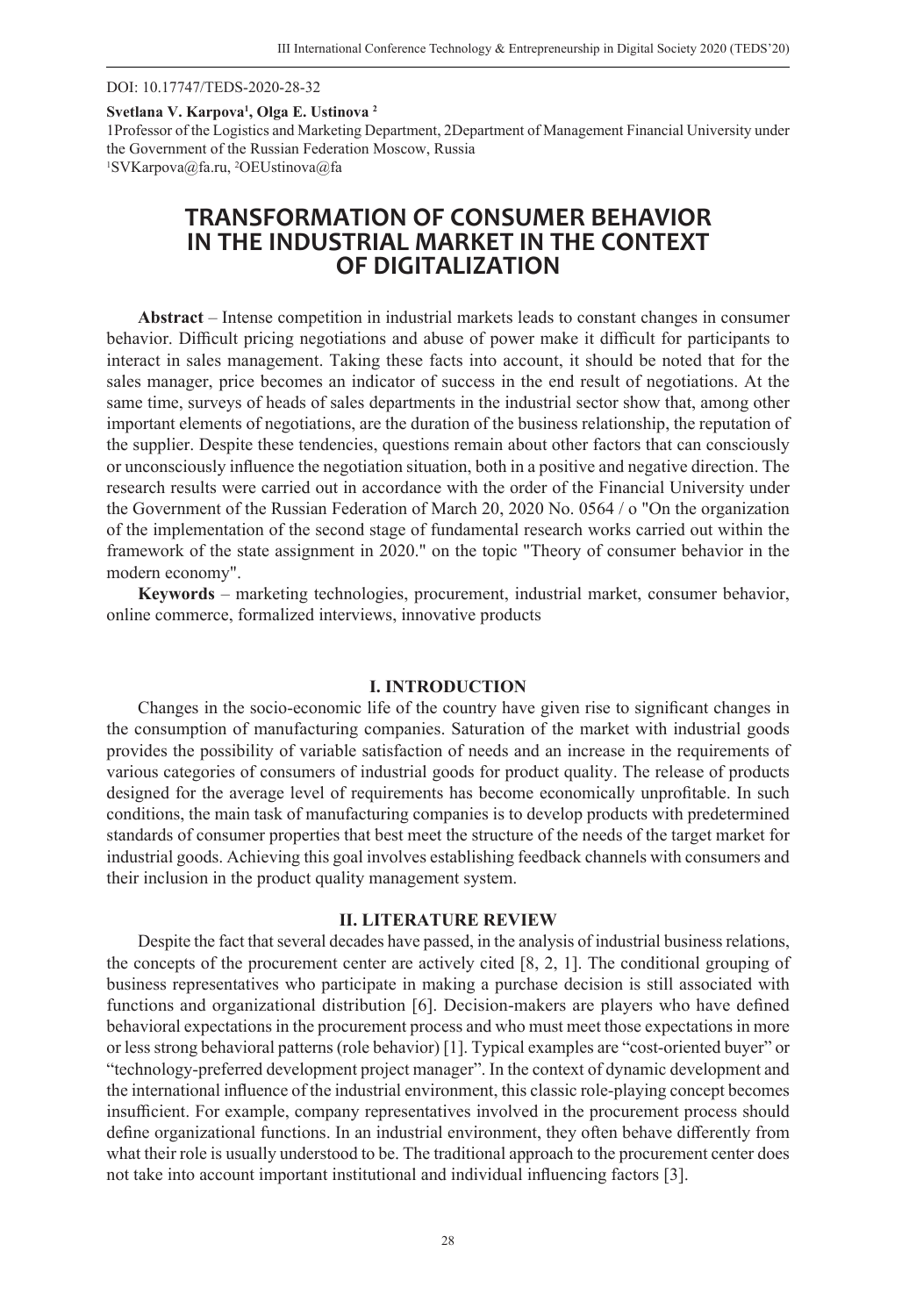In Germany, Austria and Switzerland, the Sinus-Milieu system, developed by the Sinus Sociovision in Heidelberg, is the most common typology of lifestyles [4]. It classifies target groups according to a detailed analysis of social worlds. The basic idea is that people with the same characteristics, such as age, gender, job, or income, can be categorized into different target groups. Formal similarities or identical social status can be accompanied by completely different views and values. The expectations and buying behavior of these consumers can only be methodically compiled through a holistic analysis of their lifestyles and attitudes [4]. By the late 1970s, Sinus Sociovision presented its results for the first time through quality interviews related to the daily lives of consumers. The indicators of this system classify people according to sociocultural aspects, such as established or modern performer, positioning them according to their lifestyle, i.e. value system and social status.

The limited behavioral relevance in targeting "sociodemographic twins" in the consumer goods sector can be transferred to the identical roles of a single purchasing center function in the industrial goods environment. No two purchasing managers are the same. This means that the shopping center twins can vary greatly in their shopping behavior. Therefore, M. Kuhn and Y. Zajontz [7] carried out micro-segmentation to characterize the different individuals involved in procurement and go beyond the purely structural and functional orientation of the procurement center. The authors divided these so-called industrial lifestyle types into group workshops in which young professionals or trainees from more than 50 industrial companies were invited to share their experience in sales and procurement to define industrial lifestyle types. In addition to functional and hierarchical aspects, typical value principles and characteristics that affect personality were used as segmentation features.

In addition to the different types of industrial lifestyles, other aspects such as the quality and price of the service are important in making industrial purchasing decisions [3]. The duration of the business relationship also influences the buying behavior, as the advantage of the negotiation outcome decreases as the length of the negotiation increases [9].

The use of digital and cloud technologies, on the one hand, led to the growth of the online trading market, on the other hand, they leveled the conditions for all companies, including large, medium and small [5]. Thus, the traditional barriers that prevented small firms from entering global markets have disappeared. This has a corresponding impact on branding processes and the entire trademark ecosystem.

#### **III. METHODS**

The effective functioning of companies in modern conditions requires a deep analysis of the developments in the market and phenomena. At the stage of searching for the research methodology, the choice was made in favor of interviews. When preparing and conducting research, a methodological apparatus was used that ensures the reliability of scientific results and the reliability of the data obtained. The objects of the research were organizations of large, medium and small businesses. The subject of the research is the behavior of industrial market participants in the procurement process. The aim of the study was to identify the features of consumer behavior in industrial markets in the context of digital transformation.

Based on the use of a qualitative approach, the study determined a sample set of formalized interviews in the amount of 30 respondents, represented by company leaders and managers who procure goods and services. At the same time, the method of forming equal quotas was used: 10 respondents for each type of business, depending on the size of the company. The collection of tools was realized through modern digital technologies (google-forms). In the structure of the respondents, 60.0% have been working in this position for no more than 10 years, 26.7% have a similar work experience in the range of 11-20 years and have been purchasing in the industrial market for more than 20 years, 13.3% of the respondents. At the same time, 96.7% of interviewers have higher education including an academic degree.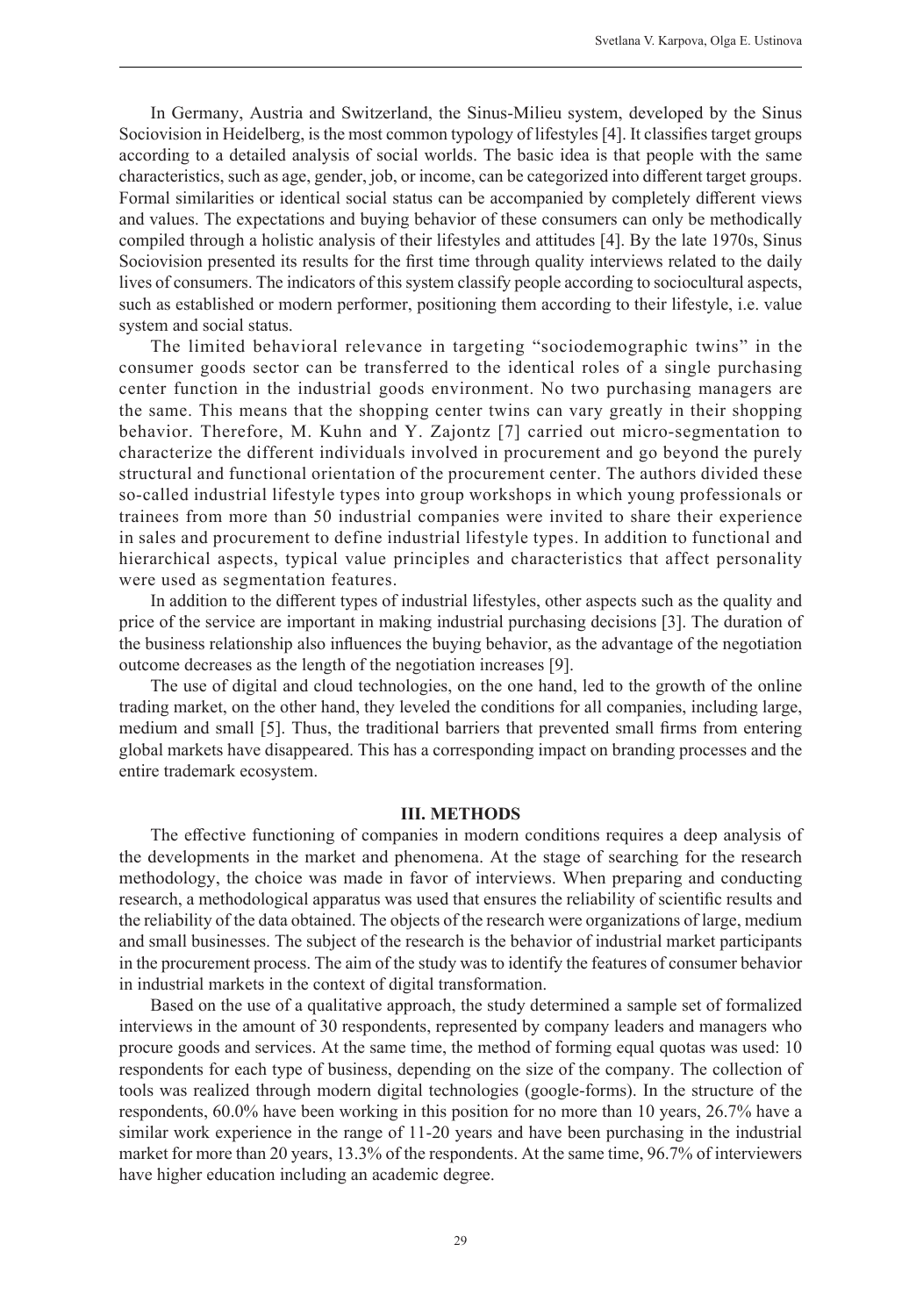The systematization and processing of the bulk of the responses received was carried out in accordance with the requirements of ensuring the reliability of sociological and marketing information by summarizing it in a summary table and further highlighting the characteristics of the behavior of participants in the industrial market when making purchases. This allowed the results of the study to be evaluated against standard procedures to ensure the representativeness of the study sample, application and data entry.

#### **IV. DISCUSSION AND RESULTS**

Identifying, examining and selecting a supplier are important elements of procurement. This process may involve a single supplier, several employees, a special process managed by a supervisor. Procurement professionals take different approaches to organizing their work. This is influenced by education received, current age of work, character, willingness to take risks, etc.

Analysis of respondents' answers showed that when using supplier selection solutions, representatives of small businesses rely on situational analysis, management opinions, as well as recommendations and opinions of employees. Mid-sized companies also work with partners with whom they have been working for a long time. Decisions are usually made centrally based on careful analysis of software usage. Large business makes a choice based on "the recommendations of customers, their own experience with suppliers, their reputation." As a rule, the choice of the perfect one on the basis of careful analysis is centralized through the relevant departments. Among the criteria of importance in making purchases, representatives of small businesses rate their own work experience lower (13%) and give preference, first of all, to the functional characteristics of products, quality assurance and a favorable price offer.



*Source*: compiled by the authors

On the contrary, medium-sized businesses most of all trust their own experience of purchasing from a specific supplier  $(15%)$  and least of all the availability of service  $(13%)$ . For large companies, performance and quality assurance, reliability and supplier reputation are of highest value. Least of all big business trusts recommendations of partners.

In today's highly competitive environment, the ability of companies to create and introduce new products to ensure technological leadership is becoming increasingly important. Since, when purchasing innovative products, companies may not have sufficient information about them, this process, as a rule, involves several sequential stages. At the first stage, the customer company assesses the supplier's reputation, his experience in the execution of similar contracts, clarifies information about the product, etc. At the second stage, technical and commercial requirements are clarified, taking into account alternative proposals from other suppliers. It is important to emphasize that multi-stage procurement procedures for innovative products are provided for by the legislation of different countries. Within the framework of the study, the opinions of managers regarding their preferences in terms of product innovation were not significantly divided. Thus, small and medium-sized businesses mainly rely on wellknown and market-tested products. Large business makes certain requirements for it "the product must meet the technical requirements of the internal customer", sometimes purchasing managers give preference to new innovative products.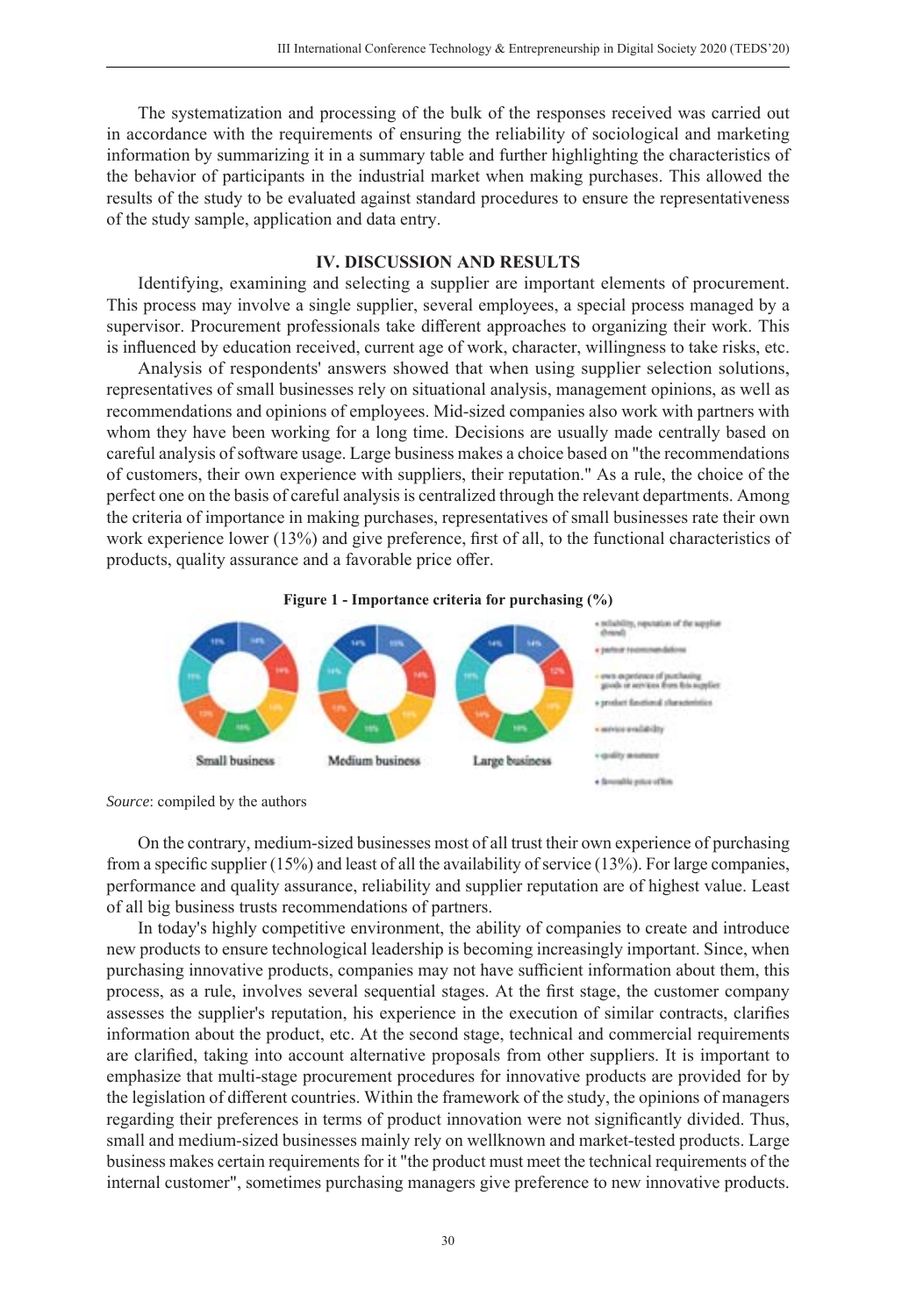Among the main characteristics of innovative products that affect the reaction of consumers in the industrial market, the following are known:

- the advantage, features or the degree of perception of the new product as the best available analogue;
- compatibility or relevance of the new product with the
- values and practical experience of the manager; complexity as the level of accessibility of the employee's perception of a new product and its use, including technical complexity, fear of rapid moral and physical aging, social reaction; availability of the possibility of trial use of products.

Thus, one of the main features of the procurement of innovative products can be attributed to the lack of clearly established technical characteristics and significant R&D expenditures, in contrast to known products.

The digitalization of business processes puts forward new requirements for the organization of communication between participants in the industrial market. Thanks to modern technology, it has become possible to create a portfolio of data containing detailed information about the consumer. Thus, both in production and in advertising, it became possible to combine mass production of products and an individual approach to the consumer and his choice. A new ideology has emerged, based on the customer's internal motivation.

The study showed that the parameters of newsletters presented in Figure 2 are important for consumer activity. For respondents of small and medium-sized businesses, the timeliness of information about promotions and discounts, as well as the ability to request additional information, have the highest value on a 5-point scale.





The least importance is attached to the timeliness of information about the arrival of a new product / service. For large companies, important parameters include the usefulness of information in mailings and the ability to query queries. It should be noted that all companies rated the newsletter frequency parameter low. A distinctive feature of the industrial market is the limited number of customers. In this regard, it becomes important to build communications with customers. Digital marketing is proving to be effective with both consumers and businesses. At the same time, it is important to find out what is interesting to consumers of the industrial market, what inspires them or what worries them.

#### **V. CONCLUTION**

In the digital economy, the study of the characteristics of consumer behavior should help to improve the efficiency of not only procurement, but also the entire financial and economic activities of the company and, as a result, increase its competitiveness. In general, the theory of consumer behavior in industrial markets is developing and enriching under the influence of global civilization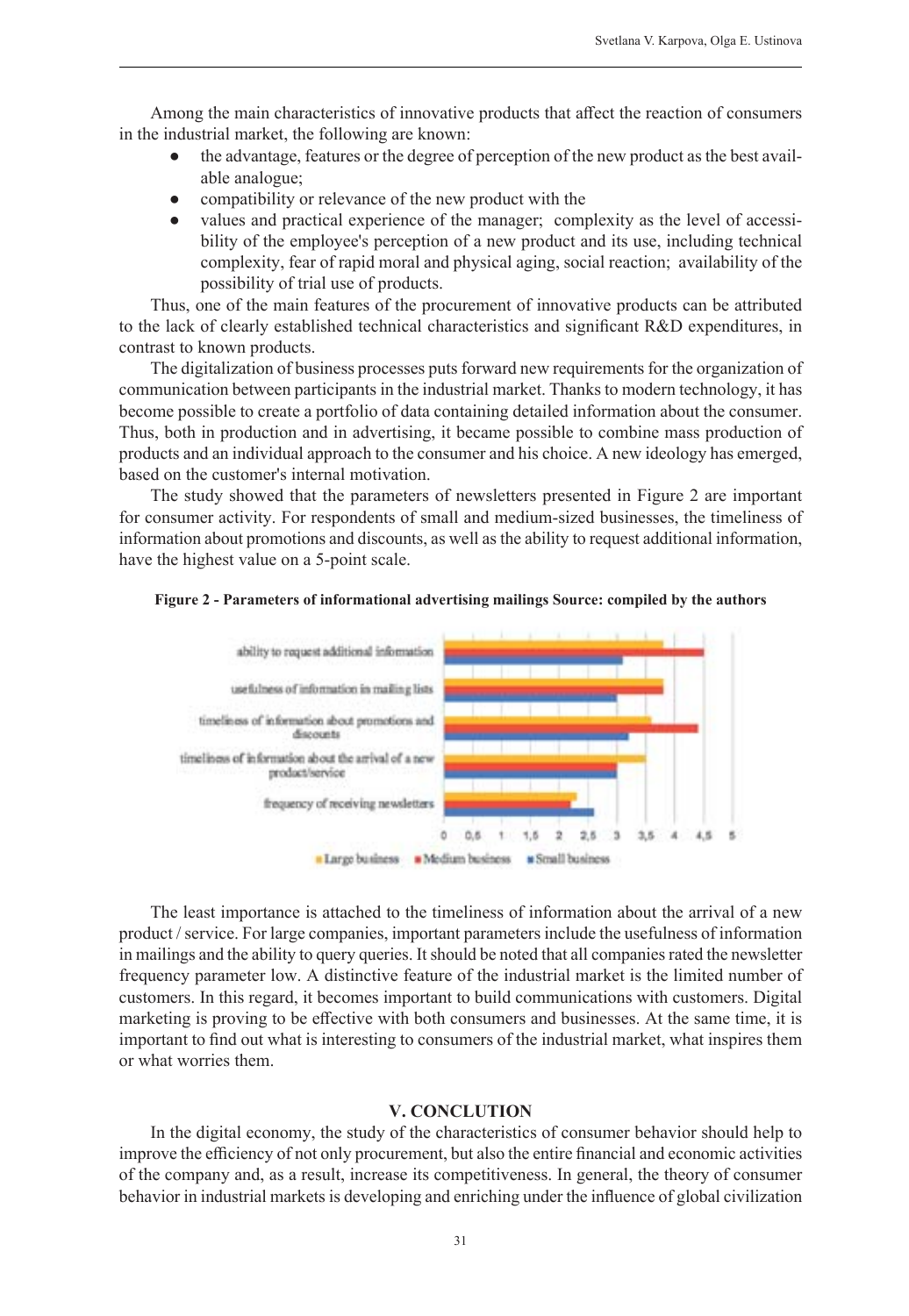processes, characterized by the active spread of innovations, advanced digital and production technologies, and the expansion of the geography of customers and suppliers. One of the most significant trends in the transformation of consumer behavior and segmentation is the distribution channels used, based on the active promotion and use of digital technologies.

- [1] Backhaus, K., & Voeth, M. (2010). Industriegütermarketing. Munich: Vahlen.
- [2] Hutt, M. D., & Speh, T. W. (2004). Business marketing management: A strategic view of industrial and organizational markets. London: Thomson.
- [3] Homburg, C. (2012). Marketingmanagement: Strategie—Instrumente— Umsetzung— Unternehmensführung. Heidelberg: Gabler.
- [4] Kalka, J., & Allgayer, F. (2006). Zielgruppen—wie sie leben, was sie kaufen, woran sie glauben. Moderne Industrie: Landsberg am Lech.
- [5] Karpova S.V., Ustinova O.E. (2019). Brend kak instrument marketinga: vliyanie na povedenie potrebitelej. Risk: resursy, informaciya, snabzhenie, konkurenciya. (4). 68-73. (in Russian).
- [6] Kennedy, A. (1982). Industrial buying behaviour: A review of literature and research needs. Management Decision, 20, 38–51.
- [7] Kuhn, M., & Zajontz, Y. (2011). Industrielles Marketing. Munich: Oldenbourg.
- [8] Roth, S. (2006). Preismanagement für Leistungsbündel. Wiesbaden: Deutscher Universitätsverlag.
- [9] Webster, F. E. J., & Wind, Y. (1972). Organizational buying behavior. Englewood Cliffs, NJ: Prentice Hall.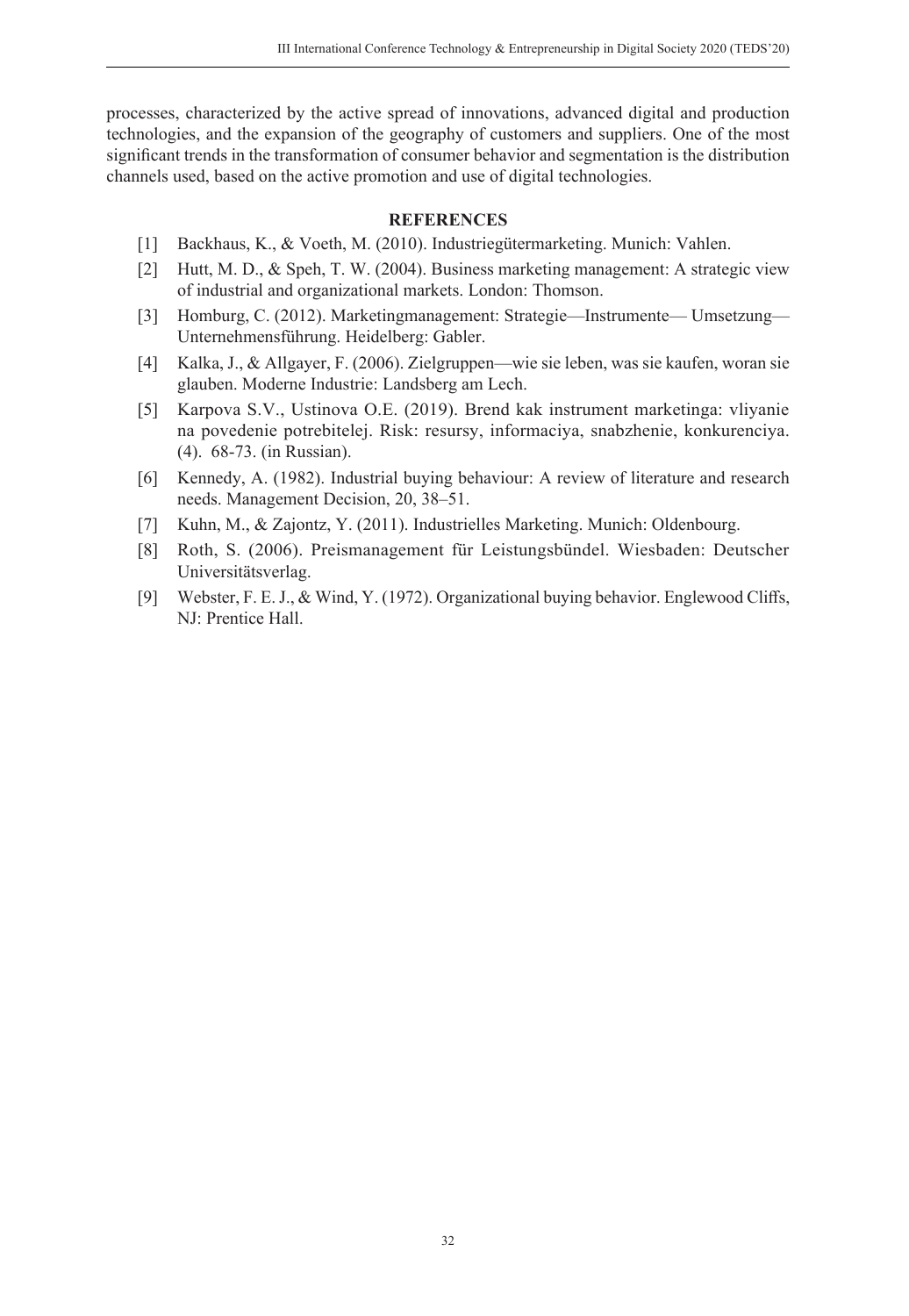#### DOI: 10.17747/TEDS-2020-33-35

**Natalia Lvovna Smith1 , Anton Vladimirovich Antonov1** 1 Department of Management, Financial University under the Government of the Russian Federation Moscow, Russia NLSmit@fa.ru, avantonov@fa.ru

# **DETERMINING THE DEGREE OF CULTURAL DISTANCE IN DIVERSITY MANAGEMENT**

The article was prepared based on the results of research carried out at the expense of budgetary funds on the state order of the Financial University, within the framework of applied research work GZ-PI40-20 on the topic "Development of methods and mechanisms for intercultural adaptation of foreign students" determining the degree of cultural distance in diversity management.

**Abstract** In the process of transforming the priority of material and technical values to the paradigm of flexible thinking, communicative interaction becomes a new value, which is a vital competence in the integrative multicultural reality of the global world, where cultural diversity is recognized as a key value. Diversity management is now dominant in organizational management, the ability to focus on organizing behavior based on the interaction of all parties in an environment where many cultures are intertwined. The multidimensionality of the multicultural environment poses a challenge in determining the degree of cultural distance in an organization. This allows us to understand the similarities and differences between the host culture and the culture of foreign visitors and students, and to identify gaps and barriers to intercultural interaction and adaptation tools. It also calls for the formation of all actors in the educational process of the necessary knowledge and skills that contribute to their adequate orientation in belonging to their own culture and awareness of the influence of their value dominants in practical situations of intercultural communication. Thus, in organizational management, host Russian universities face the challenge of recognizing their own cultural paradigm and thinking.

**Keywords** – diversity management, soft skills, cultural intelligence, communicative competence, paradigm of thinking, intercultural interaction, cultural adaptation

 In the context of the integration of Russian universities into global education, it becomes more and more important to develop the competencies of intercultural interaction among all actors of the educational process. [1]

In the process of transformation of the material and technical values of the industrial society, the instrumental mind  $[2]$  the last century is replaced by the paradigm of flexible thinking  $[3]$ 

In the process of developing internationalization, the environment of universities is constantly changing, this aff ects all its levels: social, informational, academic. The multidimensionality of the multicultural environment challenges educational organizations to determine the degree of cultural distance in an organization. This allows us to understand the similarities and differences between the host culture and the culture of foreign visitors and learners and to identify gaps and barriers to intercultural interaction and adaptation tools.

The ability to overcome various kinds of barriers (linguistic, psychological, sociobehavioral and others) in the process of intercultural communication is determined by the degree of differences between the subjects of interaction, which cannot be eliminated immediately in the communication process and, due to their practical significance, require special efforts and special knowledge to overcome [4].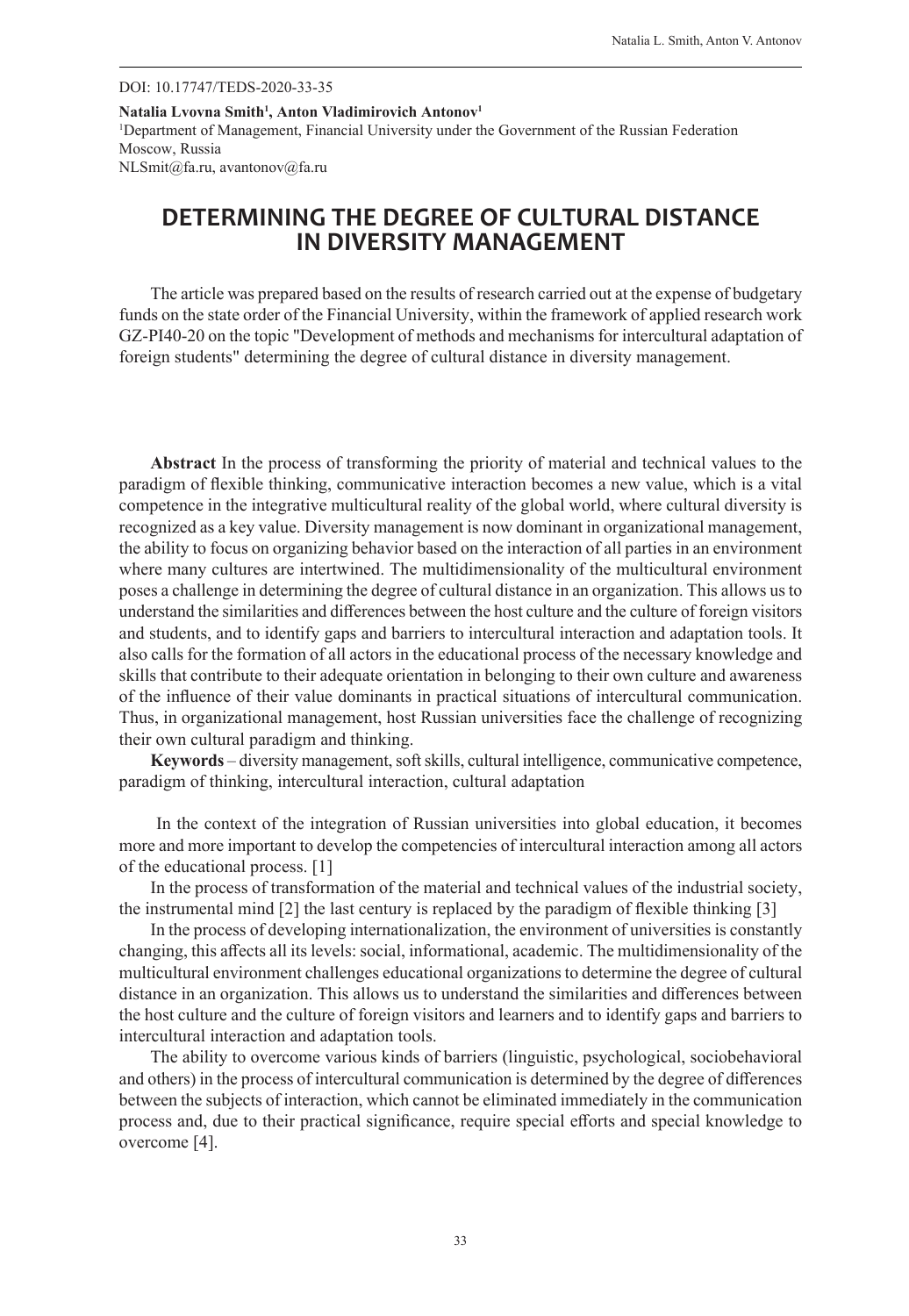#### **TYPES OF CULTURES IDENTIFIED**

Cultures can be viewed in a geographical, historical context, grouping them into different clusters [5]. In addition, according to the conclusions of G. Triandis, cultures influence selfperceptions along an independent (individualistic) and interdependent (collectivist) continuum [6].

In independent cultures, individuals can reinforce their self-image because self-sufficiency is emphasized as an individual agent [7]. People in Western cultures tend to see themselves on a fundamental level as separate and distinct from others, in the same way they perceive representatives of other cultures and expect similar identification and similar behavior from them.

Representatives of collectivist cultures demand from their carriers such a fusion with the group, in which it could be a single whole and effectively protect its members; they are more concerned with how they can benefit their social group and expect the same values from representatives of other cultures.

#### **DOMESTIC PERSPECTIVE**

This dichotomy in expectations leads to misunderstandings in the communication process. According to the study of Dervish and Gunther [8], representatives of other cultures reach mutual understanding with bearers of individualist cultures more easily than with those of collectivist ones. Individualist cultures welcome independence, they are more focused on success, selfpromotion and self-improvement [9], so representatives of such cultures are accustomed to doing as they see fit, even if their position does not coincide with the position of the group as a whole. In this regard, representatives of American, Anglo-Saxon cultures, which are typically individualistic, experience the least amount of difficulties in communicating with strangers and with foreigners, and representatives of collectivist cultures - Japanese and Koreans and representatives of other Asian cultural clusters - experience the greatest difficulties in communication and adaptation. It is important to note that for all the cultural complexity [10], in general, Russian culture largely gravitates towards the collectivist type, which means that the majority of representatives of this culture tend not to build an intercultural dialogue, but to dominate with the values of Russian culture when interacting with newcomers from abroad and representatives of other cultures. Thus, in organizational management, host Russian universities face the challenge of realizing their own cultural paradigm and paradigm of thinking.

Organizations living "within the paradigm of their own corporate culture" find it very difficult to comprehend and structure its content. In order "to understand what the sea is, the fish must see the land." Understanding and awareness of one's own paradigm can become the basis for further regulation of the issues of overcoming intercultural barriers and methods of managing diversity in the donor organization, the recipient of the subject of communication.

#### **CONCLUSION**

In this regard, it is necessary to outline the following transformations in the organizational culture of the host Russian side:

- Appeal to the knowledge of the participants about the presence of cultural differences and the possibility of their manifestation in the process of communication. In this regard, in such situations, it is required that the communication participants first of all positively perceive the very existence of barriers as such, that their overcoming is the norm of intercultural communication, and not a denial of the otherness of the interlocutor.
- Development of cultural literacy, emotional intelligence and intercultural competencies. This involves targeted training in flexible skills of all subjects of communication at all levels of the organization, both in educational and service terms. Particularly important is the systematic and regular work on the soft adaptation of foreign visitors, students, expats to the Russian cultural environment, taking into account their belonging to various cultural clusters, individualist and collectivist groups.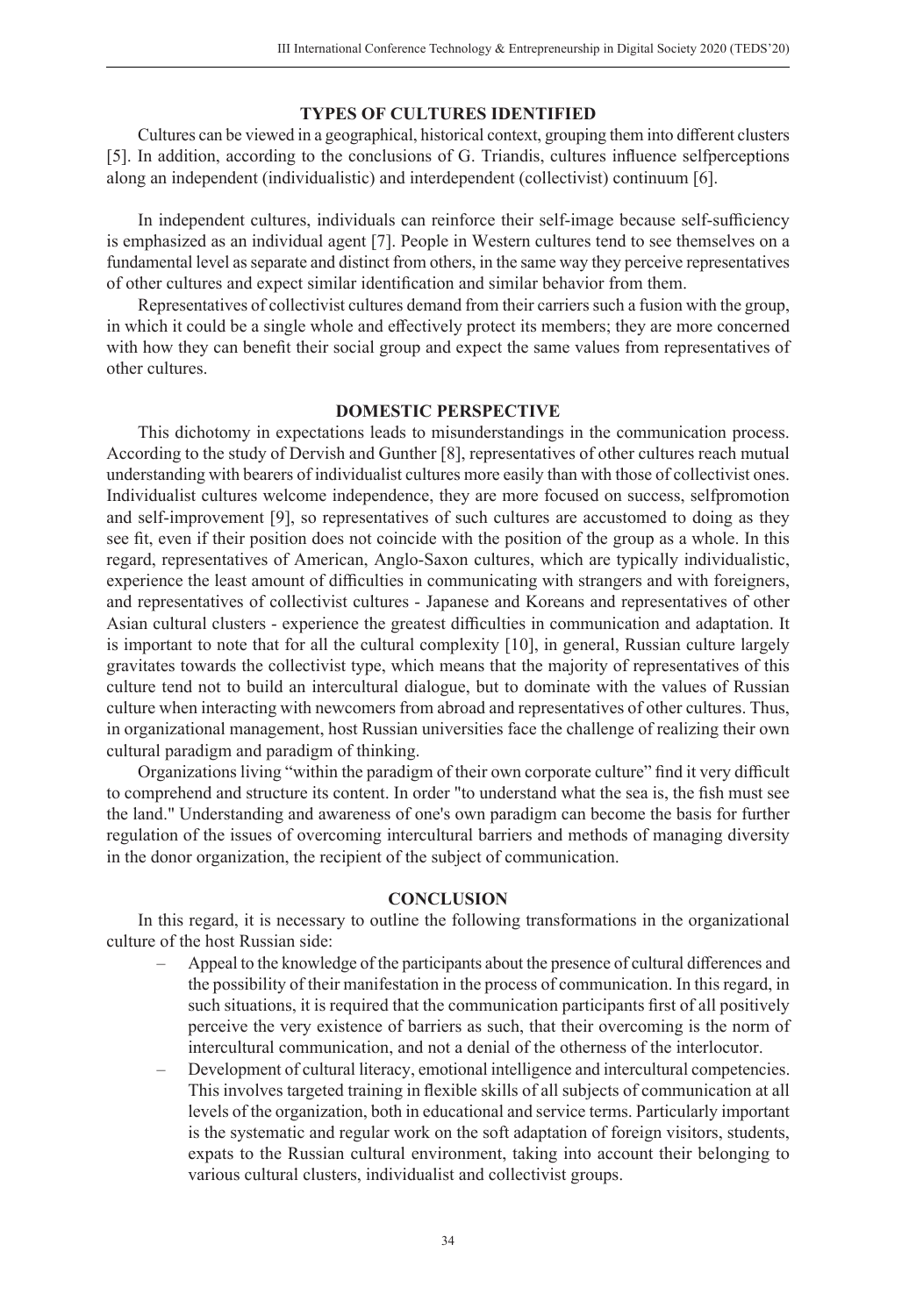- Purposeful use of cultural diversity in the educational process to ensure a greater degree of inclusiveness and as a learning resource that allows integrating the experience and knowledge of not only foreign students, but also students from different regions of the country, from different subcultural groups and social strata of society
- Formation of the necessary knowledge and skills in all actors of the educational process in order to recognize their own mental models contributing to their adequate orientation in belonging to their own culture and awareness of the influence of their value dominants in practical situations of intercultural communication. The existing knowledge in this case acquires a personal meaning, since their bearer develops a personal existential position.
- When developing a strategy for attracting and involving foreign students in the sociocultural environment of Russian universities, focus on soft power technologies and creating an enabling environment that, on the one hand, convey the values of diversity and tolerance and, on the other hand, the values of high quality and attractiveness of Russian education.

- [1] Prikhodko L.V., Smith N.L., Ilkevich S.V. leadership and management of change in the adaptive environment of european and russian universities p. 224 Management sciences in the modern world: corp. report scientific-practical Conf. FU .; scientific. review. magazine "Strategic decisions and risk management". 2019. - 710 s..
- [2] Orekhovskaya N.A. Intercultural communication training: methodological basis and tools. // Political processes and practices. M. 2019 p. 137.
- [3] Barker, J. Paradigms: The Business of Discovering the Future. Transl. from English. Moscow; 2007. 187 p.
- [4] Bobrova S.P., Smirnova E.L. Fundamentals of communication theory / Textbook. allowance. - Ivanovo: Ivan. state un-t, 2005.
- [5] Ten, Yu.P. (2006). Symbol in intercultural communication. Proceedings of higher educational institutions. North Caucasian region. Social Sciences, (2).
- [6] Triandis, H. C. (1989). The self and social behavior in differing cultural contexts. Psychological Review, 96(3), 506–520.
- [7] Heine, S. J., Lehman, D. R., Markus, H. R., & Kitayama, S. (1999). Is there a universal need for positive self-regard?. Psychological review, 106(4), 766
- [8] Darwish, Dr. Abdel Fattah & Huber, Gunter. (2003). Individualism vs. Collectivism in Different Cultures: A cross-cultural study. Intercultural Education, 14. 47-56 ( USA). 10.1080/1467598032000044647
- [9] Heine, S. J., & Lehman, D. R. (1999). Culture, self-discrepancies, and self-satisfaction. Personality and Social Psychology Bulletin, 25, 915-925.
- [10] Lebedeva N.M. An introduction to ethnic and cross-cultural psychology. M .: Klyuch + S, 1999.S. 45.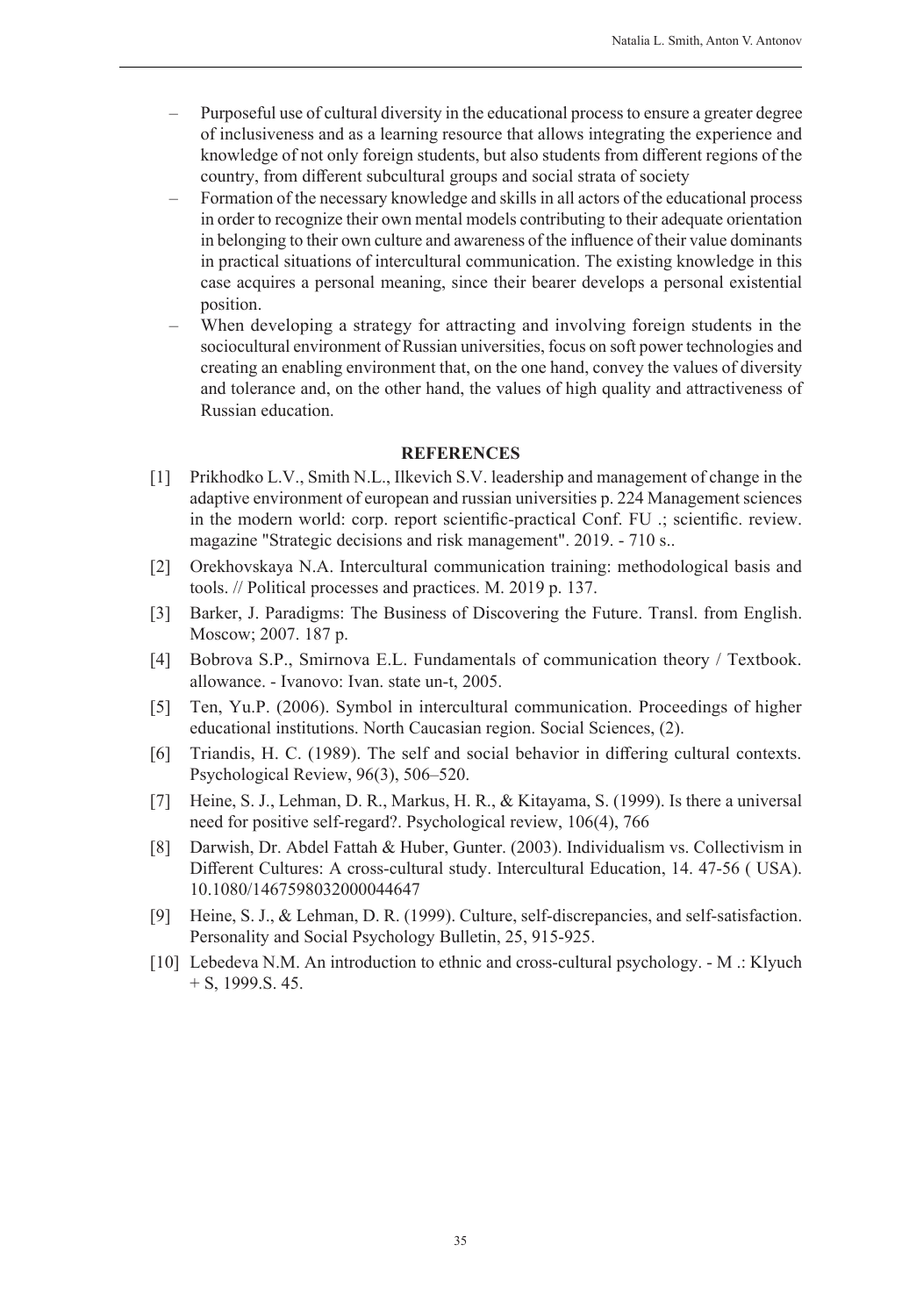DOI: 10.17747/TEDS-2020-36-39

**Biruta Svagzdiene1 , Edmundas Jasinskas, Arturas Simanavicius** Department of Sports and Tourism Management Lithuanian Sports University Sporto st.6, Kaunas, Lithuania 1 biruta.svagzdiene@lsu.lt

# **A STRATEGIC FRAMEWORK FOR A LEISURE SERVICES BUSINESS MODEL IN THE SHARING ECONOMY**

**Abstract** – The sharing economy is an attractive alternative for consumers due to its economic benefits (low costs), which was seen as an important practice after the global economic crisis the growing business model presents opportunities and challenges for leisure and hospitality businesses and tourist destinations.

**Keywords** – framewirk; leisure, business; economy; consumer.

#### **INTRODUCTION**

The growing business model presents opportunities and challenges for leisure and hospitality businesses and tourist destinations. According to a study conducted by HR& amp; A Advisors [1], travelers who used Airbnb spent a total of \$56 million in one year in San Francisco, California and earned income that is critical to local residents. On the other hand, the emergence of such businesses also raises the critical question of whether it creates a new market in the leisure industry or replaces the existing one (i.e. serves as a substitute for the established sector). In addition, it is also important to assess the longevity of such a business model in the light of the ever-changing business environment in hospitality. In order to provide answers to this question of the study, it is important to identify the motivational factors that encourage or hinder travelers' involvement in general consumption and to assess the potential impact of this business model in creating a new leisure and hospitality market.

The problem is: What are the challenges for the leisure industry in the sharing economy and what are the opportunities for the sharing economy when assessing the leisure sector?

The subject of the study is the impact of the sharing economy on the leisure sector.

The aim of the study is to analyze the phenomenon, opportunities and challenges of the sharing economy and to describe the impact of the sharing economy on leisure sectors

#### **SHARING THE ECONOMY AS A PHENOMENONS**

The sharing economy arose even before the urbanization period. When agriculture was the main source of income, sharing and general consumption were a simple and natural part of life, because people lived their whole lives in the same villages, so the sense of communion was incredibly strong [2].

Over time, technology has allowed people to move further out of their home and seek better livelihoods in cities. The process of urbanization has made people more independent and isolated, which has reduced the communality and sense of belonging of that time [2] It is therefore argued that exchange, trade and self-employment are not novelty, and digital technologies have simply returned to communities that have flourished in the past [3]. Global economic downturn of 2008 played a role in the creation of a modern sharing economy; when the value of costs was low, new business measures were developed. In addition, increased environmental concerns have led to success in sharing economic products and services [4]

Scientists say the sharing economy was first developed in San Francisco, USA. The USA, China, South Korea, the United Kingdom, Australia and the Netherlands are the most important regions in the sharing economy. Europe and Finland in particular are still relatively small, but its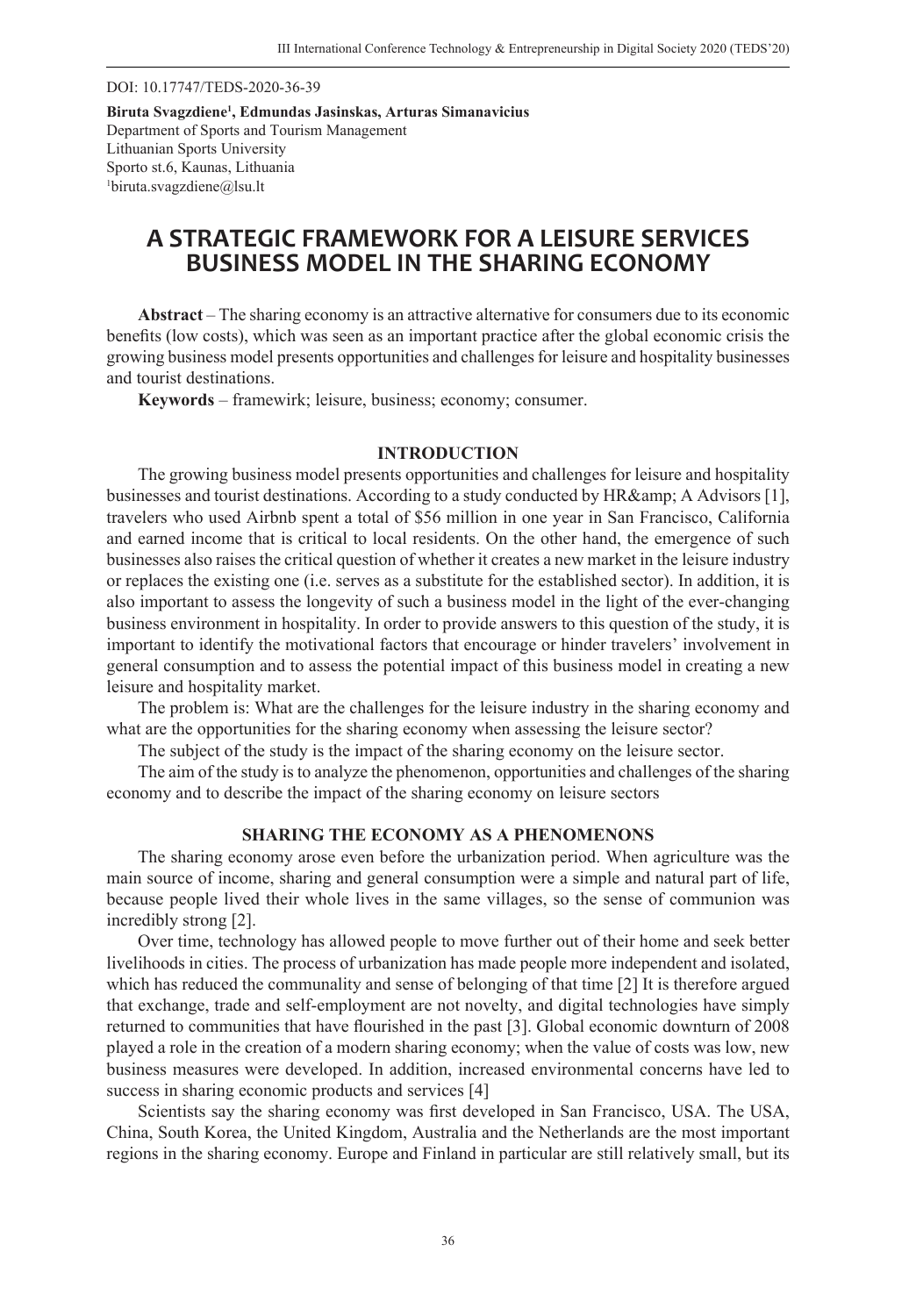popularity is expected to steadily increase in the areas of accommodation, transport, finance and household services.

There have been many changes in the sharing economy over the last 15 years. To some extent, the development was initiated by the shift from materialism to the behaviour of sharing goods, when people began to perceive the pressures of the environment, accompanied by a wide range of consumerism. Nevertheless, developing digital technology has been the driving force behind the sharing of the economy [5].

From different disciplines provide different definitions and terminology of the concept of the sharing economy  $[6]$ ;  $[7]$ ;  $[8]$ , is therefore no agreement on a universal definition that would be appropriate for all [9]. Studies that have tried to discuss the definition of a sharing economy  $[10]$ ; [11]; [12]. On the one hand, [13] argue that describing the phenomenon of the sharing economy is difficult, as the practice of this leisure sector is very diverse and constantly changing, and researchers do not set specific criteria for defining the concept of this phenomenon. On the other hand, understanding the concept of sharing an economy is very important and relevant. One of the possible definitions of the allegations made by Munoz and Cohen (2016) [14] who argue that the sharing economy should be understood as a socio-economic framework allowing the exchange of goods and services between individuals and organisations aimed at increasing the efficiency and optimization of under-utilised resources in society.

The sharing economy can be understood as an economic system with five characteristics. Firstly, it is a reasonable market on whose behalf the exchange of goods and services is established [3]. Secondly, the significant impact on capital opens up new opportunities for the sharing economy, where unused assets can be converted into cash and thus fully utilised. Third,people's contacts allow capital and labour to be supplied directly from a group of individuals as a substitute for thirdcountry corporations. Finally, sharing the economy eliminates the differences between people in private and work, those with work and casual jobs [3].

Sharing economy can be divided into three main cores:

- 1. The access economy (initiatives sharing under-utilised assets (material resources or skills) to optimise their use);
- 2. Platform economy (brokering decentralised exchanges between peers through digital platforms);
- 3. Community economy (coordination through non-contractual, non-hierarchical or unprofitable forms of interaction (work, exchange, etc.) [15].

*Example of a sharing economy business*

A business model of a sharing economy where the asset is shared by two persons: the owner of the property and the asset seeker (person interested in lending the property). The claimant receives information about the assets held by analysing the online analysis and examining product descriptions displayed on the websites of service providers

Are therefore a market services platform that both parties can use and through which payments are transferred? For example, Airbnb charges 6-12% of the booking fee and 3% from each host for each successful transaction. The owner provides information about the property on the website and answers questions about the service or product, and the searcher contacts the relevant owner of the property and asks him to reserve the dwelling for a certain period of time for the agreed fee. In addition, the sharing economy is linked to both countries, thereby creating.

*Example of a customer's journey sharing economy*

Keski-Heikkilä (2018) [16] carried out a study which consistently used the sharing of economic platforms in both transport and accommodation. On the basis of this research, an example of customer travel will be discussed in order to further explore the sharing economy and its possibilities in the modern world

Keski-Heikkilä (2018) has chosen a destination for personal affairs, and the reason is the desire to visit relatives living in Zagreb, Croatia. Initially, the booking process began by examining various Airbnb lists and reviewing traditional hotels and apartments.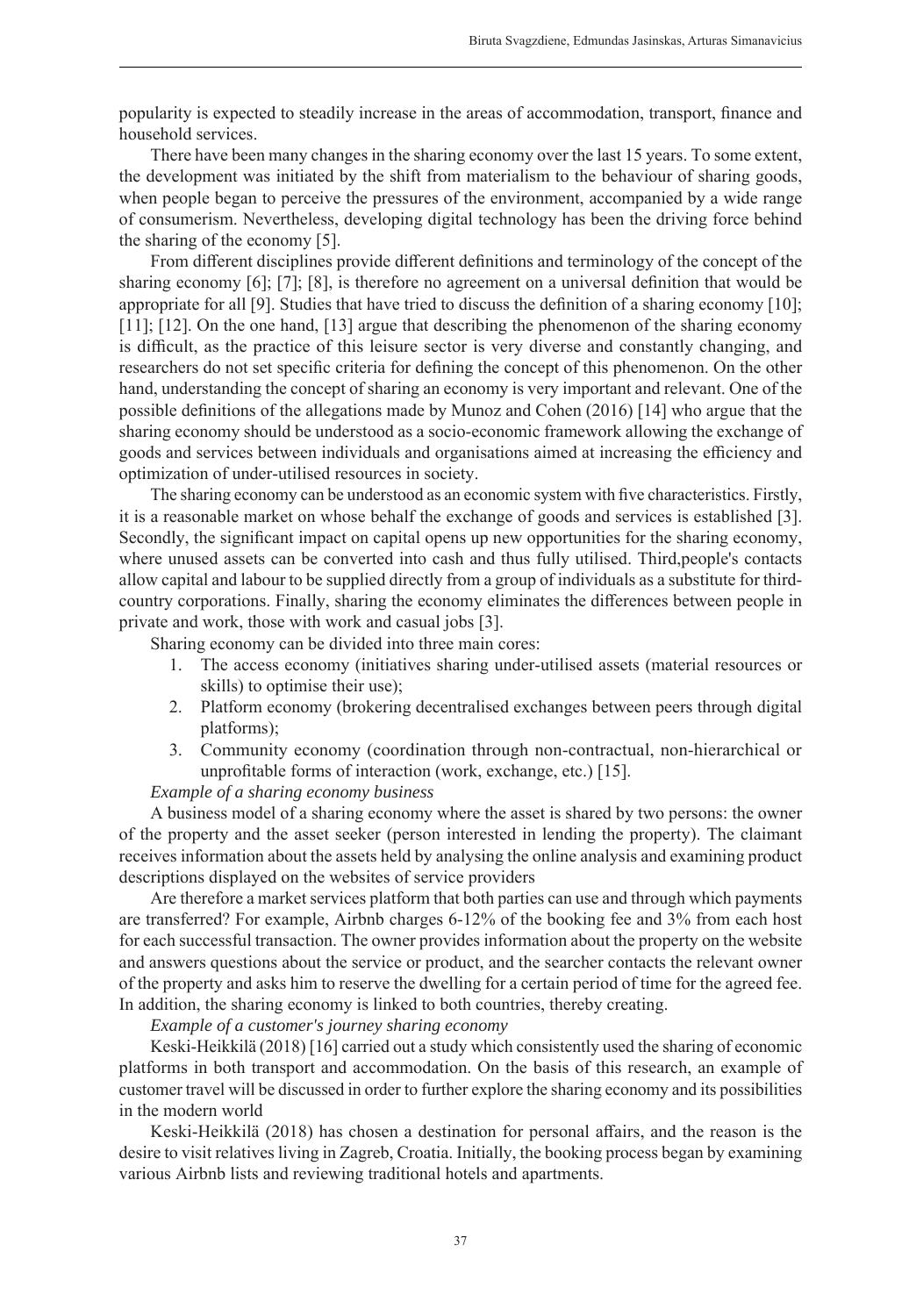In Croatia, it was decided to travel with Uber, which was chosen as a mode of transport for convenience and affordable prices. In Zagreb, Uber worked extremely well on the airport, and the quality of service for each driver was good in terms of convenience and accuracy. In some cases, safety has been a concern when drivers appear to have failed to comply with speed limits. For example, few drivers have complied with traffic rules. Nevertheless, drivers were happy to communicate with passengers and were happy to make recommendations on what to see and where to go in Zagreb, which allowed the author to taste local culture.

#### **Fig.1 Airbnb business model**

Websites are therefore a market services platform that both parties can use and through which payments are transferred. For example, Airbnb charges 6-12% of the booking fee and 3% from each host for each successful transaction. The owner provides information about the property on the website and answers questions about the service or product, and the searcher contacts the owner of the property concerned and asks him to reserve the dwelling for a certain period of time for the agreed fee. Addition, the sharing economy is linked to both countries, thereby building trust [17].

#### **CONCLUSIONS**

The sharing economy is constantly evolving, the main principles of the phenomenon are: more efficient use of available resources, transition from ownership to peer-sharing platforms. The sharing economy allows individuals to rent or borrow another property belonging to it. Thus, the sharing economy combines property owners and those seeking this particular asset.

The modern sharing economy is still developing, and the sharing of things is expected to be the future for many business areas. Sharing the economy offers many opportunities for Leisure and Hospitality, along with a few challenges faced by these organizations.

- [1] T.Geron, Will Ride-Sharing Apps Replace Car Ownership? 2012, https://www.forbes.com/sites/tomiogeron/2012/11/09/ study-airbnb-had-56-million-impact-on-san-francisco/?sh=b60324b3962a
- [2] V. M. Lahti, J. Selosmaa. A fair share: Towards a new collaborative economy. Atena, 2020.
- [3] A. Sundararajan. From Zipcar to the sharing economy. Harvard business review, 2013, 1(1), pp. 1-2.
- [4] B. Cohen, E. Almirall, H. Chesbrough,The city as a lab: Open innovation meets the collaborative economy. California Management Review, 2016, 59(1), pp. 5-13.